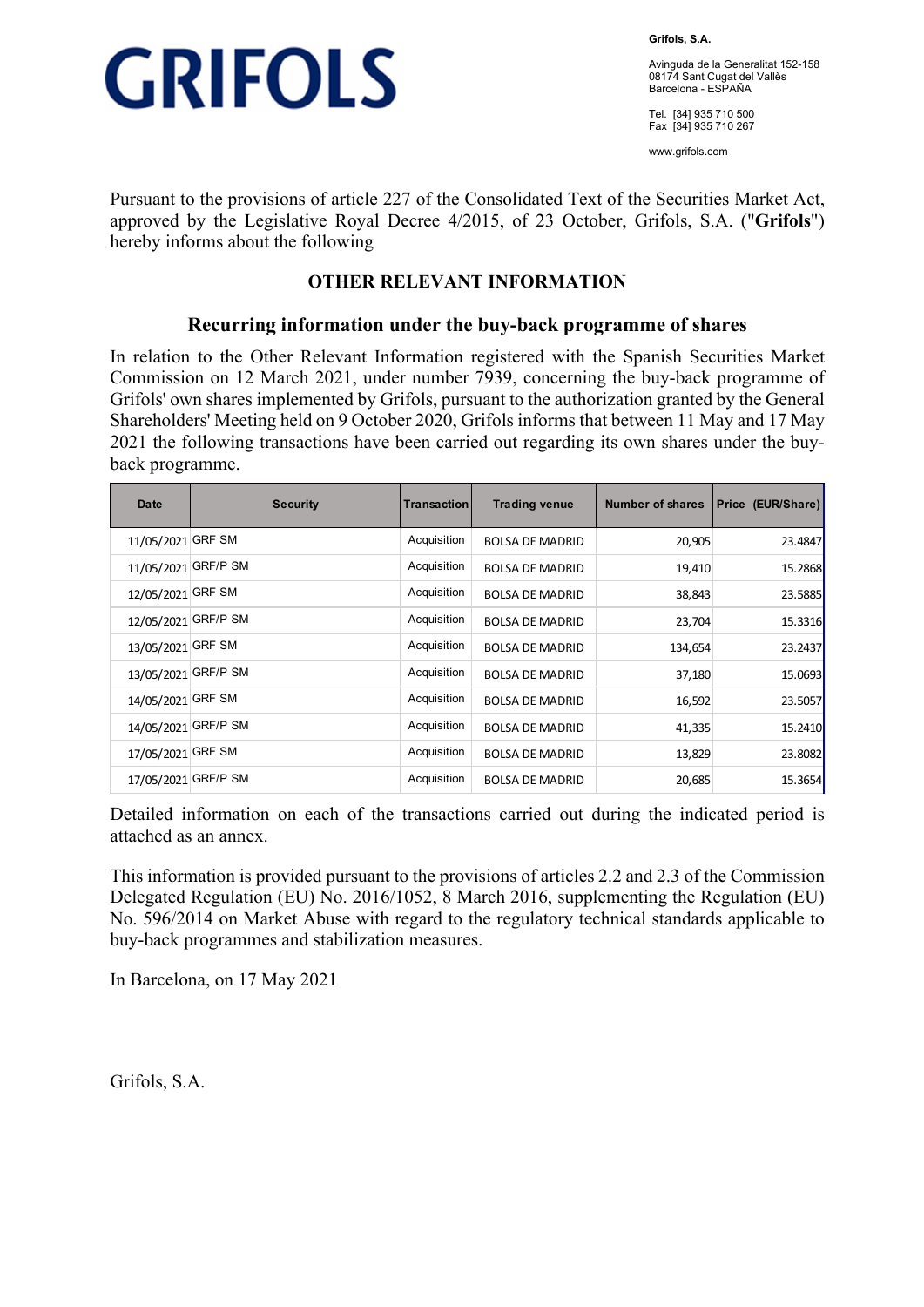## **GRIFOLS**

**ANNEX I**

#### **Individual trade details:**

| Name of the Issuer                | Date       | Price(EUR) | <b>Quantity bought</b> | <b>Exchange Venue</b>  |
|-----------------------------------|------------|------------|------------------------|------------------------|
| <b>GRIFOLS S.A. (SPA LISTING)</b> | 11/05/2021 | 23.5400    | 304                    | <b>BOLSA DE MADRID</b> |
| <b>GRIFOLS S.A. (SPA LISTING)</b> | 11/05/2021 | 23.5200    | 282                    | <b>BOLSA DE MADRID</b> |
| <b>GRIFOLS S.A. (SPA LISTING)</b> | 11/05/2021 | 23.4700    | 295                    | <b>BOLSA DE MADRID</b> |
| <b>GRIFOLS S.A. (SPA LISTING)</b> | 11/05/2021 | 23.5000    | 334                    | <b>BOLSA DE MADRID</b> |
| GRIFOLS S.A. (SPA LISTING)        | 11/05/2021 | 23.4700    | 289                    | <b>BOLSA DE MADRID</b> |
| <b>GRIFOLS S.A. (SPA LISTING)</b> | 11/05/2021 | 23.4000    | 274                    | <b>BOLSA DE MADRID</b> |
| <b>GRIFOLS S.A. (SPA LISTING)</b> | 11/05/2021 | 23.4000    | 299                    | <b>BOLSA DE MADRID</b> |
| <b>GRIFOLS S.A. (SPA LISTING)</b> | 11/05/2021 | 23.3700    | 272                    | <b>BOLSA DE MADRID</b> |
| GRIFOLS S.A. (SPA LISTING)        | 11/05/2021 | 23.3200    | 282                    | <b>BOLSA DE MADRID</b> |
| <b>GRIFOLS S.A. (SPA LISTING)</b> | 11/05/2021 | 23.3200    | 39                     | <b>BOLSA DE MADRID</b> |
| <b>GRIFOLS S.A. (SPA LISTING)</b> | 11/05/2021 | 23.3200    | 250                    | <b>BOLSA DE MADRID</b> |
| <b>GRIFOLS S.A. (SPA LISTING)</b> | 11/05/2021 | 23.3900    | 313                    | <b>BOLSA DE MADRID</b> |
| <b>GRIFOLS S.A. (SPA LISTING)</b> | 11/05/2021 | 23.4000    | 319                    | <b>BOLSA DE MADRID</b> |
| <b>GRIFOLS S.A. (SPA LISTING)</b> | 11/05/2021 | 23.4000    | 636                    | <b>BOLSA DE MADRID</b> |
| <b>GRIFOLS S.A. (SPA LISTING)</b> | 11/05/2021 | 23.3800    | 273                    | <b>BOLSA DE MADRID</b> |
| <b>GRIFOLS S.A. (SPA LISTING)</b> | 11/05/2021 | 23.3300    | 56                     | <b>BOLSA DE MADRID</b> |
| GRIFOLS S.A. (SPA LISTING)        | 11/05/2021 | 23.3300    | 236                    | <b>BOLSA DE MADRID</b> |
| <b>GRIFOLS S.A. (SPA LISTING)</b> | 11/05/2021 | 23.2900    | 236                    | <b>BOLSA DE MADRID</b> |
| GRIFOLS S.A. (SPA LISTING)        | 11/05/2021 | 23.2900    | 66                     | <b>BOLSA DE MADRID</b> |
| <b>GRIFOLS S.A. (SPA LISTING)</b> | 11/05/2021 | 23.3000    | 285                    | <b>BOLSA DE MADRID</b> |
| <b>GRIFOLS S.A. (SPA LISTING)</b> | 11/05/2021 | 23.3800    | 561                    | <b>BOLSA DE MADRID</b> |
| <b>GRIFOLS S.A. (SPA LISTING)</b> | 11/05/2021 | 23.3700    | 289                    | <b>BOLSA DE MADRID</b> |
| GRIFOLS S.A. (SPA LISTING)        | 11/05/2021 | 23.4300    | 272                    | <b>BOLSA DE MADRID</b> |
| <b>GRIFOLS S.A. (SPA LISTING)</b> | 11/05/2021 | 23.4300    | 288                    | <b>BOLSA DE MADRID</b> |
| <b>GRIFOLS S.A. (SPA LISTING)</b> | 11/05/2021 | 23.4200    | 291                    | <b>BOLSA DE MADRID</b> |
| GRIFOLS S.A. (SPA LISTING)        | 11/05/2021 | 23.4400    | 294                    | <b>BOLSA DE MADRID</b> |
| <b>GRIFOLS S.A. (SPA LISTING)</b> | 11/05/2021 | 23.4200    | 282                    | <b>BOLSA DE MADRID</b> |
| <b>GRIFOLS S.A. (SPA LISTING)</b> | 11/05/2021 | 23.4200    | 22                     | <b>BOLSA DE MADRID</b> |
| <b>GRIFOLS S.A. (SPA LISTING)</b> | 11/05/2021 | 23.4200    | 252                    | <b>BOLSA DE MADRID</b> |
| GRIFOLS S.A. (SPA LISTING)        | 11/05/2021 | 23.4100    | 9                      | <b>BOLSA DE MADRID</b> |
| <b>GRIFOLS S.A. (SPA LISTING)</b> | 11/05/2021 | 23.4600    | 22                     | <b>BOLSA DE MADRID</b> |
| <b>GRIFOLS S.A. (SPA LISTING)</b> | 11/05/2021 | 23.4600    | 254                    | <b>BOLSA DE MADRID</b> |
| <b>GRIFOLS S.A. (SPA LISTING)</b> | 11/05/2021 | 23.4400    | 518                    | <b>BOLSA DE MADRID</b> |
| <b>GRIFOLS S.A. (SPA LISTING)</b> | 11/05/2021 | 23.4300    | 84                     | <b>BOLSA DE MADRID</b> |
| <b>GRIFOLS S.A. (SPA LISTING)</b> | 11/05/2021 | 23.4300    | 230                    | <b>BOLSA DE MADRID</b> |
| <b>GRIFOLS S.A. (SPA LISTING)</b> | 11/05/2021 | 23.4600    | 18                     | <b>BOLSA DE MADRID</b> |
| <b>GRIFOLS S.A. (SPA LISTING)</b> | 11/05/2021 | 23.4600    | 27                     | <b>BOLSA DE MADRID</b> |
| <b>GRIFOLS S.A. (SPA LISTING)</b> | 11/05/2021 | 23.4600    | 275                    | <b>BOLSA DE MADRID</b> |
| <b>GRIFOLS S.A. (SPA LISTING)</b> | 11/05/2021 | 23.4500    | 631                    | <b>BOLSA DE MADRID</b> |
| <b>GRIFOLS S.A. (SPA LISTING)</b> | 11/05/2021 | 23.4300    | 57                     | <b>BOLSA DE MADRID</b> |
| <b>GRIFOLS S.A. (SPA LISTING)</b> | 11/05/2021 | 23.4300    | 218                    | <b>BOLSA DE MADRID</b> |
| <b>GRIFOLS S.A. (SPA LISTING)</b> | 11/05/2021 | 23.4900    | 312                    | <b>BOLSA DE MADRID</b> |
| <b>GRIFOLS S.A. (SPA LISTING)</b> | 11/05/2021 | 23.4700    | 273                    | <b>BOLSA DE MADRID</b> |
| <b>GRIFOLS S.A. (SPA LISTING)</b> | 11/05/2021 | 23.4700    | 48                     | <b>BOLSA DE MADRID</b> |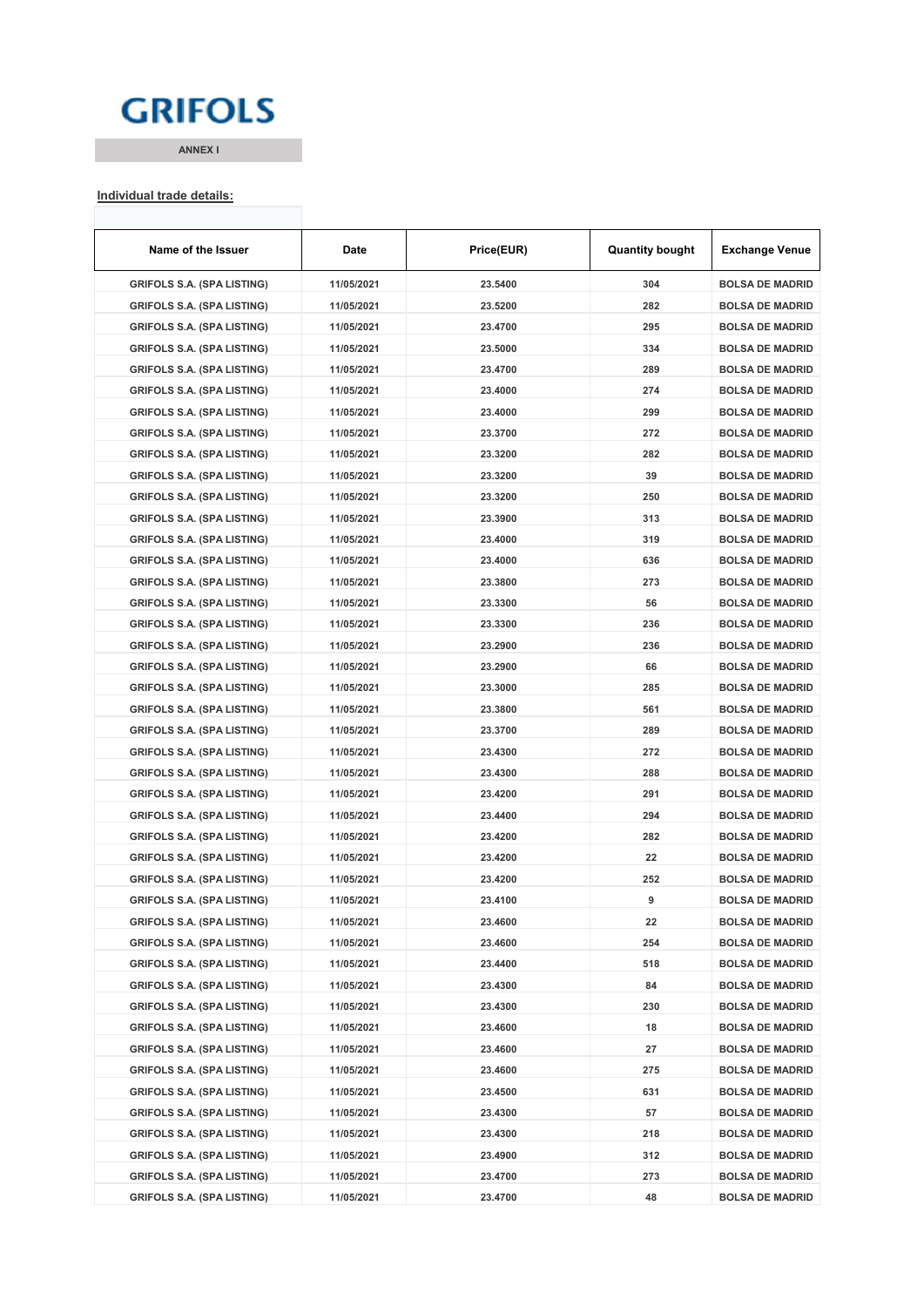| Name of the Issuer                | Date       | Price(EUR) | <b>Quantity bought</b> | <b>Exchange Venue</b>  |
|-----------------------------------|------------|------------|------------------------|------------------------|
| <b>GRIFOLS S.A. (SPA LISTING)</b> | 11/05/2021 | 23.4700    | 223                    | <b>BOLSA DE MADRID</b> |
| <b>GRIFOLS S.A. (SPA LISTING)</b> | 11/05/2021 | 23.4100    | 289                    | <b>BOLSA DE MADRID</b> |
| <b>GRIFOLS S.A. (SPA LISTING)</b> | 11/05/2021 | 23.4300    | 293                    | <b>BOLSA DE MADRID</b> |
| <b>GRIFOLS S.A. (SPA LISTING)</b> | 11/05/2021 | 23.4100    | 293                    | <b>BOLSA DE MADRID</b> |
| <b>GRIFOLS S.A. (SPA LISTING)</b> | 11/05/2021 | 23.4600    | 150                    | <b>BOLSA DE MADRID</b> |
| <b>GRIFOLS S.A. (SPA LISTING)</b> | 11/05/2021 | 23.4600    | 401                    | <b>BOLSA DE MADRID</b> |
| <b>GRIFOLS S.A. (SPA LISTING)</b> | 11/05/2021 | 23.4600    | 293                    | <b>BOLSA DE MADRID</b> |
| <b>GRIFOLS S.A. (SPA LISTING)</b> | 11/05/2021 | 23.4400    | 199                    | <b>BOLSA DE MADRID</b> |
| <b>GRIFOLS S.A. (SPA LISTING)</b> | 11/05/2021 | 23.4400    | 74                     | <b>BOLSA DE MADRID</b> |
| <b>GRIFOLS S.A. (SPA LISTING)</b> | 11/05/2021 | 23.4400    | 278                    | <b>BOLSA DE MADRID</b> |
| <b>GRIFOLS S.A. (SPA LISTING)</b> | 11/05/2021 | 23.4900    | 338                    | <b>BOLSA DE MADRID</b> |
| <b>GRIFOLS S.A. (SPA LISTING)</b> | 11/05/2021 | 23.5200    | 314                    | <b>BOLSA DE MADRID</b> |
| <b>GRIFOLS S.A. (SPA LISTING)</b> | 11/05/2021 | 23.5200    | 270                    | <b>BOLSA DE MADRID</b> |
| <b>GRIFOLS S.A. (SPA LISTING)</b> | 11/05/2021 | 23.5400    | 282                    | <b>BOLSA DE MADRID</b> |
| <b>GRIFOLS S.A. (SPA LISTING)</b> | 11/05/2021 | 23.4900    | 287                    | <b>BOLSA DE MADRID</b> |
| <b>GRIFOLS S.A. (SPA LISTING)</b> | 11/05/2021 | 23.5300    | 309                    | <b>BOLSA DE MADRID</b> |
| <b>GRIFOLS S.A. (SPA LISTING)</b> | 11/05/2021 | 23.5300    | 274                    | <b>BOLSA DE MADRID</b> |
| <b>GRIFOLS S.A. (SPA LISTING)</b> | 11/05/2021 | 23.5300    | 241                    | <b>BOLSA DE MADRID</b> |
| <b>GRIFOLS S.A. (SPA LISTING)</b> | 11/05/2021 | 23.5300    | 43                     | <b>BOLSA DE MADRID</b> |
| <b>GRIFOLS S.A. (SPA LISTING)</b> | 11/05/2021 | 23.5300    | 270                    | <b>BOLSA DE MADRID</b> |
| <b>GRIFOLS S.A. (SPA LISTING)</b> | 11/05/2021 | 23.5500    | 285                    | <b>BOLSA DE MADRID</b> |
| <b>GRIFOLS S.A. (SPA LISTING)</b> | 11/05/2021 | 23.5700    | 34                     | <b>BOLSA DE MADRID</b> |
| <b>GRIFOLS S.A. (SPA LISTING)</b> | 11/05/2021 | 23.5700    | 243                    | <b>BOLSA DE MADRID</b> |
| <b>GRIFOLS S.A. (SPA LISTING)</b> | 11/05/2021 | 23.5800    | 205                    | <b>BOLSA DE MADRID</b> |
| <b>GRIFOLS S.A. (SPA LISTING)</b> | 11/05/2021 | 23.5800    | 97                     | <b>BOLSA DE MADRID</b> |
| <b>GRIFOLS S.A. (SPA LISTING)</b> | 11/05/2021 | 23.5800    | 290                    | <b>BOLSA DE MADRID</b> |
| <b>GRIFOLS S.A. (SPA LISTING)</b> | 11/05/2021 | 23.5900    | 279                    | <b>BOLSA DE MADRID</b> |
| <b>GRIFOLS S.A. (SPA LISTING)</b> | 11/05/2021 | 23.5900    | 289                    | <b>BOLSA DE MADRID</b> |
| <b>GRIFOLS S.A. (SPA LISTING)</b> | 11/05/2021 | 23.6400    | 341                    | <b>BOLSA DE MADRID</b> |
| <b>GRIFOLS S.A. (SPA LISTING)</b> | 11/05/2021 | 23.6500    | 286                    | <b>BOLSA DE MADRID</b> |
| <b>GRIFOLS S.A. (SPA LISTING)</b> | 11/05/2021 | 23.6500    | 270                    | <b>BOLSA DE MADRID</b> |
| <b>GRIFOLS S.A. (SPA LISTING)</b> | 11/05/2021 | 23.6500    | 276                    | <b>BOLSA DE MADRID</b> |
| <b>GRIFOLS S.A. (SPA LISTING)</b> | 11/05/2021 | 23.6900    | 294                    | <b>BOLSA DE MADRID</b> |
| <b>GRIFOLS S.A. (SPA LISTING)</b> | 11/05/2021 | 23.6700    | 302                    | <b>BOLSA DE MADRID</b> |
| <b>GRIFOLS S.A. (SPA LISTING)</b> | 11/05/2021 | 23.6500    | 273                    | <b>BOLSA DE MADRID</b> |
| <b>GRIFOLS S.A. (SPA LISTING)</b> | 11/05/2021 | 23.6900    | 294                    | <b>BOLSA DE MADRID</b> |
| <b>GRIFOLS S.A. (SPA LISTING)</b> | 11/05/2021 | 23.7000    | 291                    | <b>BOLSA DE MADRID</b> |
| <b>GRIFOLS S.A. (SPA LISTING)</b> | 11/05/2021 | 23.7000    | 269                    | <b>BOLSA DE MADRID</b> |
| <b>GRIFOLS S.A. (SPA LISTING)</b> | 11/05/2021 | 23.6800    | 299                    | <b>BOLSA DE MADRID</b> |
| <b>GRIFOLS S.A. (SPA LISTING)</b> | 12/05/2021 | 23.7900    | 300                    | <b>BOLSA DE MADRID</b> |
| <b>GRIFOLS S.A. (SPA LISTING)</b> | 12/05/2021 | 23.7800    | 50                     | <b>BOLSA DE MADRID</b> |
| <b>GRIFOLS S.A. (SPA LISTING)</b> | 12/05/2021 | 23.7500    | 300                    | <b>BOLSA DE MADRID</b> |
| <b>GRIFOLS S.A. (SPA LISTING)</b> | 12/05/2021 | 23.7500    | 299                    | <b>BOLSA DE MADRID</b> |
| <b>GRIFOLS S.A. (SPA LISTING)</b> | 12/05/2021 | 23.6700    | 271                    | <b>BOLSA DE MADRID</b> |
| <b>GRIFOLS S.A. (SPA LISTING)</b> | 12/05/2021 | 23.6100    | 288                    | <b>BOLSA DE MADRID</b> |
| <b>GRIFOLS S.A. (SPA LISTING)</b> | 12/05/2021 | 23.5900    | 289                    | <b>BOLSA DE MADRID</b> |
| <b>GRIFOLS S.A. (SPA LISTING)</b> | 12/05/2021 | 23.6100    | 281                    | <b>BOLSA DE MADRID</b> |
| <b>GRIFOLS S.A. (SPA LISTING)</b> | 12/05/2021 | 23.6000    | 300                    | <b>BOLSA DE MADRID</b> |
| <b>GRIFOLS S.A. (SPA LISTING)</b> | 12/05/2021 | 23.5700    | 284                    | <b>BOLSA DE MADRID</b> |
| <b>GRIFOLS S.A. (SPA LISTING)</b> | 12/05/2021 | 23.5400    | 159                    | <b>BOLSA DE MADRID</b> |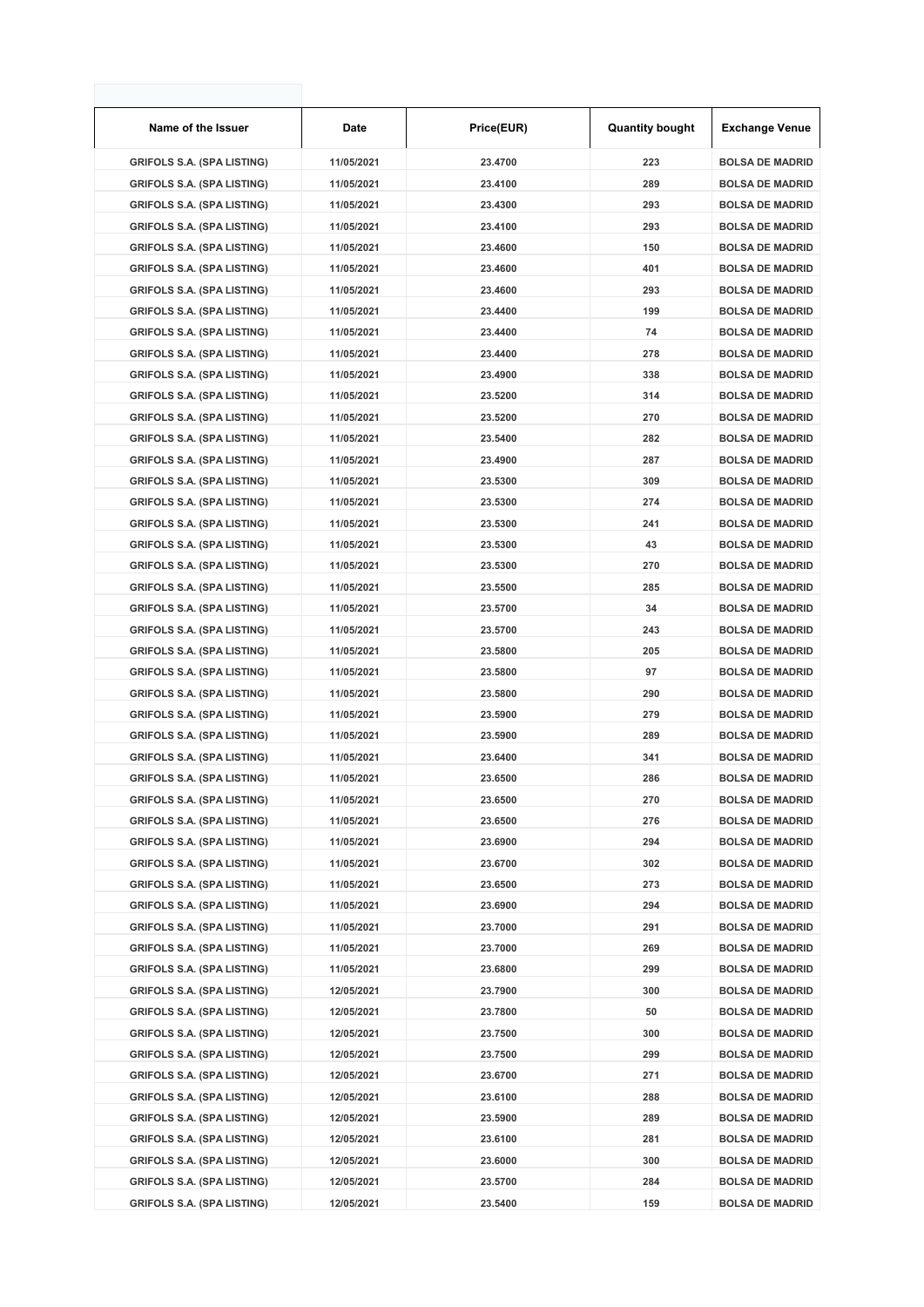| Name of the Issuer                                                     | Date                     | Price(EUR)         | <b>Quantity bought</b> | <b>Exchange Venue</b>                            |
|------------------------------------------------------------------------|--------------------------|--------------------|------------------------|--------------------------------------------------|
| <b>GRIFOLS S.A. (SPA LISTING)</b>                                      | 12/05/2021               | 23.5400            | 139                    | <b>BOLSA DE MADRID</b>                           |
| <b>GRIFOLS S.A. (SPA LISTING)</b>                                      | 12/05/2021               | 23.5000            | 297                    | <b>BOLSA DE MADRID</b>                           |
| <b>GRIFOLS S.A. (SPA LISTING)</b>                                      | 12/05/2021               | 23.5000            | 274                    | <b>BOLSA DE MADRID</b>                           |
| <b>GRIFOLS S.A. (SPA LISTING)</b>                                      | 12/05/2021               | 23.4800            | 298                    | <b>BOLSA DE MADRID</b>                           |
| <b>GRIFOLS S.A. (SPA LISTING)</b>                                      | 12/05/2021               | 23.5100            | 286                    | <b>BOLSA DE MADRID</b>                           |
| <b>GRIFOLS S.A. (SPA LISTING)</b>                                      | 12/05/2021               | 23.6400            | 99                     | <b>BOLSA DE MADRID</b>                           |
| <b>GRIFOLS S.A. (SPA LISTING)</b>                                      | 12/05/2021               | 23.6400            | 125                    | <b>BOLSA DE MADRID</b>                           |
| <b>GRIFOLS S.A. (SPA LISTING)</b>                                      | 12/05/2021               | 23.6400            | 57                     | <b>BOLSA DE MADRID</b>                           |
| <b>GRIFOLS S.A. (SPA LISTING)</b>                                      | 12/05/2021               | 23.6200            | 275                    | <b>BOLSA DE MADRID</b>                           |
| <b>GRIFOLS S.A. (SPA LISTING)</b>                                      | 12/05/2021               | 23.6400            | 280                    | <b>BOLSA DE MADRID</b>                           |
| <b>GRIFOLS S.A. (SPA LISTING)</b>                                      | 12/05/2021               | 23.6300            | 310                    | <b>BOLSA DE MADRID</b>                           |
| <b>GRIFOLS S.A. (SPA LISTING)</b>                                      | 12/05/2021               | 23.6000            | 284                    | <b>BOLSA DE MADRID</b>                           |
| <b>GRIFOLS S.A. (SPA LISTING)</b>                                      | 12/05/2021               | 23.6300            | 89                     | <b>BOLSA DE MADRID</b>                           |
| <b>GRIFOLS S.A. (SPA LISTING)</b>                                      | 12/05/2021               | 23.6400            | 305                    | <b>BOLSA DE MADRID</b>                           |
| <b>GRIFOLS S.A. (SPA LISTING)</b>                                      | 12/05/2021               | 23.6500            | 295                    | <b>BOLSA DE MADRID</b>                           |
| <b>GRIFOLS S.A. (SPA LISTING)</b>                                      | 12/05/2021               | 23.6600            | 625                    | <b>BOLSA DE MADRID</b>                           |
| <b>GRIFOLS S.A. (SPA LISTING)</b>                                      | 12/05/2021               | 23.6600            | 304                    | <b>BOLSA DE MADRID</b>                           |
| <b>GRIFOLS S.A. (SPA LISTING)</b>                                      | 12/05/2021               | 23.6200            | 295                    | <b>BOLSA DE MADRID</b>                           |
| <b>GRIFOLS S.A. (SPA LISTING)</b>                                      | 12/05/2021               | 23.5900            | 599                    | <b>BOLSA DE MADRID</b>                           |
| <b>GRIFOLS S.A. (SPA LISTING)</b>                                      | 12/05/2021               | 23.5700            | 296                    | <b>BOLSA DE MADRID</b>                           |
| <b>GRIFOLS S.A. (SPA LISTING)</b>                                      | 12/05/2021               | 23.5700            | 2                      | <b>BOLSA DE MADRID</b>                           |
| <b>GRIFOLS S.A. (SPA LISTING)</b>                                      | 12/05/2021               | 23.5900            | 292                    | <b>BOLSA DE MADRID</b>                           |
| <b>GRIFOLS S.A. (SPA LISTING)</b>                                      | 12/05/2021               | 23.6000            | 293                    | <b>BOLSA DE MADRID</b>                           |
| <b>GRIFOLS S.A. (SPA LISTING)</b>                                      | 12/05/2021               | 23.6000            | 291                    | <b>BOLSA DE MADRID</b>                           |
| <b>GRIFOLS S.A. (SPA LISTING)</b>                                      | 12/05/2021               | 23.5900            | 583                    | <b>BOLSA DE MADRID</b>                           |
| <b>GRIFOLS S.A. (SPA LISTING)</b>                                      | 12/05/2021               | 23.5900            | 251                    | <b>BOLSA DE MADRID</b>                           |
| <b>GRIFOLS S.A. (SPA LISTING)</b>                                      | 12/05/2021               | 23.5900            | 193                    | <b>BOLSA DE MADRID</b>                           |
| <b>GRIFOLS S.A. (SPA LISTING)</b>                                      | 12/05/2021               | 23.5900            | 58                     | <b>BOLSA DE MADRID</b>                           |
| <b>GRIFOLS S.A. (SPA LISTING)</b>                                      | 12/05/2021               | 23.5900            | 55                     | <b>BOLSA DE MADRID</b>                           |
| <b>GRIFOLS S.A. (SPA LISTING)</b>                                      | 12/05/2021               | 23.5700            | 22                     | <b>BOLSA DE MADRID</b>                           |
|                                                                        |                          |                    |                        |                                                  |
| <b>GRIFOLS S.A. (SPA LISTING)</b><br><b>GRIFOLS S.A. (SPA LISTING)</b> | 12/05/2021<br>12/05/2021 | 23.5700<br>23.5700 | 8<br>279               | <b>BOLSA DE MADRID</b><br><b>BOLSA DE MADRID</b> |
| <b>GRIFOLS S.A. (SPA LISTING)</b>                                      | 12/05/2021               | 23.5700            | 291                    | <b>BOLSA DE MADRID</b>                           |
|                                                                        |                          |                    | 291                    | <b>BOLSA DE MADRID</b>                           |
| <b>GRIFOLS S.A. (SPA LISTING)</b><br><b>GRIFOLS S.A. (SPA LISTING)</b> | 12/05/2021               | 23.5600            |                        | <b>BOLSA DE MADRID</b>                           |
|                                                                        | 12/05/2021               | 23.5700            | 303                    |                                                  |
| <b>GRIFOLS S.A. (SPA LISTING)</b>                                      | 12/05/2021               | 23.5600            | 31                     | <b>BOLSA DE MADRID</b>                           |
| <b>GRIFOLS S.A. (SPA LISTING)</b>                                      | 12/05/2021               | 23.5600            | 30                     | <b>BOLSA DE MADRID</b>                           |
| <b>GRIFOLS S.A. (SPA LISTING)</b>                                      | 12/05/2021               | 23.5600            | 187                    | <b>BOLSA DE MADRID</b>                           |
| <b>GRIFOLS S.A. (SPA LISTING)</b>                                      | 12/05/2021               | 23.5600            | 31                     | <b>BOLSA DE MADRID</b>                           |
| <b>GRIFOLS S.A. (SPA LISTING)</b>                                      | 12/05/2021               | 23.5700            | 299                    | <b>BOLSA DE MADRID</b>                           |
| <b>GRIFOLS S.A. (SPA LISTING)</b>                                      | 12/05/2021               | 23.5700            | 299                    | <b>BOLSA DE MADRID</b>                           |
| <b>GRIFOLS S.A. (SPA LISTING)</b>                                      | 12/05/2021               | 23.5700            | 27                     | <b>BOLSA DE MADRID</b>                           |
| <b>GRIFOLS S.A. (SPA LISTING)</b>                                      | 12/05/2021               | 23.5900            | 270                    | <b>BOLSA DE MADRID</b>                           |
| <b>GRIFOLS S.A. (SPA LISTING)</b>                                      | 12/05/2021               | 23.5900            | 1                      | <b>BOLSA DE MADRID</b>                           |
| <b>GRIFOLS S.A. (SPA LISTING)</b>                                      | 12/05/2021               | 23.5900            | 271                    | <b>BOLSA DE MADRID</b>                           |
| <b>GRIFOLS S.A. (SPA LISTING)</b>                                      | 12/05/2021               | 23.5900            | 546                    | <b>BOLSA DE MADRID</b>                           |
| <b>GRIFOLS S.A. (SPA LISTING)</b>                                      | 12/05/2021               | 23.5700            | 278                    | <b>BOLSA DE MADRID</b>                           |
| <b>GRIFOLS S.A. (SPA LISTING)</b>                                      | 12/05/2021               | 23.4700            | 312                    | <b>BOLSA DE MADRID</b>                           |
| <b>GRIFOLS S.A. (SPA LISTING)</b>                                      | 12/05/2021               | 23.4300            | 274                    | <b>BOLSA DE MADRID</b>                           |
| <b>GRIFOLS S.A. (SPA LISTING)</b>                                      | 12/05/2021               | 23.4300            | 274                    | <b>BOLSA DE MADRID</b>                           |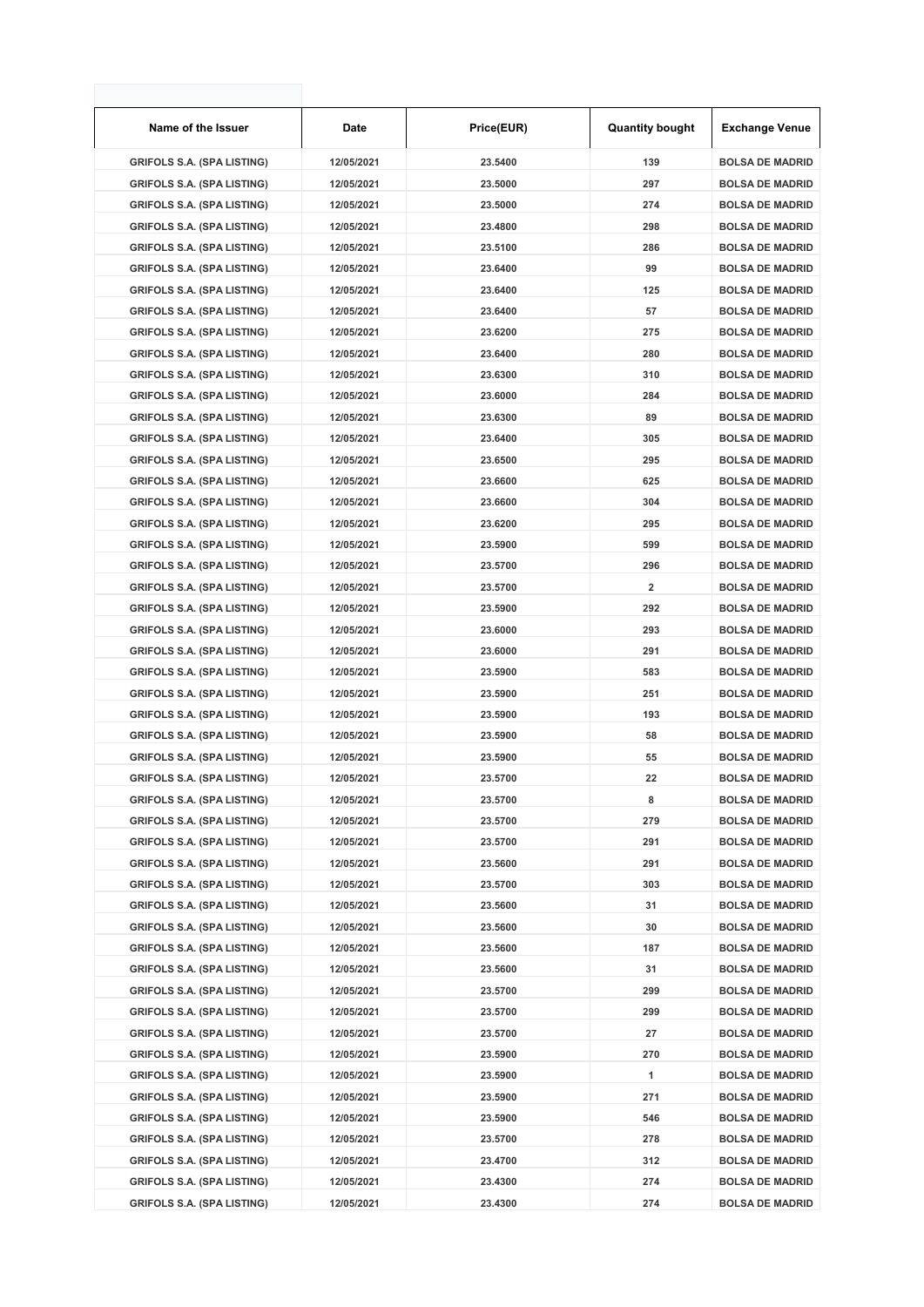| Name of the Issuer                | Date       | Price(EUR) | <b>Quantity bought</b> | <b>Exchange Venue</b>  |
|-----------------------------------|------------|------------|------------------------|------------------------|
| <b>GRIFOLS S.A. (SPA LISTING)</b> | 12/05/2021 | 23.4700    | 277                    | <b>BOLSA DE MADRID</b> |
| <b>GRIFOLS S.A. (SPA LISTING)</b> | 12/05/2021 | 23.4700    | 571                    | <b>BOLSA DE MADRID</b> |
| <b>GRIFOLS S.A. (SPA LISTING)</b> | 12/05/2021 | 23.4500    | 277                    | <b>BOLSA DE MADRID</b> |
| <b>GRIFOLS S.A. (SPA LISTING)</b> | 12/05/2021 | 23.4600    | 230                    | <b>BOLSA DE MADRID</b> |
| <b>GRIFOLS S.A. (SPA LISTING)</b> | 12/05/2021 | 23.4600    | 24                     | <b>BOLSA DE MADRID</b> |
| <b>GRIFOLS S.A. (SPA LISTING)</b> | 12/05/2021 | 23.4900    | 308                    | <b>BOLSA DE MADRID</b> |
| <b>GRIFOLS S.A. (SPA LISTING)</b> | 12/05/2021 | 23.4900    | 250                    | <b>BOLSA DE MADRID</b> |
| <b>GRIFOLS S.A. (SPA LISTING)</b> | 12/05/2021 | 23.4900    | 1                      | <b>BOLSA DE MADRID</b> |
| <b>GRIFOLS S.A. (SPA LISTING)</b> | 12/05/2021 | 23.4900    | 434                    | <b>BOLSA DE MADRID</b> |
| <b>GRIFOLS S.A. (SPA LISTING)</b> | 12/05/2021 | 23.4600    | 86                     | <b>BOLSA DE MADRID</b> |
| <b>GRIFOLS S.A. (SPA LISTING)</b> | 12/05/2021 | 23.4500    | 309                    | <b>BOLSA DE MADRID</b> |
| <b>GRIFOLS S.A. (SPA LISTING)</b> | 12/05/2021 | 23.4500    | 320                    | <b>BOLSA DE MADRID</b> |
| <b>GRIFOLS S.A. (SPA LISTING)</b> | 12/05/2021 | 23.4800    | 298                    | <b>BOLSA DE MADRID</b> |
| <b>GRIFOLS S.A. (SPA LISTING)</b> | 12/05/2021 | 23.4700    | 276                    | <b>BOLSA DE MADRID</b> |
| <b>GRIFOLS S.A. (SPA LISTING)</b> | 12/05/2021 | 23.4600    | 46                     | <b>BOLSA DE MADRID</b> |
| <b>GRIFOLS S.A. (SPA LISTING)</b> | 12/05/2021 | 23.4600    | 46                     | <b>BOLSA DE MADRID</b> |
| <b>GRIFOLS S.A. (SPA LISTING)</b> | 12/05/2021 | 23.4600    | 46                     | <b>BOLSA DE MADRID</b> |
| <b>GRIFOLS S.A. (SPA LISTING)</b> | 12/05/2021 | 23.4600    | 41                     | <b>BOLSA DE MADRID</b> |
| <b>GRIFOLS S.A. (SPA LISTING)</b> | 12/05/2021 | 23.4700    | 1                      | <b>BOLSA DE MADRID</b> |
| <b>GRIFOLS S.A. (SPA LISTING)</b> | 12/05/2021 | 23.4700    | 95                     | <b>BOLSA DE MADRID</b> |
| <b>GRIFOLS S.A. (SPA LISTING)</b> | 12/05/2021 | 23.4700    | 194                    | <b>BOLSA DE MADRID</b> |
| <b>GRIFOLS S.A. (SPA LISTING)</b> | 12/05/2021 | 23.4700    | 286                    | <b>BOLSA DE MADRID</b> |
| <b>GRIFOLS S.A. (SPA LISTING)</b> | 12/05/2021 | 23.4700    | 212                    | <b>BOLSA DE MADRID</b> |
| <b>GRIFOLS S.A. (SPA LISTING)</b> | 12/05/2021 | 23.4700    | 140                    | <b>BOLSA DE MADRID</b> |
| <b>GRIFOLS S.A. (SPA LISTING)</b> | 12/05/2021 | 23.4600    | 267                    | <b>BOLSA DE MADRID</b> |
| <b>GRIFOLS S.A. (SPA LISTING)</b> | 12/05/2021 | 23.5300    | 1                      | <b>BOLSA DE MADRID</b> |
| <b>GRIFOLS S.A. (SPA LISTING)</b> | 12/05/2021 | 23.6000    | 46                     | <b>BOLSA DE MADRID</b> |
| <b>GRIFOLS S.A. (SPA LISTING)</b> | 12/05/2021 | 23.6000    | 288                    | <b>BOLSA DE MADRID</b> |
| <b>GRIFOLS S.A. (SPA LISTING)</b> | 12/05/2021 | 23.5900    | 316                    | <b>BOLSA DE MADRID</b> |
| <b>GRIFOLS S.A. (SPA LISTING)</b> | 12/05/2021 | 23.5900    | 316                    | <b>BOLSA DE MADRID</b> |
| <b>GRIFOLS S.A. (SPA LISTING)</b> | 12/05/2021 | 23.5900    | 272                    | <b>BOLSA DE MADRID</b> |
| <b>GRIFOLS S.A. (SPA LISTING)</b> | 12/05/2021 | 23.5900    | 257                    | <b>BOLSA DE MADRID</b> |
| <b>GRIFOLS S.A. (SPA LISTING)</b> | 12/05/2021 | 23.5900    | 125                    | <b>BOLSA DE MADRID</b> |
| <b>GRIFOLS S.A. (SPA LISTING)</b> | 12/05/2021 | 23.5900    | 50                     | <b>BOLSA DE MADRID</b> |
| <b>GRIFOLS S.A. (SPA LISTING)</b> | 12/05/2021 | 23.5900    | 5                      | <b>BOLSA DE MADRID</b> |
| <b>GRIFOLS S.A. (SPA LISTING)</b> | 12/05/2021 | 23.5800    | 306                    | <b>BOLSA DE MADRID</b> |
| <b>GRIFOLS S.A. (SPA LISTING)</b> | 12/05/2021 | 23.5800    | 116                    | <b>BOLSA DE MADRID</b> |
| <b>GRIFOLS S.A. (SPA LISTING)</b> | 12/05/2021 | 23.5800    | 97                     | <b>BOLSA DE MADRID</b> |
| <b>GRIFOLS S.A. (SPA LISTING)</b> | 12/05/2021 | 23.5800    | 111                    | <b>BOLSA DE MADRID</b> |
| <b>GRIFOLS S.A. (SPA LISTING)</b> | 12/05/2021 | 23.5800    | 125                    | <b>BOLSA DE MADRID</b> |
| <b>GRIFOLS S.A. (SPA LISTING)</b> | 12/05/2021 | 23.5800    | 72                     | <b>BOLSA DE MADRID</b> |
| <b>GRIFOLS S.A. (SPA LISTING)</b> | 12/05/2021 | 23.6000    | 589                    | <b>BOLSA DE MADRID</b> |
| <b>GRIFOLS S.A. (SPA LISTING)</b> | 12/05/2021 | 23.6000    | 274                    | <b>BOLSA DE MADRID</b> |
| <b>GRIFOLS S.A. (SPA LISTING)</b> | 12/05/2021 | 23.5800    | 231                    | <b>BOLSA DE MADRID</b> |
| <b>GRIFOLS S.A. (SPA LISTING)</b> | 12/05/2021 | 23.5800    | 86                     | <b>BOLSA DE MADRID</b> |
| <b>GRIFOLS S.A. (SPA LISTING)</b> | 12/05/2021 | 23.5800    | 280                    | <b>BOLSA DE MADRID</b> |
| <b>GRIFOLS S.A. (SPA LISTING)</b> | 12/05/2021 | 23.5600    | 85                     | <b>BOLSA DE MADRID</b> |
| <b>GRIFOLS S.A. (SPA LISTING)</b> | 12/05/2021 | 23.5600    | 246                    | <b>BOLSA DE MADRID</b> |
| <b>GRIFOLS S.A. (SPA LISTING)</b> | 12/05/2021 | 23.5300    | 286                    | <b>BOLSA DE MADRID</b> |
| <b>GRIFOLS S.A. (SPA LISTING)</b> | 12/05/2021 | 23.5700    | 300                    | <b>BOLSA DE MADRID</b> |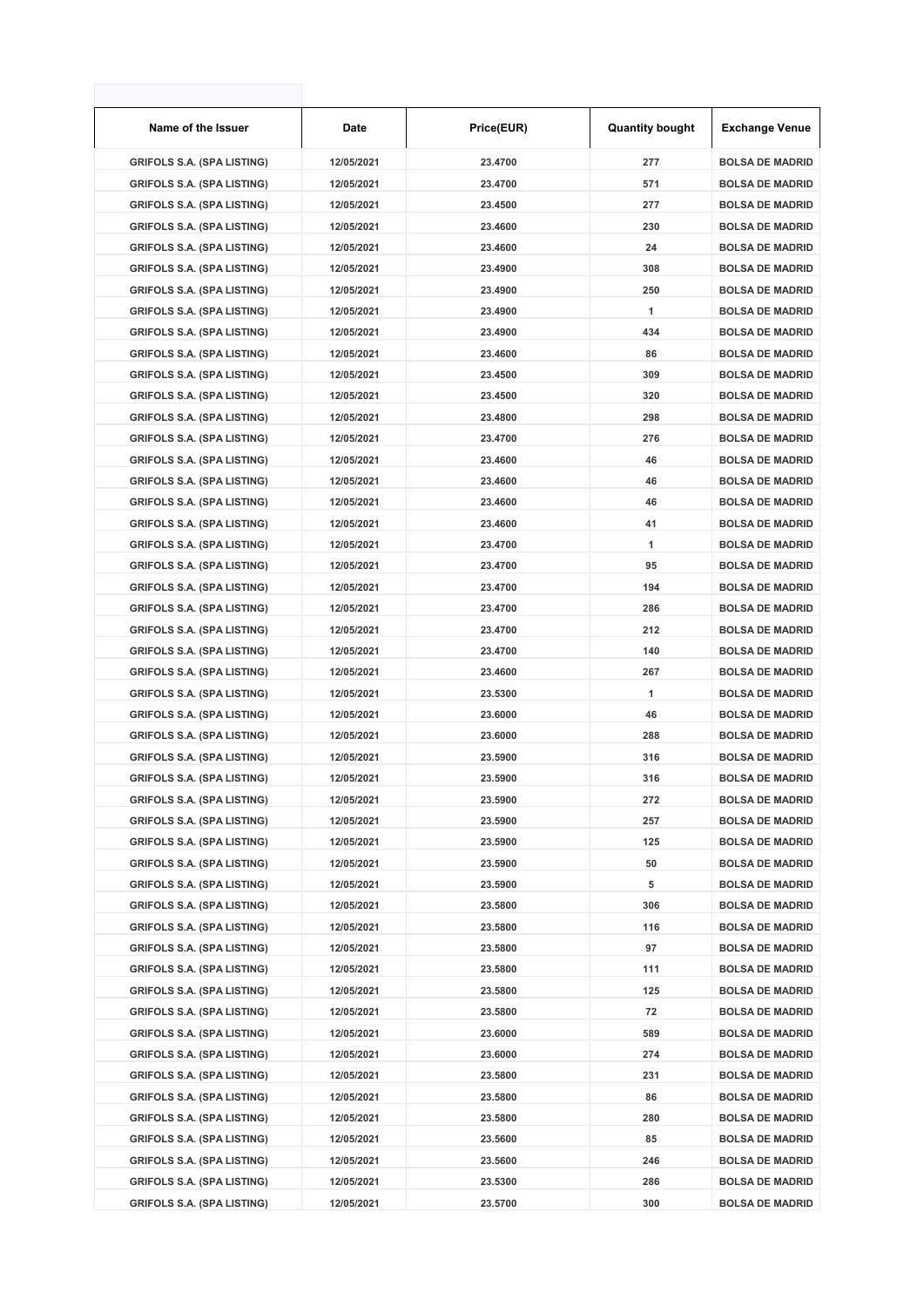| Name of the Issuer                | Date       | Price(EUR) | <b>Quantity bought</b> | <b>Exchange Venue</b>  |
|-----------------------------------|------------|------------|------------------------|------------------------|
| <b>GRIFOLS S.A. (SPA LISTING)</b> | 12/05/2021 | 23.5700    | 301                    | <b>BOLSA DE MADRID</b> |
| <b>GRIFOLS S.A. (SPA LISTING)</b> | 12/05/2021 | 23.5800    | 279                    | <b>BOLSA DE MADRID</b> |
| <b>GRIFOLS S.A. (SPA LISTING)</b> | 12/05/2021 | 23.5800    | 283                    | <b>BOLSA DE MADRID</b> |
| <b>GRIFOLS S.A. (SPA LISTING)</b> | 12/05/2021 | 23.5700    | 89                     | <b>BOLSA DE MADRID</b> |
| <b>GRIFOLS S.A. (SPA LISTING)</b> | 12/05/2021 | 23.5700    | 29                     | <b>BOLSA DE MADRID</b> |
| <b>GRIFOLS S.A. (SPA LISTING)</b> | 12/05/2021 | 23.5900    | 280                    | <b>BOLSA DE MADRID</b> |
| <b>GRIFOLS S.A. (SPA LISTING)</b> | 12/05/2021 | 23.5900    | 355                    | <b>BOLSA DE MADRID</b> |
| <b>GRIFOLS S.A. (SPA LISTING)</b> | 12/05/2021 | 23.6400    | 289                    | <b>BOLSA DE MADRID</b> |
| <b>GRIFOLS S.A. (SPA LISTING)</b> | 12/05/2021 | 23.6500    | 779                    | <b>BOLSA DE MADRID</b> |
| <b>GRIFOLS S.A. (SPA LISTING)</b> | 12/05/2021 | 23.6500    | 343                    | <b>BOLSA DE MADRID</b> |
| <b>GRIFOLS S.A. (SPA LISTING)</b> | 12/05/2021 | 23.6600    | 435                    | <b>BOLSA DE MADRID</b> |
| <b>GRIFOLS S.A. (SPA LISTING)</b> | 12/05/2021 | 23.6400    | 318                    | <b>BOLSA DE MADRID</b> |
| <b>GRIFOLS S.A. (SPA LISTING)</b> | 12/05/2021 | 23.6100    | 301                    | <b>BOLSA DE MADRID</b> |
| <b>GRIFOLS S.A. (SPA LISTING)</b> | 12/05/2021 | 23.6200    | 294                    | <b>BOLSA DE MADRID</b> |
| <b>GRIFOLS S.A. (SPA LISTING)</b> | 12/05/2021 | 23.6200    | 291                    | <b>BOLSA DE MADRID</b> |
| <b>GRIFOLS S.A. (SPA LISTING)</b> | 12/05/2021 | 23.6200    | 324                    | <b>BOLSA DE MADRID</b> |
| <b>GRIFOLS S.A. (SPA LISTING)</b> | 12/05/2021 | 23.6200    | 666                    | <b>BOLSA DE MADRID</b> |
| <b>GRIFOLS S.A. (SPA LISTING)</b> | 12/05/2021 | 23.6100    | 15                     | <b>BOLSA DE MADRID</b> |
| <b>GRIFOLS S.A. (SPA LISTING)</b> | 12/05/2021 | 23.6100    | 303                    | <b>BOLSA DE MADRID</b> |
| <b>GRIFOLS S.A. (SPA LISTING)</b> | 12/05/2021 | 23.6100    | 393                    | <b>BOLSA DE MADRID</b> |
| <b>GRIFOLS S.A. (SPA LISTING)</b> | 12/05/2021 | 23.5900    | 294                    | <b>BOLSA DE MADRID</b> |
| <b>GRIFOLS S.A. (SPA LISTING)</b> | 12/05/2021 | 23.6000    | 313                    | <b>BOLSA DE MADRID</b> |
| <b>GRIFOLS S.A. (SPA LISTING)</b> | 12/05/2021 | 23.5900    | 336                    | <b>BOLSA DE MADRID</b> |
| <b>GRIFOLS S.A. (SPA LISTING)</b> | 12/05/2021 | 23.5900    | 300                    | <b>BOLSA DE MADRID</b> |
| <b>GRIFOLS S.A. (SPA LISTING)</b> | 12/05/2021 | 23.6300    | 304                    | <b>BOLSA DE MADRID</b> |
| <b>GRIFOLS S.A. (SPA LISTING)</b> | 12/05/2021 | 23.6500    | 626                    | <b>BOLSA DE MADRID</b> |
| <b>GRIFOLS S.A. (SPA LISTING)</b> | 12/05/2021 | 23.6500    | 383                    | <b>BOLSA DE MADRID</b> |
| <b>GRIFOLS S.A. (SPA LISTING)</b> | 12/05/2021 | 23.6500    | 436                    | <b>BOLSA DE MADRID</b> |
| <b>GRIFOLS S.A. (SPA LISTING)</b> | 12/05/2021 | 23.6400    | 355                    | <b>BOLSA DE MADRID</b> |
| <b>GRIFOLS S.A. (SPA LISTING)</b> | 12/05/2021 | 23.6400    | 316                    | <b>BOLSA DE MADRID</b> |
| <b>GRIFOLS S.A. (SPA LISTING)</b> | 12/05/2021 | 23.6500    | 268                    | <b>BOLSA DE MADRID</b> |
| <b>GRIFOLS S.A. (SPA LISTING)</b> | 12/05/2021 | 23.6300    | 296                    | <b>BOLSA DE MADRID</b> |
| <b>GRIFOLS S.A. (SPA LISTING)</b> | 12/05/2021 | 23.6300    | 125                    | <b>BOLSA DE MADRID</b> |
| <b>GRIFOLS S.A. (SPA LISTING)</b> | 12/05/2021 | 23.6300    | 27                     | <b>BOLSA DE MADRID</b> |
| <b>GRIFOLS S.A. (SPA LISTING)</b> | 12/05/2021 | 23.6300    | 39                     | <b>BOLSA DE MADRID</b> |
| <b>GRIFOLS S.A. (SPA LISTING)</b> | 12/05/2021 | 23.6300    | 28                     | <b>BOLSA DE MADRID</b> |
| <b>GRIFOLS S.A. (SPA LISTING)</b> | 12/05/2021 | 23.6300    | 50                     | <b>BOLSA DE MADRID</b> |
| <b>GRIFOLS S.A. (SPA LISTING)</b> | 12/05/2021 | 23.6300    | 480                    | <b>BOLSA DE MADRID</b> |
| <b>GRIFOLS S.A. (SPA LISTING)</b> | 12/05/2021 | 23.6300    | 8                      | <b>BOLSA DE MADRID</b> |
| <b>GRIFOLS S.A. (SPA LISTING)</b> | 12/05/2021 | 23.6300    | 125                    | <b>BOLSA DE MADRID</b> |
| <b>GRIFOLS S.A. (SPA LISTING)</b> | 12/05/2021 | 23.6300    | 345                    | <b>BOLSA DE MADRID</b> |
| <b>GRIFOLS S.A. (SPA LISTING)</b> | 12/05/2021 | 23.6500    | 290                    | <b>BOLSA DE MADRID</b> |
| <b>GRIFOLS S.A. (SPA LISTING)</b> | 12/05/2021 | 23.6500    | 308                    | <b>BOLSA DE MADRID</b> |
| <b>GRIFOLS S.A. (SPA LISTING)</b> | 12/05/2021 | 23.6500    | 74                     | <b>BOLSA DE MADRID</b> |
| <b>GRIFOLS S.A. (SPA LISTING)</b> | 12/05/2021 | 23.6500    | 189                    | <b>BOLSA DE MADRID</b> |
| <b>GRIFOLS S.A. (SPA LISTING)</b> | 12/05/2021 | 23.6500    | 296                    | <b>BOLSA DE MADRID</b> |
| <b>GRIFOLS S.A. (SPA LISTING)</b> | 12/05/2021 | 23.6500    | 274                    | <b>BOLSA DE MADRID</b> |
| <b>GRIFOLS S.A. (SPA LISTING)</b> | 12/05/2021 | 23.6500    | 221                    | <b>BOLSA DE MADRID</b> |
| <b>GRIFOLS S.A. (SPA LISTING)</b> | 12/05/2021 | 23.6500    | 53                     | <b>BOLSA DE MADRID</b> |
| <b>GRIFOLS S.A. (SPA LISTING)</b> | 12/05/2021 | 23.6400    | 165                    | <b>BOLSA DE MADRID</b> |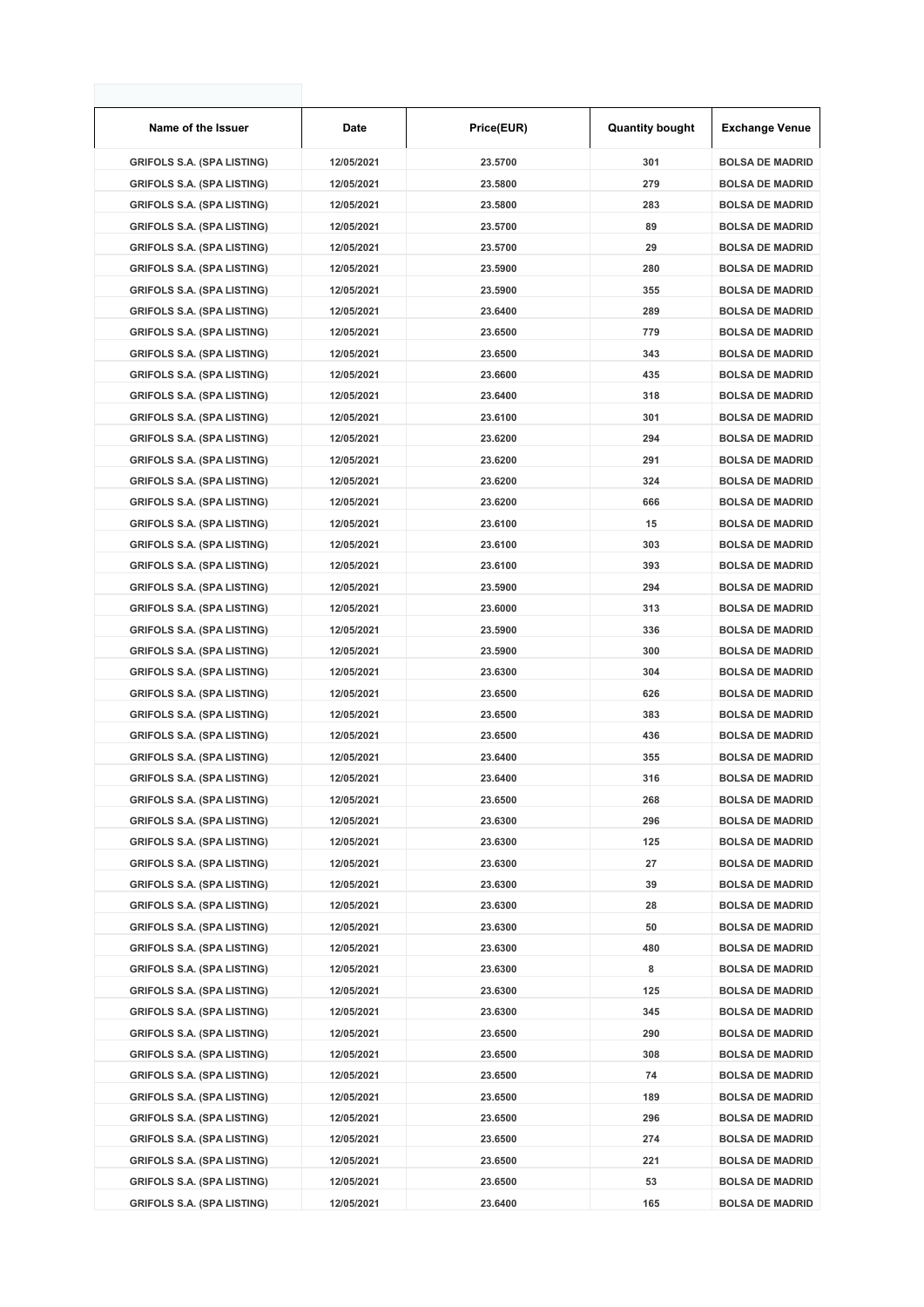| Name of the Issuer                | Date       | Price(EUR) | <b>Quantity bought</b> | <b>Exchange Venue</b>  |
|-----------------------------------|------------|------------|------------------------|------------------------|
| <b>GRIFOLS S.A. (SPA LISTING)</b> | 12/05/2021 | 23.6400    | 162                    | <b>BOLSA DE MADRID</b> |
| <b>GRIFOLS S.A. (SPA LISTING)</b> | 12/05/2021 | 23.6300    | 380                    | <b>BOLSA DE MADRID</b> |
| <b>GRIFOLS S.A. (SPA LISTING)</b> | 13/05/2021 | 23.3700    | 416                    | <b>BOLSA DE MADRID</b> |
| <b>GRIFOLS S.A. (SPA LISTING)</b> | 13/05/2021 | 23.3700    | 240                    | <b>BOLSA DE MADRID</b> |
| <b>GRIFOLS S.A. (SPA LISTING)</b> | 13/05/2021 | 23.3800    | 280                    | <b>BOLSA DE MADRID</b> |
| <b>GRIFOLS S.A. (SPA LISTING)</b> | 13/05/2021 | 23.3800    | 127                    | <b>BOLSA DE MADRID</b> |
| <b>GRIFOLS S.A. (SPA LISTING)</b> | 13/05/2021 | 23.3800    | 19                     | <b>BOLSA DE MADRID</b> |
| <b>GRIFOLS S.A. (SPA LISTING)</b> | 13/05/2021 | 23.4600    | 249                    | <b>BOLSA DE MADRID</b> |
| <b>GRIFOLS S.A. (SPA LISTING)</b> | 13/05/2021 | 23.4600    | 41                     | <b>BOLSA DE MADRID</b> |
| <b>GRIFOLS S.A. (SPA LISTING)</b> | 13/05/2021 | 23.4500    | 180                    | <b>BOLSA DE MADRID</b> |
| <b>GRIFOLS S.A. (SPA LISTING)</b> | 13/05/2021 | 23.5100    | 285                    | <b>BOLSA DE MADRID</b> |
| <b>GRIFOLS S.A. (SPA LISTING)</b> | 13/05/2021 | 23.5100    | 11                     | <b>BOLSA DE MADRID</b> |
| <b>GRIFOLS S.A. (SPA LISTING)</b> | 13/05/2021 | 23.5100    | 266                    | <b>BOLSA DE MADRID</b> |
| <b>GRIFOLS S.A. (SPA LISTING)</b> | 13/05/2021 | 23.5100    | 281                    | <b>BOLSA DE MADRID</b> |
| <b>GRIFOLS S.A. (SPA LISTING)</b> | 13/05/2021 | 23.5100    | 283                    | <b>BOLSA DE MADRID</b> |
| <b>GRIFOLS S.A. (SPA LISTING)</b> | 13/05/2021 | 23.5100    | 295                    | <b>BOLSA DE MADRID</b> |
| <b>GRIFOLS S.A. (SPA LISTING)</b> | 13/05/2021 | 23.3800    | 269                    | <b>BOLSA DE MADRID</b> |
| <b>GRIFOLS S.A. (SPA LISTING)</b> | 13/05/2021 | 23.3700    | 200                    | <b>BOLSA DE MADRID</b> |
| <b>GRIFOLS S.A. (SPA LISTING)</b> | 13/05/2021 | 23.3500    | 252                    | <b>BOLSA DE MADRID</b> |
| <b>GRIFOLS S.A. (SPA LISTING)</b> | 13/05/2021 | 23.3500    | 127                    | <b>BOLSA DE MADRID</b> |
| <b>GRIFOLS S.A. (SPA LISTING)</b> | 13/05/2021 | 23.3500    | 322                    | <b>BOLSA DE MADRID</b> |
| <b>GRIFOLS S.A. (SPA LISTING)</b> | 13/05/2021 | 23.3500    | 37                     | <b>BOLSA DE MADRID</b> |
| <b>GRIFOLS S.A. (SPA LISTING)</b> | 13/05/2021 | 23.3400    | 52                     | <b>BOLSA DE MADRID</b> |
| <b>GRIFOLS S.A. (SPA LISTING)</b> | 13/05/2021 | 23.3400    | 257                    | <b>BOLSA DE MADRID</b> |
| <b>GRIFOLS S.A. (SPA LISTING)</b> | 13/05/2021 | 23.3100    | 280                    | <b>BOLSA DE MADRID</b> |
| <b>GRIFOLS S.A. (SPA LISTING)</b> | 13/05/2021 | 23.3100    | 306                    | <b>BOLSA DE MADRID</b> |
| <b>GRIFOLS S.A. (SPA LISTING)</b> | 13/05/2021 | 23.3000    | 65                     | <b>BOLSA DE MADRID</b> |
| <b>GRIFOLS S.A. (SPA LISTING)</b> | 13/05/2021 | 23.3000    | 595                    | <b>BOLSA DE MADRID</b> |
| <b>GRIFOLS S.A. (SPA LISTING)</b> | 13/05/2021 | 23.3000    | 146                    | <b>BOLSA DE MADRID</b> |
| <b>GRIFOLS S.A. (SPA LISTING)</b> | 13/05/2021 | 23.3000    | 141                    | <b>BOLSA DE MADRID</b> |
| <b>GRIFOLS S.A. (SPA LISTING)</b> | 13/05/2021 | 23.2700    | 637                    | <b>BOLSA DE MADRID</b> |
| <b>GRIFOLS S.A. (SPA LISTING)</b> | 13/05/2021 | 23.2500    | 327                    | <b>BOLSA DE MADRID</b> |
| <b>GRIFOLS S.A. (SPA LISTING)</b> | 13/05/2021 | 23.2200    | 177                    | <b>BOLSA DE MADRID</b> |
| <b>GRIFOLS S.A. (SPA LISTING)</b> | 13/05/2021 | 23.2200    | 105                    | <b>BOLSA DE MADRID</b> |
| <b>GRIFOLS S.A. (SPA LISTING)</b> | 13/05/2021 | 23.2000    | 307                    | <b>BOLSA DE MADRID</b> |
| <b>GRIFOLS S.A. (SPA LISTING)</b> | 13/05/2021 | 23.1700    | 621                    | <b>BOLSA DE MADRID</b> |
| <b>GRIFOLS S.A. (SPA LISTING)</b> | 13/05/2021 | 23.1800    | 290                    | <b>BOLSA DE MADRID</b> |
| <b>GRIFOLS S.A. (SPA LISTING)</b> | 13/05/2021 | 23.1900    | 119                    | <b>BOLSA DE MADRID</b> |
| <b>GRIFOLS S.A. (SPA LISTING)</b> | 13/05/2021 | 23.2300    | 259                    | <b>BOLSA DE MADRID</b> |
| <b>GRIFOLS S.A. (SPA LISTING)</b> | 13/05/2021 | 23.2300    | 412                    | <b>BOLSA DE MADRID</b> |
| <b>GRIFOLS S.A. (SPA LISTING)</b> | 13/05/2021 | 23.1900    | 274                    | <b>BOLSA DE MADRID</b> |
| <b>GRIFOLS S.A. (SPA LISTING)</b> | 13/05/2021 | 23.1600    | 279                    | <b>BOLSA DE MADRID</b> |
| <b>GRIFOLS S.A. (SPA LISTING)</b> | 13/05/2021 | 23.2300    | 259                    | <b>BOLSA DE MADRID</b> |
| <b>GRIFOLS S.A. (SPA LISTING)</b> | 13/05/2021 | 23.2300    | 1                      | <b>BOLSA DE MADRID</b> |
| <b>GRIFOLS S.A. (SPA LISTING)</b> | 13/05/2021 | 23.2300    | 1,001                  | <b>BOLSA DE MADRID</b> |
| <b>GRIFOLS S.A. (SPA LISTING)</b> | 13/05/2021 | 23.2000    | 191                    | <b>BOLSA DE MADRID</b> |
| <b>GRIFOLS S.A. (SPA LISTING)</b> | 13/05/2021 | 23.2300    | 1,409                  | <b>BOLSA DE MADRID</b> |
| <b>GRIFOLS S.A. (SPA LISTING)</b> | 13/05/2021 | 23.2200    | 16                     | <b>BOLSA DE MADRID</b> |
| <b>GRIFOLS S.A. (SPA LISTING)</b> | 13/05/2021 | 23.2200    | 299                    | <b>BOLSA DE MADRID</b> |
| <b>GRIFOLS S.A. (SPA LISTING)</b> | 13/05/2021 | 23.2700    | 139                    | <b>BOLSA DE MADRID</b> |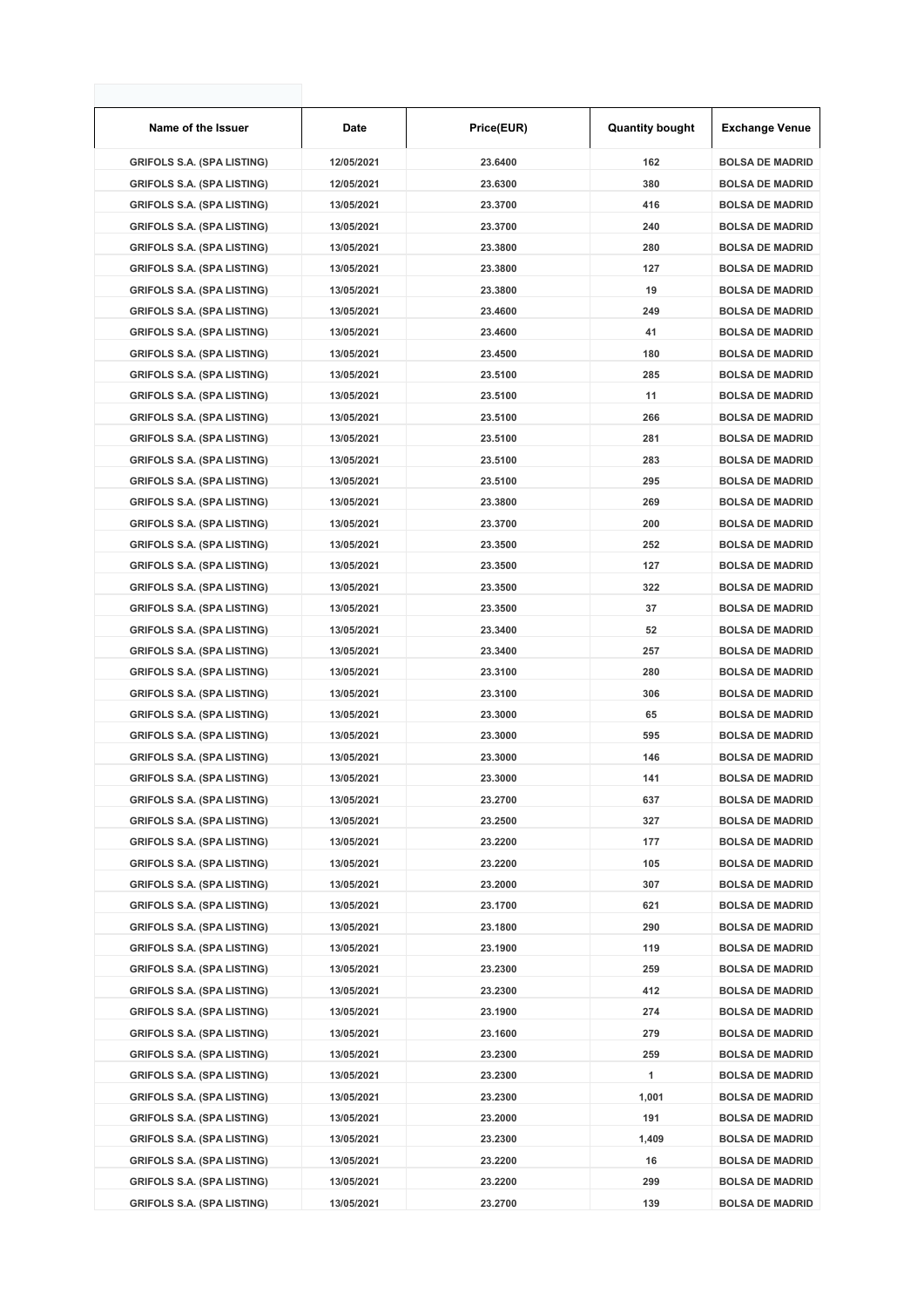| Name of the Issuer                | Date       | Price(EUR) | <b>Quantity bought</b> | <b>Exchange Venue</b>  |
|-----------------------------------|------------|------------|------------------------|------------------------|
| <b>GRIFOLS S.A. (SPA LISTING)</b> | 13/05/2021 | 23.2700    | 105                    | <b>BOLSA DE MADRID</b> |
| <b>GRIFOLS S.A. (SPA LISTING)</b> | 13/05/2021 | 23.2700    | 259                    | <b>BOLSA DE MADRID</b> |
| <b>GRIFOLS S.A. (SPA LISTING)</b> | 13/05/2021 | 23.2700    | 65                     | <b>BOLSA DE MADRID</b> |
| <b>GRIFOLS S.A. (SPA LISTING)</b> | 13/05/2021 | 23.2700    | 324                    | <b>BOLSA DE MADRID</b> |
| <b>GRIFOLS S.A. (SPA LISTING)</b> | 13/05/2021 | 23.2700    | 65                     | <b>BOLSA DE MADRID</b> |
| <b>GRIFOLS S.A. (SPA LISTING)</b> | 13/05/2021 | 23.2700    | 9                      | <b>BOLSA DE MADRID</b> |
| <b>GRIFOLS S.A. (SPA LISTING)</b> | 13/05/2021 | 23.2600    | 50                     | <b>BOLSA DE MADRID</b> |
| <b>GRIFOLS S.A. (SPA LISTING)</b> | 13/05/2021 | 23.2600    | 19                     | <b>BOLSA DE MADRID</b> |
| <b>GRIFOLS S.A. (SPA LISTING)</b> | 13/05/2021 | 23.2600    | 115                    | <b>BOLSA DE MADRID</b> |
| <b>GRIFOLS S.A. (SPA LISTING)</b> | 13/05/2021 | 23.2600    | 144                    | <b>BOLSA DE MADRID</b> |
| <b>GRIFOLS S.A. (SPA LISTING)</b> | 13/05/2021 | 23.2100    | 237                    | <b>BOLSA DE MADRID</b> |
| <b>GRIFOLS S.A. (SPA LISTING)</b> | 13/05/2021 | 23.2100    | 52                     | <b>BOLSA DE MADRID</b> |
| <b>GRIFOLS S.A. (SPA LISTING)</b> | 13/05/2021 | 23.1900    | 324                    | <b>BOLSA DE MADRID</b> |
| <b>GRIFOLS S.A. (SPA LISTING)</b> | 13/05/2021 | 23.1900    | 1,290                  | <b>BOLSA DE MADRID</b> |
| <b>GRIFOLS S.A. (SPA LISTING)</b> | 13/05/2021 | 23.1800    | 221                    | <b>BOLSA DE MADRID</b> |
| <b>GRIFOLS S.A. (SPA LISTING)</b> | 13/05/2021 | 23.1800    | 440                    | <b>BOLSA DE MADRID</b> |
| <b>GRIFOLS S.A. (SPA LISTING)</b> | 13/05/2021 | 23.1800    | 360                    | <b>BOLSA DE MADRID</b> |
| <b>GRIFOLS S.A. (SPA LISTING)</b> | 13/05/2021 | 23.1800    | 132                    | <b>BOLSA DE MADRID</b> |
| <b>GRIFOLS S.A. (SPA LISTING)</b> | 13/05/2021 | 23.1800    | 27                     | <b>BOLSA DE MADRID</b> |
| <b>GRIFOLS S.A. (SPA LISTING)</b> | 13/05/2021 | 23.1800    | 273                    | <b>BOLSA DE MADRID</b> |
| <b>GRIFOLS S.A. (SPA LISTING)</b> | 13/05/2021 | 23.1300    | 128                    | <b>BOLSA DE MADRID</b> |
| <b>GRIFOLS S.A. (SPA LISTING)</b> | 13/05/2021 | 23.1300    | 205                    | <b>BOLSA DE MADRID</b> |
| <b>GRIFOLS S.A. (SPA LISTING)</b> | 13/05/2021 | 23.1300    | 45                     | <b>BOLSA DE MADRID</b> |
| <b>GRIFOLS S.A. (SPA LISTING)</b> | 13/05/2021 | 23.1300    | 299                    | <b>BOLSA DE MADRID</b> |
| <b>GRIFOLS S.A. (SPA LISTING)</b> | 13/05/2021 | 23.1300    | 306                    | <b>BOLSA DE MADRID</b> |
| <b>GRIFOLS S.A. (SPA LISTING)</b> | 13/05/2021 | 23.1500    | 137                    | <b>BOLSA DE MADRID</b> |
| <b>GRIFOLS S.A. (SPA LISTING)</b> | 13/05/2021 | 23.1500    | 173                    | <b>BOLSA DE MADRID</b> |
| <b>GRIFOLS S.A. (SPA LISTING)</b> | 13/05/2021 | 23.1500    | 310                    | <b>BOLSA DE MADRID</b> |
| <b>GRIFOLS S.A. (SPA LISTING)</b> | 13/05/2021 | 23.1500    | 266                    | <b>BOLSA DE MADRID</b> |
| <b>GRIFOLS S.A. (SPA LISTING)</b> | 13/05/2021 | 23.2000    | 296                    | <b>BOLSA DE MADRID</b> |
| <b>GRIFOLS S.A. (SPA LISTING)</b> | 13/05/2021 | 23.1900    | 1,088                  | <b>BOLSA DE MADRID</b> |
| <b>GRIFOLS S.A. (SPA LISTING)</b> | 13/05/2021 | 23.1900    | 315                    | <b>BOLSA DE MADRID</b> |
| <b>GRIFOLS S.A. (SPA LISTING)</b> | 13/05/2021 | 23.1800    | 611                    | <b>BOLSA DE MADRID</b> |
| <b>GRIFOLS S.A. (SPA LISTING)</b> | 13/05/2021 | 23.1800    | 228                    | <b>BOLSA DE MADRID</b> |
| <b>GRIFOLS S.A. (SPA LISTING)</b> | 13/05/2021 | 23.2100    | 210                    | <b>BOLSA DE MADRID</b> |
| <b>GRIFOLS S.A. (SPA LISTING)</b> | 13/05/2021 | 23.2100    | 305                    | <b>BOLSA DE MADRID</b> |
| <b>GRIFOLS S.A. (SPA LISTING)</b> | 13/05/2021 | 23.2100    | 274                    | <b>BOLSA DE MADRID</b> |
| <b>GRIFOLS S.A. (SPA LISTING)</b> | 13/05/2021 | 23.2100    | 509                    | <b>BOLSA DE MADRID</b> |
| <b>GRIFOLS S.A. (SPA LISTING)</b> | 13/05/2021 | 23.2100    | 219                    | <b>BOLSA DE MADRID</b> |
| <b>GRIFOLS S.A. (SPA LISTING)</b> | 13/05/2021 | 23.2100    | 250                    | <b>BOLSA DE MADRID</b> |
| <b>GRIFOLS S.A. (SPA LISTING)</b> | 13/05/2021 | 23.1800    | 99                     | <b>BOLSA DE MADRID</b> |
| <b>GRIFOLS S.A. (SPA LISTING)</b> | 13/05/2021 | 23.1900    | 321                    | <b>BOLSA DE MADRID</b> |
| <b>GRIFOLS S.A. (SPA LISTING)</b> | 13/05/2021 | 23.2000    | 500                    | <b>BOLSA DE MADRID</b> |
| <b>GRIFOLS S.A. (SPA LISTING)</b> | 13/05/2021 | 23.2000    | 500                    | <b>BOLSA DE MADRID</b> |
| <b>GRIFOLS S.A. (SPA LISTING)</b> | 13/05/2021 | 23.2000    | 1,625                  | <b>BOLSA DE MADRID</b> |
| <b>GRIFOLS S.A. (SPA LISTING)</b> | 13/05/2021 | 23.2000    | 282                    | <b>BOLSA DE MADRID</b> |
| <b>GRIFOLS S.A. (SPA LISTING)</b> | 13/05/2021 | 23.1900    | 269                    | <b>BOLSA DE MADRID</b> |
| <b>GRIFOLS S.A. (SPA LISTING)</b> | 13/05/2021 | 23.1800    | 133                    | <b>BOLSA DE MADRID</b> |
| <b>GRIFOLS S.A. (SPA LISTING)</b> | 13/05/2021 | 23.1800    | 148                    | <b>BOLSA DE MADRID</b> |
| <b>GRIFOLS S.A. (SPA LISTING)</b> | 13/05/2021 | 23.1800    | 279                    | <b>BOLSA DE MADRID</b> |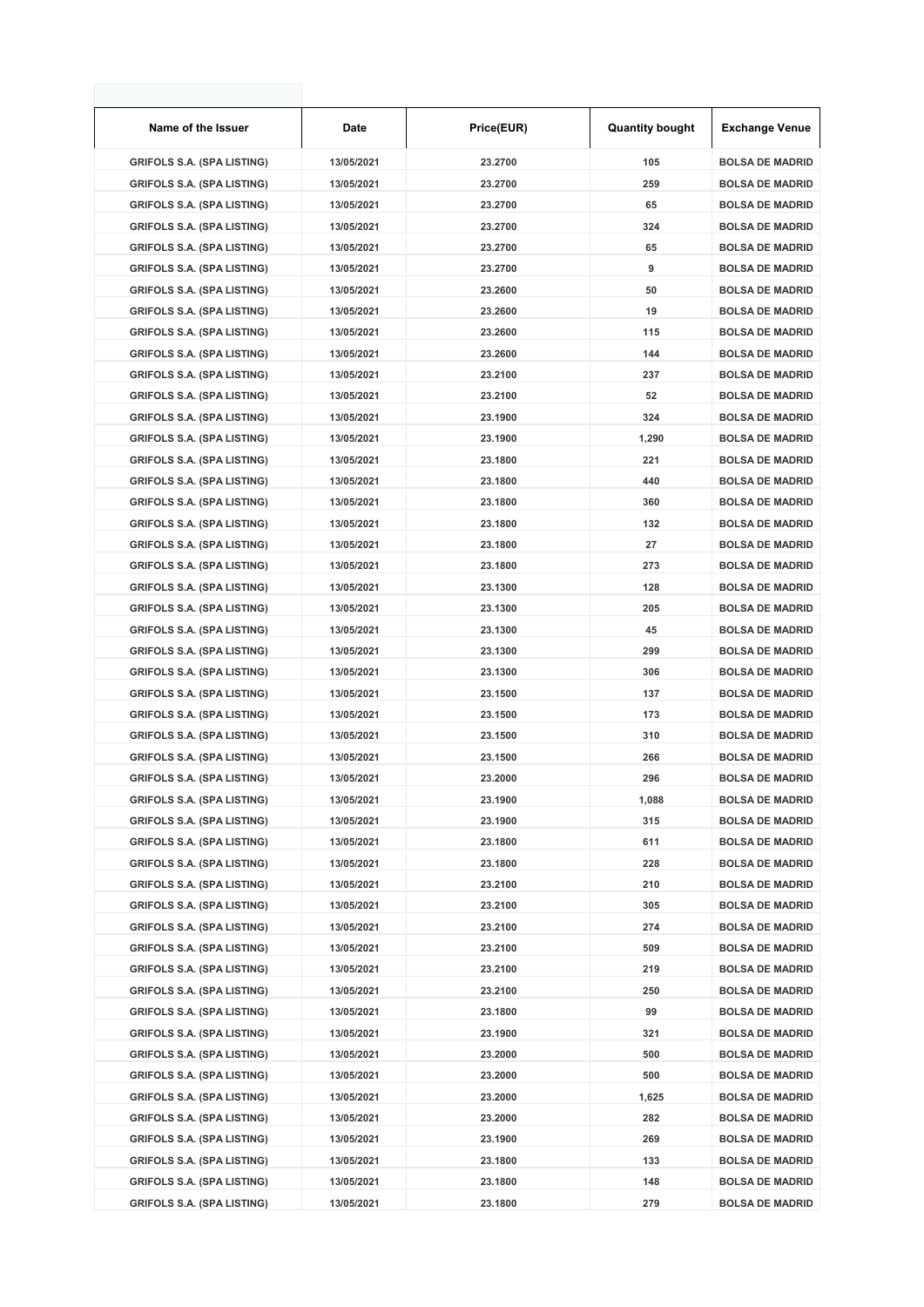| Name of the Issuer                | Date       | Price(EUR) | <b>Quantity bought</b> | <b>Exchange Venue</b>  |
|-----------------------------------|------------|------------|------------------------|------------------------|
| <b>GRIFOLS S.A. (SPA LISTING)</b> | 13/05/2021 | 23.1700    | 1,391                  | <b>BOLSA DE MADRID</b> |
| <b>GRIFOLS S.A. (SPA LISTING)</b> | 13/05/2021 | 23.1900    | 300                    | <b>BOLSA DE MADRID</b> |
| <b>GRIFOLS S.A. (SPA LISTING)</b> | 13/05/2021 | 23.1900    | 577                    | <b>BOLSA DE MADRID</b> |
| <b>GRIFOLS S.A. (SPA LISTING)</b> | 13/05/2021 | 23.1800    | 25                     | <b>BOLSA DE MADRID</b> |
| <b>GRIFOLS S.A. (SPA LISTING)</b> | 13/05/2021 | 23.1800    | 471                    | <b>BOLSA DE MADRID</b> |
| <b>GRIFOLS S.A. (SPA LISTING)</b> | 13/05/2021 | 23.1800    | 519                    | <b>BOLSA DE MADRID</b> |
| <b>GRIFOLS S.A. (SPA LISTING)</b> | 13/05/2021 | 23.1800    | 520                    | <b>BOLSA DE MADRID</b> |
| <b>GRIFOLS S.A. (SPA LISTING)</b> | 13/05/2021 | 23.1800    | 509                    | <b>BOLSA DE MADRID</b> |
| <b>GRIFOLS S.A. (SPA LISTING)</b> | 13/05/2021 | 23.1600    | 84                     | <b>BOLSA DE MADRID</b> |
| <b>GRIFOLS S.A. (SPA LISTING)</b> | 13/05/2021 | 23.1600    | 202                    | <b>BOLSA DE MADRID</b> |
| <b>GRIFOLS S.A. (SPA LISTING)</b> | 13/05/2021 | 23.1600    | 360                    | <b>BOLSA DE MADRID</b> |
| <b>GRIFOLS S.A. (SPA LISTING)</b> | 13/05/2021 | 23.1700    | 489                    | <b>BOLSA DE MADRID</b> |
| <b>GRIFOLS S.A. (SPA LISTING)</b> | 13/05/2021 | 23.1700    | 564                    | <b>BOLSA DE MADRID</b> |
| <b>GRIFOLS S.A. (SPA LISTING)</b> | 13/05/2021 | 23.1700    | 127                    | <b>BOLSA DE MADRID</b> |
| <b>GRIFOLS S.A. (SPA LISTING)</b> | 13/05/2021 | 23.1700    | 274                    | <b>BOLSA DE MADRID</b> |
| <b>GRIFOLS S.A. (SPA LISTING)</b> | 13/05/2021 | 23.1800    | 1,728                  | <b>BOLSA DE MADRID</b> |
| <b>GRIFOLS S.A. (SPA LISTING)</b> | 13/05/2021 | 23.1800    | 467                    | <b>BOLSA DE MADRID</b> |
| <b>GRIFOLS S.A. (SPA LISTING)</b> | 13/05/2021 | 23.1500    | 325                    | <b>BOLSA DE MADRID</b> |
| <b>GRIFOLS S.A. (SPA LISTING)</b> | 13/05/2021 | 23.1500    | 248                    | <b>BOLSA DE MADRID</b> |
| <b>GRIFOLS S.A. (SPA LISTING)</b> | 13/05/2021 | 23.1500    | 49                     | <b>BOLSA DE MADRID</b> |
| <b>GRIFOLS S.A. (SPA LISTING)</b> | 13/05/2021 | 23.1400    | 181                    | <b>BOLSA DE MADRID</b> |
| <b>GRIFOLS S.A. (SPA LISTING)</b> | 13/05/2021 | 23.1400    | 264                    | <b>BOLSA DE MADRID</b> |
| <b>GRIFOLS S.A. (SPA LISTING)</b> | 13/05/2021 | 23.1400    | 285                    | <b>BOLSA DE MADRID</b> |
| <b>GRIFOLS S.A. (SPA LISTING)</b> | 13/05/2021 | 23.1400    | 141                    | <b>BOLSA DE MADRID</b> |
| <b>GRIFOLS S.A. (SPA LISTING)</b> | 13/05/2021 | 23.1500    | 9                      | <b>BOLSA DE MADRID</b> |
| <b>GRIFOLS S.A. (SPA LISTING)</b> | 13/05/2021 | 23.1500    | 20                     | <b>BOLSA DE MADRID</b> |
| <b>GRIFOLS S.A. (SPA LISTING)</b> | 13/05/2021 | 23.1600    | 22                     | <b>BOLSA DE MADRID</b> |
| <b>GRIFOLS S.A. (SPA LISTING)</b> | 13/05/2021 | 23.1600    | 13                     | <b>BOLSA DE MADRID</b> |
| <b>GRIFOLS S.A. (SPA LISTING)</b> | 13/05/2021 | 23.1600    | 654                    | <b>BOLSA DE MADRID</b> |
| <b>GRIFOLS S.A. (SPA LISTING)</b> | 13/05/2021 | 23.1600    | 575                    | <b>BOLSA DE MADRID</b> |
| <b>GRIFOLS S.A. (SPA LISTING)</b> | 13/05/2021 | 23.1600    | 22                     | <b>BOLSA DE MADRID</b> |
| <b>GRIFOLS S.A. (SPA LISTING)</b> | 13/05/2021 | 23.1600    | 22                     | <b>BOLSA DE MADRID</b> |
| <b>GRIFOLS S.A. (SPA LISTING)</b> | 13/05/2021 | 23.1600    | 219                    | <b>BOLSA DE MADRID</b> |
| <b>GRIFOLS S.A. (SPA LISTING)</b> | 13/05/2021 | 23.1600    | 24                     | <b>BOLSA DE MADRID</b> |
| <b>GRIFOLS S.A. (SPA LISTING)</b> | 13/05/2021 | 23.1700    | 187                    | <b>BOLSA DE MADRID</b> |
| <b>GRIFOLS S.A. (SPA LISTING)</b> | 13/05/2021 | 23.1700    | 34                     | <b>BOLSA DE MADRID</b> |
| <b>GRIFOLS S.A. (SPA LISTING)</b> | 13/05/2021 | 23.1700    | 65                     | <b>BOLSA DE MADRID</b> |
| <b>GRIFOLS S.A. (SPA LISTING)</b> | 13/05/2021 | 23.1600    | 210                    | <b>BOLSA DE MADRID</b> |
| <b>GRIFOLS S.A. (SPA LISTING)</b> | 13/05/2021 | 23.2200    | 152                    | <b>BOLSA DE MADRID</b> |
| <b>GRIFOLS S.A. (SPA LISTING)</b> | 13/05/2021 | 23.2200    | 44                     | <b>BOLSA DE MADRID</b> |
| <b>GRIFOLS S.A. (SPA LISTING)</b> | 13/05/2021 | 23.2300    | 308                    | <b>BOLSA DE MADRID</b> |
| <b>GRIFOLS S.A. (SPA LISTING)</b> | 13/05/2021 | 23.2300    | 200                    | <b>BOLSA DE MADRID</b> |
| <b>GRIFOLS S.A. (SPA LISTING)</b> | 13/05/2021 | 23.2300    | 204                    | <b>BOLSA DE MADRID</b> |
| <b>GRIFOLS S.A. (SPA LISTING)</b> | 13/05/2021 | 23.2300    | 200                    | <b>BOLSA DE MADRID</b> |
| <b>GRIFOLS S.A. (SPA LISTING)</b> | 13/05/2021 | 23.2300    | 91                     | <b>BOLSA DE MADRID</b> |
| <b>GRIFOLS S.A. (SPA LISTING)</b> | 13/05/2021 | 23.2300    | 200                    | <b>BOLSA DE MADRID</b> |
| <b>GRIFOLS S.A. (SPA LISTING)</b> | 13/05/2021 | 23.2300    | 40                     | <b>BOLSA DE MADRID</b> |
| <b>GRIFOLS S.A. (SPA LISTING)</b> | 13/05/2021 | 23.2300    | 249                    | <b>BOLSA DE MADRID</b> |
| <b>GRIFOLS S.A. (SPA LISTING)</b> | 13/05/2021 | 23.2300    | 17                     | <b>BOLSA DE MADRID</b> |
| <b>GRIFOLS S.A. (SPA LISTING)</b> | 13/05/2021 | 23.2200    | 44                     | <b>BOLSA DE MADRID</b> |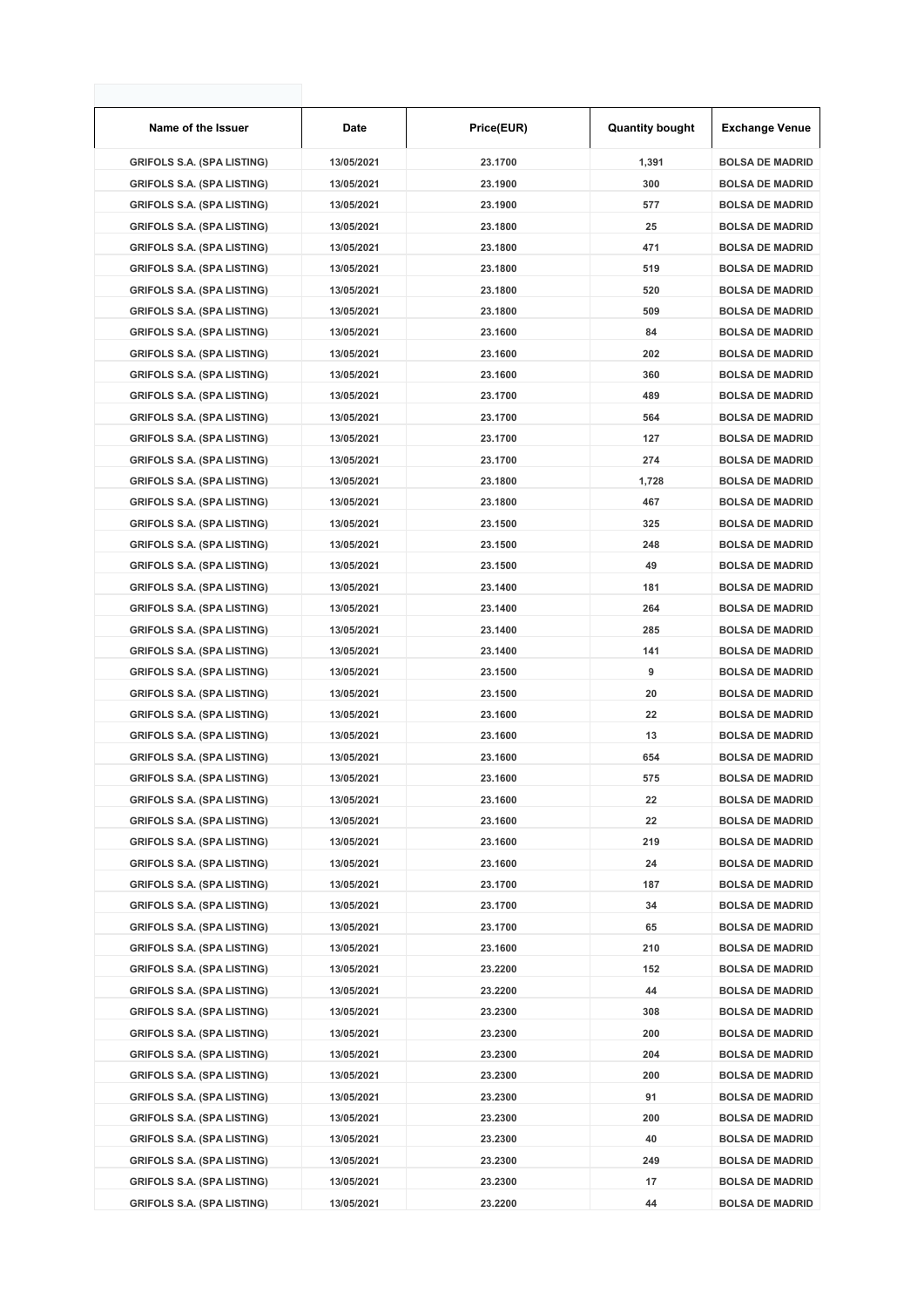| Name of the Issuer                                                     | Date                     | Price(EUR)         | <b>Quantity bought</b>  | <b>Exchange Venue</b>                            |
|------------------------------------------------------------------------|--------------------------|--------------------|-------------------------|--------------------------------------------------|
| <b>GRIFOLS S.A. (SPA LISTING)</b>                                      | 13/05/2021               | 23.2200            | 269                     | <b>BOLSA DE MADRID</b>                           |
| <b>GRIFOLS S.A. (SPA LISTING)</b>                                      | 13/05/2021               | 23.2200            | 269                     | <b>BOLSA DE MADRID</b>                           |
| <b>GRIFOLS S.A. (SPA LISTING)</b>                                      | 13/05/2021               | 23.2200            | 430                     | <b>BOLSA DE MADRID</b>                           |
| <b>GRIFOLS S.A. (SPA LISTING)</b>                                      | 13/05/2021               | 23.2200            | 225                     | <b>BOLSA DE MADRID</b>                           |
| <b>GRIFOLS S.A. (SPA LISTING)</b>                                      | 13/05/2021               | 23.2300            | 426                     | <b>BOLSA DE MADRID</b>                           |
| <b>GRIFOLS S.A. (SPA LISTING)</b>                                      | 13/05/2021               | 23.2300            | 913                     | <b>BOLSA DE MADRID</b>                           |
| <b>GRIFOLS S.A. (SPA LISTING)</b>                                      | 13/05/2021               | 23.2200            | 378                     | <b>BOLSA DE MADRID</b>                           |
| <b>GRIFOLS S.A. (SPA LISTING)</b>                                      | 13/05/2021               | 23.2100            | 200                     | <b>BOLSA DE MADRID</b>                           |
| <b>GRIFOLS S.A. (SPA LISTING)</b>                                      | 13/05/2021               | 23.2100            | 71                      | <b>BOLSA DE MADRID</b>                           |
| <b>GRIFOLS S.A. (SPA LISTING)</b>                                      | 13/05/2021               | 23.2100            | 312                     | <b>BOLSA DE MADRID</b>                           |
| <b>GRIFOLS S.A. (SPA LISTING)</b>                                      | 13/05/2021               | 23.2100            | 14                      | <b>BOLSA DE MADRID</b>                           |
| <b>GRIFOLS S.A. (SPA LISTING)</b>                                      | 13/05/2021               | 23.2100            | 70                      | <b>BOLSA DE MADRID</b>                           |
| <b>GRIFOLS S.A. (SPA LISTING)</b>                                      | 13/05/2021               | 23.2100            | 206                     | <b>BOLSA DE MADRID</b>                           |
| <b>GRIFOLS S.A. (SPA LISTING)</b>                                      | 13/05/2021               | 23.2100            | 4                       | <b>BOLSA DE MADRID</b>                           |
| <b>GRIFOLS S.A. (SPA LISTING)</b>                                      | 13/05/2021               | 23.2100            | 138                     | <b>BOLSA DE MADRID</b>                           |
| <b>GRIFOLS S.A. (SPA LISTING)</b>                                      | 13/05/2021               | 23.2100            | 185                     | <b>BOLSA DE MADRID</b>                           |
| <b>GRIFOLS S.A. (SPA LISTING)</b>                                      | 13/05/2021               | 23.2100            | 54                      | <b>BOLSA DE MADRID</b>                           |
| <b>GRIFOLS S.A. (SPA LISTING)</b>                                      | 13/05/2021               | 23.2100            | 257                     | <b>BOLSA DE MADRID</b>                           |
| <b>GRIFOLS S.A. (SPA LISTING)</b>                                      | 13/05/2021               | 23.2000            | 208                     | <b>BOLSA DE MADRID</b>                           |
| <b>GRIFOLS S.A. (SPA LISTING)</b>                                      | 13/05/2021               | 23.2000            | 61                      | <b>BOLSA DE MADRID</b>                           |
| <b>GRIFOLS S.A. (SPA LISTING)</b>                                      | 13/05/2021               | 23.1900            | 127                     | <b>BOLSA DE MADRID</b>                           |
| <b>GRIFOLS S.A. (SPA LISTING)</b>                                      | 13/05/2021               | 23.1900            | 614                     | <b>BOLSA DE MADRID</b>                           |
| <b>GRIFOLS S.A. (SPA LISTING)</b>                                      | 13/05/2021               | 23.1900            | 255                     | <b>BOLSA DE MADRID</b>                           |
| <b>GRIFOLS S.A. (SPA LISTING)</b>                                      | 13/05/2021               | 23.1900            | 797                     | <b>BOLSA DE MADRID</b>                           |
| <b>GRIFOLS S.A. (SPA LISTING)</b>                                      | 13/05/2021               | 23.1900            | 338                     | <b>BOLSA DE MADRID</b>                           |
| <b>GRIFOLS S.A. (SPA LISTING)</b>                                      | 13/05/2021               | 23.2000            | 327                     | <b>BOLSA DE MADRID</b>                           |
| <b>GRIFOLS S.A. (SPA LISTING)</b>                                      | 13/05/2021               | 23.1900            | 342                     | <b>BOLSA DE MADRID</b>                           |
| <b>GRIFOLS S.A. (SPA LISTING)</b>                                      | 13/05/2021               | 23.2100            | $\overline{\mathbf{2}}$ | <b>BOLSA DE MADRID</b>                           |
| <b>GRIFOLS S.A. (SPA LISTING)</b>                                      | 13/05/2021               | 23.2100            | 91                      | <b>BOLSA DE MADRID</b>                           |
| <b>GRIFOLS S.A. (SPA LISTING)</b>                                      | 13/05/2021               | 23.2100            | 127                     | <b>BOLSA DE MADRID</b>                           |
|                                                                        |                          |                    |                         | <b>BOLSA DE MADRID</b>                           |
| <b>GRIFOLS S.A. (SPA LISTING)</b><br><b>GRIFOLS S.A. (SPA LISTING)</b> | 13/05/2021<br>13/05/2021 | 23.2100<br>23.2100 | 320<br>324              | <b>BOLSA DE MADRID</b>                           |
| <b>GRIFOLS S.A. (SPA LISTING)</b>                                      | 13/05/2021               | 23.2100            | 183                     | <b>BOLSA DE MADRID</b>                           |
|                                                                        | 13/05/2021               | 23.2100            | 24                      | <b>BOLSA DE MADRID</b>                           |
| <b>GRIFOLS S.A. (SPA LISTING)</b>                                      |                          |                    |                         |                                                  |
| <b>GRIFOLS S.A. (SPA LISTING)</b>                                      | 13/05/2021               | 23.2000            | 452<br>90               | <b>BOLSA DE MADRID</b><br><b>BOLSA DE MADRID</b> |
| <b>GRIFOLS S.A. (SPA LISTING)</b>                                      | 13/05/2021               | 23.2000            |                         |                                                  |
| <b>GRIFOLS S.A. (SPA LISTING)</b>                                      | 13/05/2021               | 23.2000            | 368                     | <b>BOLSA DE MADRID</b>                           |
| <b>GRIFOLS S.A. (SPA LISTING)</b>                                      | 13/05/2021               | 23.2000            | 883                     | <b>BOLSA DE MADRID</b>                           |
| <b>GRIFOLS S.A. (SPA LISTING)</b>                                      | 13/05/2021               | 23.1900            | 420                     | <b>BOLSA DE MADRID</b>                           |
| <b>GRIFOLS S.A. (SPA LISTING)</b>                                      | 13/05/2021               | 23.1800            | 310                     | <b>BOLSA DE MADRID</b>                           |
| <b>GRIFOLS S.A. (SPA LISTING)</b>                                      | 13/05/2021               | 23.1900            | 293                     | <b>BOLSA DE MADRID</b>                           |
| <b>GRIFOLS S.A. (SPA LISTING)</b>                                      | 13/05/2021               | 23.1900            | 43                      | <b>BOLSA DE MADRID</b>                           |
| <b>GRIFOLS S.A. (SPA LISTING)</b>                                      | 13/05/2021               | 23.1900            | 241                     | <b>BOLSA DE MADRID</b>                           |
| <b>GRIFOLS S.A. (SPA LISTING)</b>                                      | 13/05/2021               | 23.1900            | 12                      | <b>BOLSA DE MADRID</b>                           |
| <b>GRIFOLS S.A. (SPA LISTING)</b>                                      | 13/05/2021               | 23.1900            | 22                      | <b>BOLSA DE MADRID</b>                           |
| <b>GRIFOLS S.A. (SPA LISTING)</b>                                      | 13/05/2021               | 23.1900            | 22                      | <b>BOLSA DE MADRID</b>                           |
| <b>GRIFOLS S.A. (SPA LISTING)</b>                                      | 13/05/2021               | 23.1900            | 112                     | <b>BOLSA DE MADRID</b>                           |
| <b>GRIFOLS S.A. (SPA LISTING)</b>                                      | 13/05/2021               | 23.1900            | 108                     | <b>BOLSA DE MADRID</b>                           |
| <b>GRIFOLS S.A. (SPA LISTING)</b>                                      | 13/05/2021               | 23.2200            | 281                     | <b>BOLSA DE MADRID</b>                           |
| <b>GRIFOLS S.A. (SPA LISTING)</b>                                      | 13/05/2021               | 23.2300            | 284                     | <b>BOLSA DE MADRID</b>                           |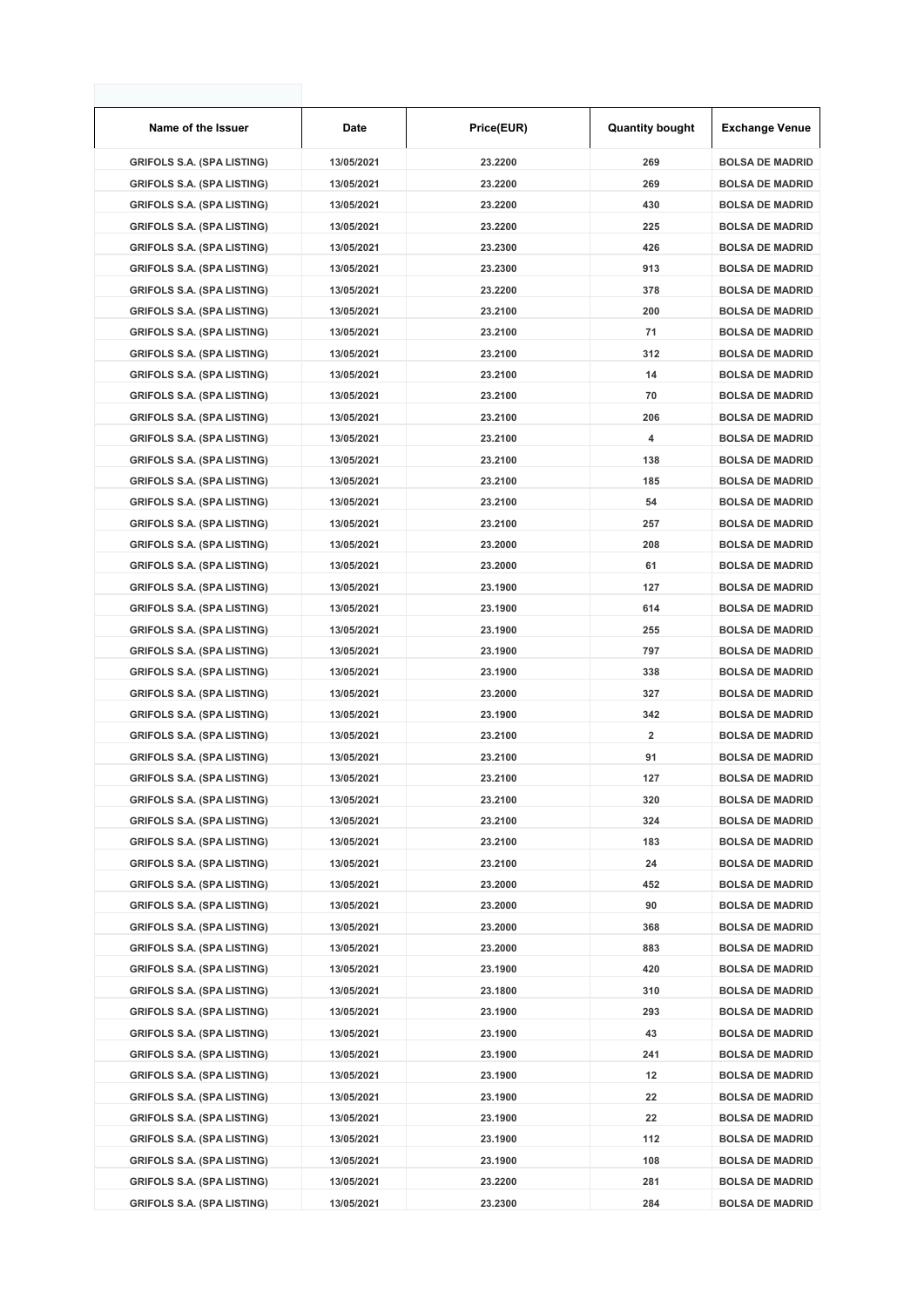| Name of the Issuer                | Date       | Price(EUR) | <b>Quantity bought</b> | <b>Exchange Venue</b>  |
|-----------------------------------|------------|------------|------------------------|------------------------|
| <b>GRIFOLS S.A. (SPA LISTING)</b> | 13/05/2021 | 23.2300    | 1,587                  | <b>BOLSA DE MADRID</b> |
| <b>GRIFOLS S.A. (SPA LISTING)</b> | 13/05/2021 | 23.2300    | 590                    | <b>BOLSA DE MADRID</b> |
| <b>GRIFOLS S.A. (SPA LISTING)</b> | 13/05/2021 | 23.2300    | 272                    | <b>BOLSA DE MADRID</b> |
| <b>GRIFOLS S.A. (SPA LISTING)</b> | 13/05/2021 | 23.1700    | 302                    | <b>BOLSA DE MADRID</b> |
| <b>GRIFOLS S.A. (SPA LISTING)</b> | 13/05/2021 | 23.1700    | 179                    | <b>BOLSA DE MADRID</b> |
| <b>GRIFOLS S.A. (SPA LISTING)</b> | 13/05/2021 | 23.1700    | 127                    | <b>BOLSA DE MADRID</b> |
| <b>GRIFOLS S.A. (SPA LISTING)</b> | 13/05/2021 | 23.1900    | 527                    | <b>BOLSA DE MADRID</b> |
| <b>GRIFOLS S.A. (SPA LISTING)</b> | 13/05/2021 | 23.1900    | 436                    | <b>BOLSA DE MADRID</b> |
| <b>GRIFOLS S.A. (SPA LISTING)</b> | 13/05/2021 | 23.2300    | 86                     | <b>BOLSA DE MADRID</b> |
| <b>GRIFOLS S.A. (SPA LISTING)</b> | 13/05/2021 | 23.2300    | 172                    | <b>BOLSA DE MADRID</b> |
| <b>GRIFOLS S.A. (SPA LISTING)</b> | 13/05/2021 | 23.2200    | 1,135                  | <b>BOLSA DE MADRID</b> |
| <b>GRIFOLS S.A. (SPA LISTING)</b> | 13/05/2021 | 23.2200    | 839                    | <b>BOLSA DE MADRID</b> |
| <b>GRIFOLS S.A. (SPA LISTING)</b> | 13/05/2021 | 23.2200    | 16                     | <b>BOLSA DE MADRID</b> |
| <b>GRIFOLS S.A. (SPA LISTING)</b> | 13/05/2021 | 23.2400    | 327                    | <b>BOLSA DE MADRID</b> |
| <b>GRIFOLS S.A. (SPA LISTING)</b> | 13/05/2021 | 23.2400    | 133                    | <b>BOLSA DE MADRID</b> |
| <b>GRIFOLS S.A. (SPA LISTING)</b> | 13/05/2021 | 23.2400    | 2,062                  | <b>BOLSA DE MADRID</b> |
| <b>GRIFOLS S.A. (SPA LISTING)</b> | 13/05/2021 | 23.2400    | 546                    | <b>BOLSA DE MADRID</b> |
| <b>GRIFOLS S.A. (SPA LISTING)</b> | 13/05/2021 | 23.2400    | 294                    | <b>BOLSA DE MADRID</b> |
| <b>GRIFOLS S.A. (SPA LISTING)</b> | 13/05/2021 | 23.2300    | 428                    | <b>BOLSA DE MADRID</b> |
| <b>GRIFOLS S.A. (SPA LISTING)</b> | 13/05/2021 | 23.2300    | 270                    | <b>BOLSA DE MADRID</b> |
| <b>GRIFOLS S.A. (SPA LISTING)</b> | 13/05/2021 | 23.2200    | 156                    | <b>BOLSA DE MADRID</b> |
| <b>GRIFOLS S.A. (SPA LISTING)</b> | 13/05/2021 | 23.2200    | 432                    | <b>BOLSA DE MADRID</b> |
| <b>GRIFOLS S.A. (SPA LISTING)</b> | 13/05/2021 | 23.2300    | 325                    | <b>BOLSA DE MADRID</b> |
| <b>GRIFOLS S.A. (SPA LISTING)</b> | 13/05/2021 | 23.2300    | 513                    | <b>BOLSA DE MADRID</b> |
| <b>GRIFOLS S.A. (SPA LISTING)</b> | 13/05/2021 | 23.2200    | 312                    | <b>BOLSA DE MADRID</b> |
| <b>GRIFOLS S.A. (SPA LISTING)</b> | 13/05/2021 | 23.2100    | 300                    | <b>BOLSA DE MADRID</b> |
| <b>GRIFOLS S.A. (SPA LISTING)</b> | 13/05/2021 | 23.2100    | 110                    | <b>BOLSA DE MADRID</b> |
| <b>GRIFOLS S.A. (SPA LISTING)</b> | 13/05/2021 | 23.2100    | 520                    | <b>BOLSA DE MADRID</b> |
| <b>GRIFOLS S.A. (SPA LISTING)</b> | 13/05/2021 | 23.2000    | 476                    | <b>BOLSA DE MADRID</b> |
| <b>GRIFOLS S.A. (SPA LISTING)</b> | 13/05/2021 | 23.1800    | 508                    | <b>BOLSA DE MADRID</b> |
| <b>GRIFOLS S.A. (SPA LISTING)</b> | 13/05/2021 | 23.1600    | 222                    | <b>BOLSA DE MADRID</b> |
| <b>GRIFOLS S.A. (SPA LISTING)</b> | 13/05/2021 | 23.1500    | 539                    | <b>BOLSA DE MADRID</b> |
| <b>GRIFOLS S.A. (SPA LISTING)</b> | 13/05/2021 | 23.1500    | 528                    | <b>BOLSA DE MADRID</b> |
| <b>GRIFOLS S.A. (SPA LISTING)</b> | 13/05/2021 | 23.1400    | 295                    | <b>BOLSA DE MADRID</b> |
| <b>GRIFOLS S.A. (SPA LISTING)</b> | 13/05/2021 | 23.1400    | 295                    | <b>BOLSA DE MADRID</b> |
| <b>GRIFOLS S.A. (SPA LISTING)</b> | 13/05/2021 | 23.1400    | 285                    | <b>BOLSA DE MADRID</b> |
| <b>GRIFOLS S.A. (SPA LISTING)</b> | 13/05/2021 | 23.1500    | 288                    | <b>BOLSA DE MADRID</b> |
| <b>GRIFOLS S.A. (SPA LISTING)</b> | 13/05/2021 | 23.1500    | 281                    | <b>BOLSA DE MADRID</b> |
| <b>GRIFOLS S.A. (SPA LISTING)</b> | 13/05/2021 | 23.1500    | 316                    | <b>BOLSA DE MADRID</b> |
| <b>GRIFOLS S.A. (SPA LISTING)</b> | 13/05/2021 | 23.1400    | 421                    | <b>BOLSA DE MADRID</b> |
| <b>GRIFOLS S.A. (SPA LISTING)</b> | 13/05/2021 | 23.1400    | 245                    | <b>BOLSA DE MADRID</b> |
| <b>GRIFOLS S.A. (SPA LISTING)</b> | 13/05/2021 | 23.1400    | 176                    | <b>BOLSA DE MADRID</b> |
| <b>GRIFOLS S.A. (SPA LISTING)</b> | 13/05/2021 | 23.1400    | 23                     | <b>BOLSA DE MADRID</b> |
| <b>GRIFOLS S.A. (SPA LISTING)</b> | 13/05/2021 | 23.1400    | 1,060                  | <b>BOLSA DE MADRID</b> |
| <b>GRIFOLS S.A. (SPA LISTING)</b> | 13/05/2021 | 23.1400    | 359                    | <b>BOLSA DE MADRID</b> |
| <b>GRIFOLS S.A. (SPA LISTING)</b> | 13/05/2021 | 23.1200    | 236                    | <b>BOLSA DE MADRID</b> |
| <b>GRIFOLS S.A. (SPA LISTING)</b> | 13/05/2021 | 23.1400    | 309                    | <b>BOLSA DE MADRID</b> |
| <b>GRIFOLS S.A. (SPA LISTING)</b> | 13/05/2021 | 23.1400    | 555                    | <b>BOLSA DE MADRID</b> |
| <b>GRIFOLS S.A. (SPA LISTING)</b> | 13/05/2021 | 23.1400    | 316                    | <b>BOLSA DE MADRID</b> |
| <b>GRIFOLS S.A. (SPA LISTING)</b> | 13/05/2021 | 23.1200    | 339                    | <b>BOLSA DE MADRID</b> |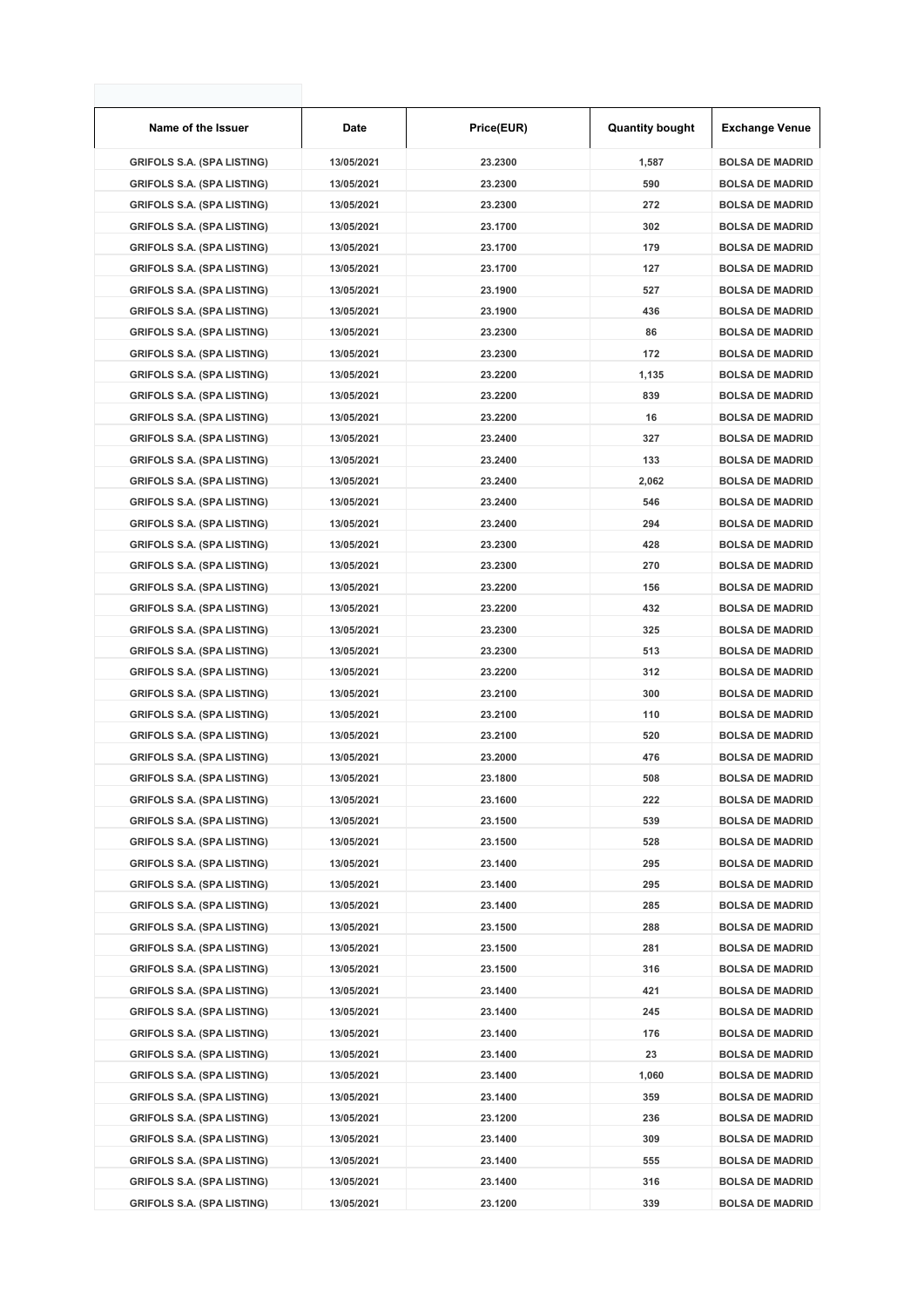| Name of the Issuer                | <b>Date</b> | Price(EUR) | <b>Quantity bought</b> | Exchange Venue         |
|-----------------------------------|-------------|------------|------------------------|------------------------|
| <b>GRIFOLS S.A. (SPA LISTING)</b> | 13/05/2021  | 23.1200    | 305                    | <b>BOLSA DE MADRID</b> |
| <b>GRIFOLS S.A. (SPA LISTING)</b> | 13/05/2021  | 23.1200    | 34                     | <b>BOLSA DE MADRID</b> |
| <b>GRIFOLS S.A. (SPA LISTING)</b> | 13/05/2021  | 23.1100    | 477                    | <b>BOLSA DE MADRID</b> |
| <b>GRIFOLS S.A. (SPA LISTING)</b> | 13/05/2021  | 23.1200    | 270                    | <b>BOLSA DE MADRID</b> |
| <b>GRIFOLS S.A. (SPA LISTING)</b> | 13/05/2021  | 23.1200    | 2,627                  | <b>BOLSA DE MADRID</b> |
| <b>GRIFOLS S.A. (SPA LISTING)</b> | 13/05/2021  | 23.1200    | 94                     | <b>BOLSA DE MADRID</b> |
| <b>GRIFOLS S.A. (SPA LISTING)</b> | 13/05/2021  | 23.1200    | 493                    | <b>BOLSA DE MADRID</b> |
| <b>GRIFOLS S.A. (SPA LISTING)</b> | 13/05/2021  | 23.1200    | 697                    | <b>BOLSA DE MADRID</b> |
| <b>GRIFOLS S.A. (SPA LISTING)</b> | 13/05/2021  | 23.1200    | 721                    | <b>BOLSA DE MADRID</b> |
| <b>GRIFOLS S.A. (SPA LISTING)</b> | 13/05/2021  | 23.0900    | 327                    | <b>BOLSA DE MADRID</b> |
| <b>GRIFOLS S.A. (SPA LISTING)</b> | 13/05/2021  | 23.0900    | 394                    | <b>BOLSA DE MADRID</b> |
| <b>GRIFOLS S.A. (SPA LISTING)</b> | 13/05/2021  | 23.0900    | 127                    | <b>BOLSA DE MADRID</b> |
| <b>GRIFOLS S.A. (SPA LISTING)</b> | 13/05/2021  | 23.0900    | 319                    | <b>BOLSA DE MADRID</b> |
| <b>GRIFOLS S.A. (SPA LISTING)</b> | 13/05/2021  | 23.0800    | 386                    | <b>BOLSA DE MADRID</b> |
| <b>GRIFOLS S.A. (SPA LISTING)</b> | 13/05/2021  | 23.1000    | 1,212                  | <b>BOLSA DE MADRID</b> |
| <b>GRIFOLS S.A. (SPA LISTING)</b> | 13/05/2021  | 23.1100    | 280                    | <b>BOLSA DE MADRID</b> |
| <b>GRIFOLS S.A. (SPA LISTING)</b> | 13/05/2021  | 23.1100    | 258                    | <b>BOLSA DE MADRID</b> |
| <b>GRIFOLS S.A. (SPA LISTING)</b> | 13/05/2021  | 23.1100    | 258                    | <b>BOLSA DE MADRID</b> |
| <b>GRIFOLS S.A. (SPA LISTING)</b> | 13/05/2021  | 23.1100    | 442                    | <b>BOLSA DE MADRID</b> |
| <b>GRIFOLS S.A. (SPA LISTING)</b> | 13/05/2021  | 23.1100    | 118                    | <b>BOLSA DE MADRID</b> |
| <b>GRIFOLS S.A. (SPA LISTING)</b> | 13/05/2021  | 23.1100    | 9                      | <b>BOLSA DE MADRID</b> |
| <b>GRIFOLS S.A. (SPA LISTING)</b> | 13/05/2021  | 23.1100    | 236                    | <b>BOLSA DE MADRID</b> |
| <b>GRIFOLS S.A. (SPA LISTING)</b> | 13/05/2021  | 23.1100    | 24                     | <b>BOLSA DE MADRID</b> |
| <b>GRIFOLS S.A. (SPA LISTING)</b> | 13/05/2021  | 23.1100    | 766                    | <b>BOLSA DE MADRID</b> |
| <b>GRIFOLS S.A. (SPA LISTING)</b> | 13/05/2021  | 23.1100    | 300                    | <b>BOLSA DE MADRID</b> |
| <b>GRIFOLS S.A. (SPA LISTING)</b> | 13/05/2021  | 23.1100    | 251                    | <b>BOLSA DE MADRID</b> |
| <b>GRIFOLS S.A. (SPA LISTING)</b> | 13/05/2021  | 23.1600    | 36                     | <b>BOLSA DE MADRID</b> |
| <b>GRIFOLS S.A. (SPA LISTING)</b> | 13/05/2021  | 23.1600    | 207                    | <b>BOLSA DE MADRID</b> |
| <b>GRIFOLS S.A. (SPA LISTING)</b> | 13/05/2021  | 23.1600    | 299                    | <b>BOLSA DE MADRID</b> |
| <b>GRIFOLS S.A. (SPA LISTING)</b> | 13/05/2021  | 23.1600    | 250                    | <b>BOLSA DE MADRID</b> |
| <b>GRIFOLS S.A. (SPA LISTING)</b> | 13/05/2021  | 23.1600    | 132                    | <b>BOLSA DE MADRID</b> |
| <b>GRIFOLS S.A. (SPA LISTING)</b> | 13/05/2021  | 23.1600    | 200                    | <b>BOLSA DE MADRID</b> |
| <b>GRIFOLS S.A. (SPA LISTING)</b> | 13/05/2021  | 23.1600    | 86                     | <b>BOLSA DE MADRID</b> |
| <b>GRIFOLS S.A. (SPA LISTING)</b> | 13/05/2021  | 23.1600    | 92                     | <b>BOLSA DE MADRID</b> |
| <b>GRIFOLS S.A. (SPA LISTING)</b> | 13/05/2021  | 23.1600    | 76                     | <b>BOLSA DE MADRID</b> |
| <b>GRIFOLS S.A. (SPA LISTING)</b> | 13/05/2021  | 23.1600    | 49                     | <b>BOLSA DE MADRID</b> |
| <b>GRIFOLS S.A. (SPA LISTING)</b> | 13/05/2021  | 23.1600    | 230                    | <b>BOLSA DE MADRID</b> |
| <b>GRIFOLS S.A. (SPA LISTING)</b> | 13/05/2021  | 23.1600    | 3                      | <b>BOLSA DE MADRID</b> |
| <b>GRIFOLS S.A. (SPA LISTING)</b> | 13/05/2021  | 23.1600    | 119                    | <b>BOLSA DE MADRID</b> |
| <b>GRIFOLS S.A. (SPA LISTING)</b> | 13/05/2021  | 23.1600    | 89                     | <b>BOLSA DE MADRID</b> |
| <b>GRIFOLS S.A. (SPA LISTING)</b> | 13/05/2021  | 23.1600    | 192                    | <b>BOLSA DE MADRID</b> |
| <b>GRIFOLS S.A. (SPA LISTING)</b> | 13/05/2021  | 23.1600    | 106                    | <b>BOLSA DE MADRID</b> |
| <b>GRIFOLS S.A. (SPA LISTING)</b> | 13/05/2021  | 23.1600    | 3                      | <b>BOLSA DE MADRID</b> |
| <b>GRIFOLS S.A. (SPA LISTING)</b> | 13/05/2021  | 23.1700    | 292                    | <b>BOLSA DE MADRID</b> |
| <b>GRIFOLS S.A. (SPA LISTING)</b> | 13/05/2021  | 23.1700    | 127                    | <b>BOLSA DE MADRID</b> |
| <b>GRIFOLS S.A. (SPA LISTING)</b> | 13/05/2021  | 23.1700    | 400                    | <b>BOLSA DE MADRID</b> |
| <b>GRIFOLS S.A. (SPA LISTING)</b> | 13/05/2021  | 23.1700    | 246                    | <b>BOLSA DE MADRID</b> |
| <b>GRIFOLS S.A. (SPA LISTING)</b> | 13/05/2021  | 23.1700    | 550                    | <b>BOLSA DE MADRID</b> |
| <b>GRIFOLS S.A. (SPA LISTING)</b> | 13/05/2021  | 23.1700    | 66                     | <b>BOLSA DE MADRID</b> |
| <b>GRIFOLS S.A. (SPA LISTING)</b> | 13/05/2021  | 23.1700    | 290                    | <b>BOLSA DE MADRID</b> |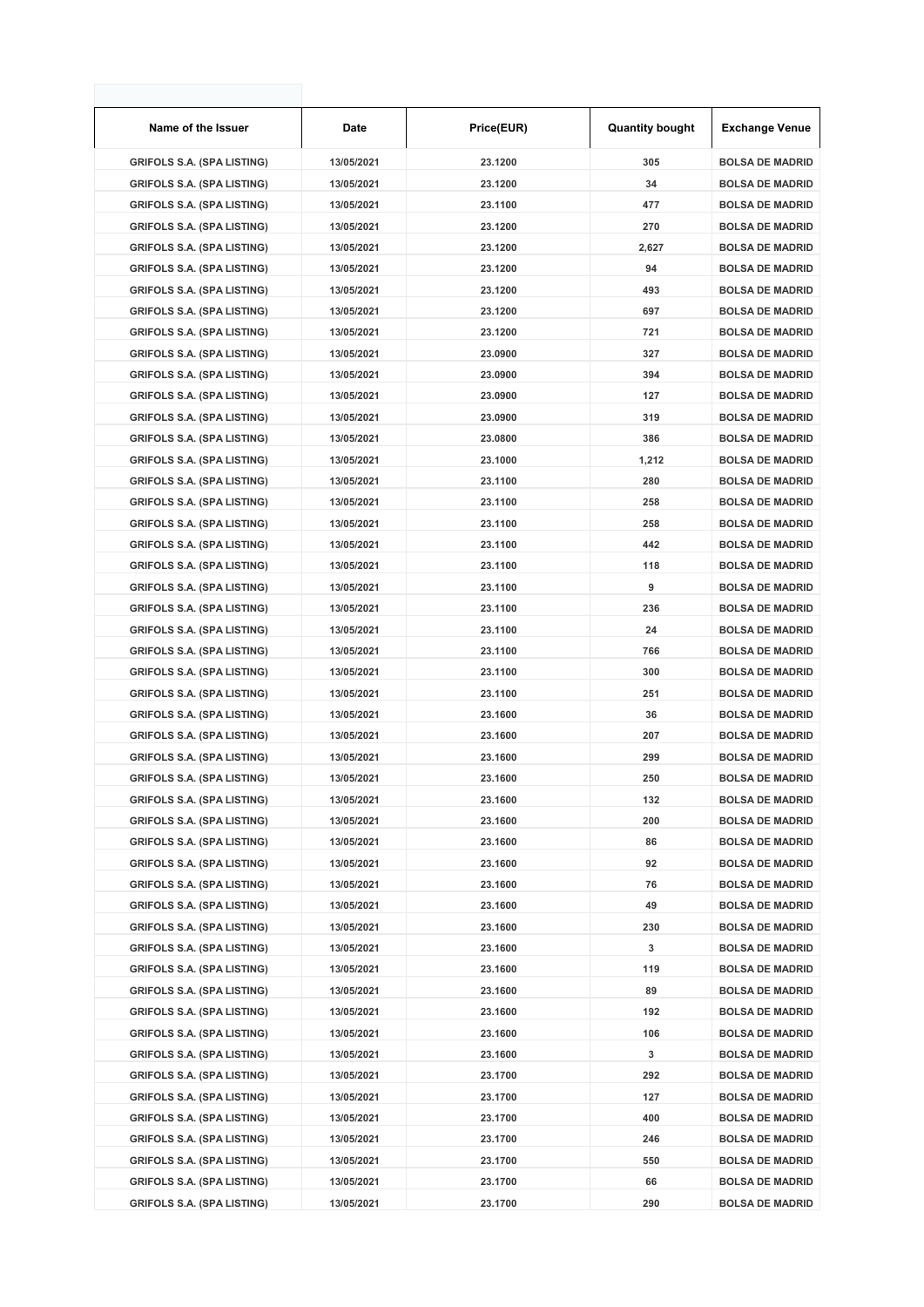| Name of the Issuer                                                     | Date       | Price(EUR) | <b>Quantity bought</b> | <b>Exchange Venue</b>  |
|------------------------------------------------------------------------|------------|------------|------------------------|------------------------|
| <b>GRIFOLS S.A. (SPA LISTING)</b>                                      | 13/05/2021 | 23.1700    | 429                    | <b>BOLSA DE MADRID</b> |
| <b>GRIFOLS S.A. (SPA LISTING)</b>                                      | 13/05/2021 | 23.1700    | 32                     | <b>BOLSA DE MADRID</b> |
| <b>GRIFOLS S.A. (SPA LISTING)</b>                                      | 13/05/2021 | 23.1700    | 58                     | <b>BOLSA DE MADRID</b> |
| <b>GRIFOLS S.A. (SPA LISTING)</b>                                      | 13/05/2021 | 23.1700    | 500                    | <b>BOLSA DE MADRID</b> |
| <b>GRIFOLS S.A. (SPA LISTING)</b>                                      | 13/05/2021 | 23.1700    | 293                    | <b>BOLSA DE MADRID</b> |
| <b>GRIFOLS S.A. (SPA LISTING)</b>                                      | 13/05/2021 | 23.1700    | 183                    | <b>BOLSA DE MADRID</b> |
| <b>GRIFOLS S.A. (SPA LISTING)</b>                                      | 13/05/2021 | 23.1700    | 134                    | <b>BOLSA DE MADRID</b> |
| <b>GRIFOLS S.A. (SPA LISTING)</b>                                      | 13/05/2021 | 23.1700    | 220                    | <b>BOLSA DE MADRID</b> |
| <b>GRIFOLS S.A. (SPA LISTING)</b>                                      | 13/05/2021 | 23.1600    | 60                     | <b>BOLSA DE MADRID</b> |
| <b>GRIFOLS S.A. (SPA LISTING)</b>                                      | 13/05/2021 | 23.1700    | 180                    | <b>BOLSA DE MADRID</b> |
| <b>GRIFOLS S.A. (SPA LISTING)</b>                                      | 13/05/2021 | 23.1700    | 74                     | <b>BOLSA DE MADRID</b> |
| <b>GRIFOLS S.A. (SPA LISTING)</b>                                      | 13/05/2021 | 23.1700    | 63                     | <b>BOLSA DE MADRID</b> |
| <b>GRIFOLS S.A. (SPA LISTING)</b>                                      | 13/05/2021 | 23.2000    | 379                    | <b>BOLSA DE MADRID</b> |
| <b>GRIFOLS S.A. (SPA LISTING)</b>                                      | 13/05/2021 | 23.2000    | 212                    | <b>BOLSA DE MADRID</b> |
| <b>GRIFOLS S.A. (SPA LISTING)</b>                                      | 13/05/2021 | 23.2000    | 61                     | <b>BOLSA DE MADRID</b> |
| <b>GRIFOLS S.A. (SPA LISTING)</b>                                      | 13/05/2021 | 23.2000    | 570                    | <b>BOLSA DE MADRID</b> |
| <b>GRIFOLS S.A. (SPA LISTING)</b>                                      | 13/05/2021 | 23.2000    | 7                      | <b>BOLSA DE MADRID</b> |
| <b>GRIFOLS S.A. (SPA LISTING)</b>                                      | 13/05/2021 | 23.2000    | 283                    | <b>BOLSA DE MADRID</b> |
| <b>GRIFOLS S.A. (SPA LISTING)</b>                                      | 13/05/2021 | 23.1900    | 284                    | <b>BOLSA DE MADRID</b> |
| <b>GRIFOLS S.A. (SPA LISTING)</b>                                      | 13/05/2021 | 23.1900    | 284                    | <b>BOLSA DE MADRID</b> |
| <b>GRIFOLS S.A. (SPA LISTING)</b>                                      | 13/05/2021 | 23.1900    | 481                    | <b>BOLSA DE MADRID</b> |
| <b>GRIFOLS S.A. (SPA LISTING)</b>                                      | 13/05/2021 | 23.1900    | 212                    | <b>BOLSA DE MADRID</b> |
| <b>GRIFOLS S.A. (SPA LISTING)</b>                                      | 13/05/2021 | 23.1900    | 28                     | <b>BOLSA DE MADRID</b> |
| <b>GRIFOLS S.A. (SPA LISTING)</b>                                      | 13/05/2021 | 23.2000    | 306                    | <b>BOLSA DE MADRID</b> |
| <b>GRIFOLS S.A. (SPA LISTING)</b>                                      | 13/05/2021 | 23.2000    | 200                    | <b>BOLSA DE MADRID</b> |
| <b>GRIFOLS S.A. (SPA LISTING)</b>                                      | 13/05/2021 | 23.2000    | 91                     | <b>BOLSA DE MADRID</b> |
| <b>GRIFOLS S.A. (SPA LISTING)</b>                                      | 13/05/2021 | 23.2500    | 275                    | <b>BOLSA DE MADRID</b> |
| <b>GRIFOLS S.A. (SPA LISTING)</b>                                      | 13/05/2021 | 23.2500    | 447                    | <b>BOLSA DE MADRID</b> |
| <b>GRIFOLS S.A. (SPA LISTING)</b>                                      | 13/05/2021 | 23.2800    | 300                    | <b>BOLSA DE MADRID</b> |
| <b>GRIFOLS S.A. (SPA LISTING)</b>                                      | 13/05/2021 | 23.2800    | 309                    | <b>BOLSA DE MADRID</b> |
| <b>GRIFOLS S.A. (SPA LISTING)</b>                                      | 13/05/2021 | 23.2800    | 600                    | <b>BOLSA DE MADRID</b> |
| <b>GRIFOLS S.A. (SPA LISTING)</b>                                      | 13/05/2021 | 23.2800    | 310                    | <b>BOLSA DE MADRID</b> |
| <b>GRIFOLS S.A. (SPA LISTING)</b>                                      | 13/05/2021 | 23.2800    | 13                     | <b>BOLSA DE MADRID</b> |
| <b>GRIFOLS S.A. (SPA LISTING)</b>                                      | 13/05/2021 | 23.2800    | 114                    | <b>BOLSA DE MADRID</b> |
| <b>GRIFOLS S.A. (SPA LISTING)</b>                                      | 13/05/2021 | 23.2800    | 969                    | <b>BOLSA DE MADRID</b> |
| <b>GRIFOLS S.A. (SPA LISTING)</b>                                      | 13/05/2021 | 23.3000    | 596                    | <b>BOLSA DE MADRID</b> |
| <b>GRIFOLS S.A. (SPA LISTING)</b>                                      |            | 23.3000    | 596                    | <b>BOLSA DE MADRID</b> |
|                                                                        | 13/05/2021 |            |                        |                        |
| <b>GRIFOLS S.A. (SPA LISTING)</b>                                      | 13/05/2021 | 23.3000    | 731                    | <b>BOLSA DE MADRID</b> |
| <b>GRIFOLS S.A. (SPA LISTING)</b><br><b>GRIFOLS S.A. (SPA LISTING)</b> | 13/05/2021 | 23.3000    | 127                    | <b>BOLSA DE MADRID</b> |
|                                                                        | 13/05/2021 | 23.3000    | 234                    | <b>BOLSA DE MADRID</b> |
| <b>GRIFOLS S.A. (SPA LISTING)</b>                                      | 13/05/2021 | 23.3000    | 269                    | <b>BOLSA DE MADRID</b> |
| <b>GRIFOLS S.A. (SPA LISTING)</b>                                      | 13/05/2021 | 23.3000    | 343                    | <b>BOLSA DE MADRID</b> |
| <b>GRIFOLS S.A. (SPA LISTING)</b>                                      | 13/05/2021 | 23.3000    | 1,061                  | <b>BOLSA DE MADRID</b> |
| <b>GRIFOLS S.A. (SPA LISTING)</b>                                      | 13/05/2021 | 23.3000    | 450                    | <b>BOLSA DE MADRID</b> |
| <b>GRIFOLS S.A. (SPA LISTING)</b>                                      | 13/05/2021 | 23.3000    | 611                    | <b>BOLSA DE MADRID</b> |
| <b>GRIFOLS S.A. (SPA LISTING)</b>                                      | 13/05/2021 | 23.3000    | 457                    | <b>BOLSA DE MADRID</b> |
| <b>GRIFOLS S.A. (SPA LISTING)</b>                                      | 13/05/2021 | 23.3100    | 346                    | <b>BOLSA DE MADRID</b> |
| <b>GRIFOLS S.A. (SPA LISTING)</b>                                      | 13/05/2021 | 23.2900    | 363                    | <b>BOLSA DE MADRID</b> |
| <b>GRIFOLS S.A. (SPA LISTING)</b>                                      | 13/05/2021 | 23.2900    | 377                    | <b>BOLSA DE MADRID</b> |
| <b>GRIFOLS S.A. (SPA LISTING)</b>                                      | 13/05/2021 | 23.2900    | 355                    | <b>BOLSA DE MADRID</b> |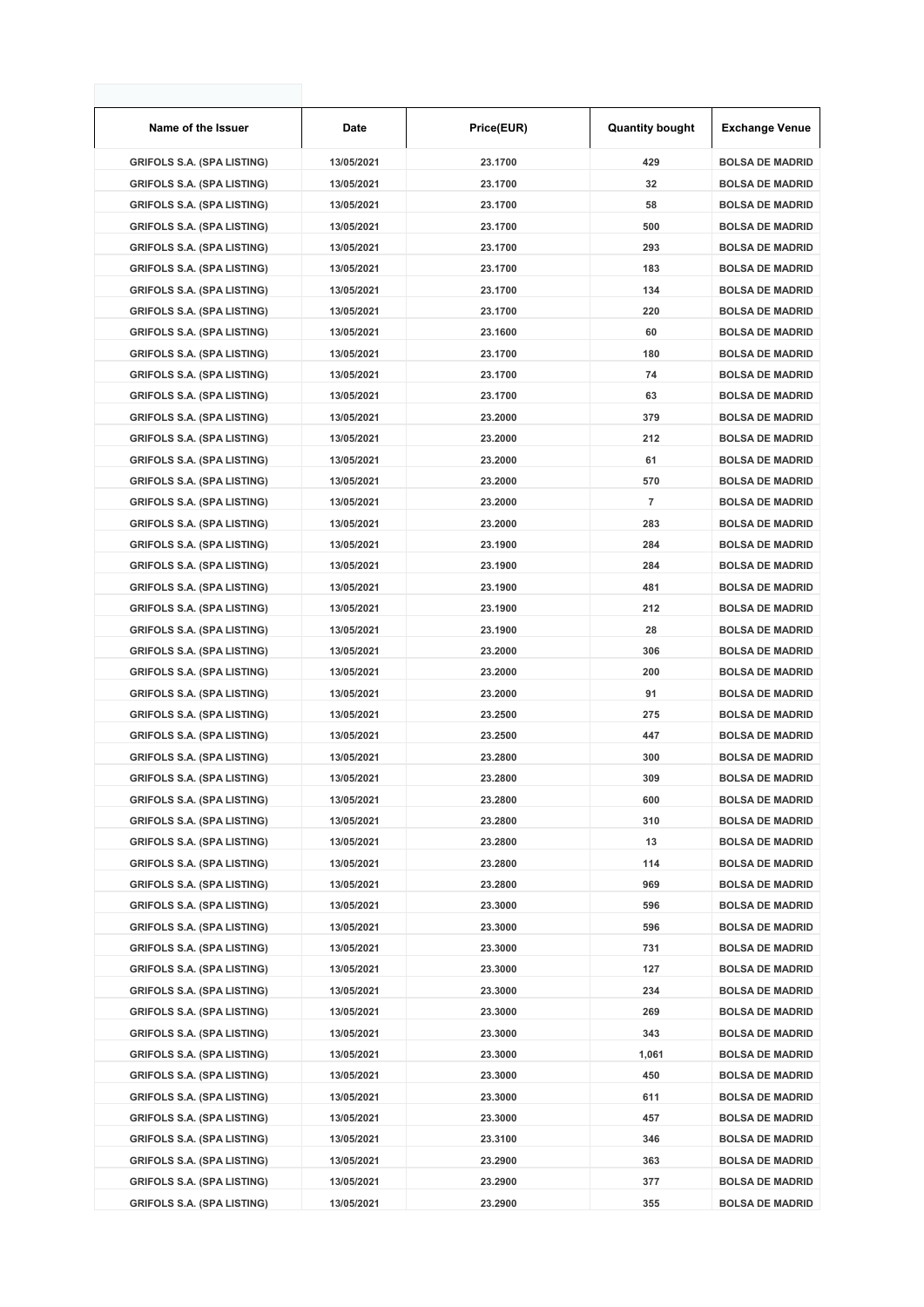| Name of the Issuer                | Date       | Price(EUR) | <b>Quantity bought</b> | <b>Exchange Venue</b>  |
|-----------------------------------|------------|------------|------------------------|------------------------|
| <b>GRIFOLS S.A. (SPA LISTING)</b> | 13/05/2021 | 23.2900    | 363                    | <b>BOLSA DE MADRID</b> |
| <b>GRIFOLS S.A. (SPA LISTING)</b> | 13/05/2021 | 23.2900    | 377                    | <b>BOLSA DE MADRID</b> |
| <b>GRIFOLS S.A. (SPA LISTING)</b> | 13/05/2021 | 23.2900    | 355                    | <b>BOLSA DE MADRID</b> |
| <b>GRIFOLS S.A. (SPA LISTING)</b> | 13/05/2021 | 23.2900    | 167                    | <b>BOLSA DE MADRID</b> |
| <b>GRIFOLS S.A. (SPA LISTING)</b> | 13/05/2021 | 23.2900    | 120                    | <b>BOLSA DE MADRID</b> |
| <b>GRIFOLS S.A. (SPA LISTING)</b> | 13/05/2021 | 23.2900    | 183                    | <b>BOLSA DE MADRID</b> |
| <b>GRIFOLS S.A. (SPA LISTING)</b> | 13/05/2021 | 23.3500    | 396                    | <b>BOLSA DE MADRID</b> |
| <b>GRIFOLS S.A. (SPA LISTING)</b> | 13/05/2021 | 23.3500    | 151                    | <b>BOLSA DE MADRID</b> |
| <b>GRIFOLS S.A. (SPA LISTING)</b> | 13/05/2021 | 23.3600    | 258                    | <b>BOLSA DE MADRID</b> |
| <b>GRIFOLS S.A. (SPA LISTING)</b> | 13/05/2021 | 23.3800    | 190                    | <b>BOLSA DE MADRID</b> |
| <b>GRIFOLS S.A. (SPA LISTING)</b> | 13/05/2021 | 23.3800    | 71                     | <b>BOLSA DE MADRID</b> |
| <b>GRIFOLS S.A. (SPA LISTING)</b> | 13/05/2021 | 23.3800    | 85                     | <b>BOLSA DE MADRID</b> |
| <b>GRIFOLS S.A. (SPA LISTING)</b> | 13/05/2021 | 23.3800    | 213                    | <b>BOLSA DE MADRID</b> |
| <b>GRIFOLS S.A. (SPA LISTING)</b> | 13/05/2021 | 23.3800    | 154                    | <b>BOLSA DE MADRID</b> |
| <b>GRIFOLS S.A. (SPA LISTING)</b> | 13/05/2021 | 23.3800    | 49                     | <b>BOLSA DE MADRID</b> |
| <b>GRIFOLS S.A. (SPA LISTING)</b> | 13/05/2021 | 23.3800    | 30                     | <b>BOLSA DE MADRID</b> |
| <b>GRIFOLS S.A. (SPA LISTING)</b> | 13/05/2021 | 23.3800    | 5                      | <b>BOLSA DE MADRID</b> |
| <b>GRIFOLS S.A. (SPA LISTING)</b> | 13/05/2021 | 23.4000    | 99                     | <b>BOLSA DE MADRID</b> |
| <b>GRIFOLS S.A. (SPA LISTING)</b> | 13/05/2021 | 23.4000    | 146                    | <b>BOLSA DE MADRID</b> |
| <b>GRIFOLS S.A. (SPA LISTING)</b> | 13/05/2021 | 23.4000    | 500                    | <b>BOLSA DE MADRID</b> |
| <b>GRIFOLS S.A. (SPA LISTING)</b> | 13/05/2021 | 23.4000    | 227                    | <b>BOLSA DE MADRID</b> |
| <b>GRIFOLS S.A. (SPA LISTING)</b> | 13/05/2021 | 23.4000    | 250                    | <b>BOLSA DE MADRID</b> |
| <b>GRIFOLS S.A. (SPA LISTING)</b> | 13/05/2021 | 23.4000    | 269                    | <b>BOLSA DE MADRID</b> |
| <b>GRIFOLS S.A. (SPA LISTING)</b> | 13/05/2021 | 23.4000    | 200                    | <b>BOLSA DE MADRID</b> |
| <b>GRIFOLS S.A. (SPA LISTING)</b> | 13/05/2021 | 23.4000    | 212                    | <b>BOLSA DE MADRID</b> |
| <b>GRIFOLS S.A. (SPA LISTING)</b> | 13/05/2021 | 23.3900    | 157                    | <b>BOLSA DE MADRID</b> |
| <b>GRIFOLS S.A. (SPA LISTING)</b> | 13/05/2021 | 23.3900    | 4                      | <b>BOLSA DE MADRID</b> |
| <b>GRIFOLS S.A. (SPA LISTING)</b> | 13/05/2021 | 23.3900    | 315                    | <b>BOLSA DE MADRID</b> |
| <b>GRIFOLS S.A. (SPA LISTING)</b> | 13/05/2021 | 23.3900    | 169                    | <b>BOLSA DE MADRID</b> |
| <b>GRIFOLS S.A. (SPA LISTING)</b> | 13/05/2021 | 23.3900    | 75                     | <b>BOLSA DE MADRID</b> |
| <b>GRIFOLS S.A. (SPA LISTING)</b> | 13/05/2021 | 23.3900    | 225                    | <b>BOLSA DE MADRID</b> |
| <b>GRIFOLS S.A. (SPA LISTING)</b> | 13/05/2021 | 23.3900    | 102                    | <b>BOLSA DE MADRID</b> |
| <b>GRIFOLS S.A. (SPA LISTING)</b> | 13/05/2021 | 23.3900    | 255                    | <b>BOLSA DE MADRID</b> |
| <b>GRIFOLS S.A. (SPA LISTING)</b> | 13/05/2021 | 23.3900    | 26                     | <b>BOLSA DE MADRID</b> |
| <b>GRIFOLS S.A. (SPA LISTING)</b> | 13/05/2021 | 23.3900    | 85                     | <b>BOLSA DE MADRID</b> |
| <b>GRIFOLS S.A. (SPA LISTING)</b> | 13/05/2021 | 23.4000    | 172                    | <b>BOLSA DE MADRID</b> |
| <b>GRIFOLS S.A. (SPA LISTING)</b> | 13/05/2021 | 23.4000    | 434                    | <b>BOLSA DE MADRID</b> |
| <b>GRIFOLS S.A. (SPA LISTING)</b> | 13/05/2021 | 23.4000    | 528                    | <b>BOLSA DE MADRID</b> |
| <b>GRIFOLS S.A. (SPA LISTING)</b> | 13/05/2021 | 23.4000    | 2,397                  | <b>BOLSA DE MADRID</b> |
| <b>GRIFOLS S.A. (SPA LISTING)</b> | 13/05/2021 | 23.4000    | 72                     | <b>BOLSA DE MADRID</b> |
| <b>GRIFOLS S.A. (SPA LISTING)</b> | 13/05/2021 | 23.4000    | 2,408                  | <b>BOLSA DE MADRID</b> |
| <b>GRIFOLS S.A. (SPA LISTING)</b> | 13/05/2021 | 23.4000    | 111                    | <b>BOLSA DE MADRID</b> |
| <b>GRIFOLS S.A. (SPA LISTING)</b> | 13/05/2021 | 23.4000    | 340                    | <b>BOLSA DE MADRID</b> |
| <b>GRIFOLS S.A. (SPA LISTING)</b> | 13/05/2021 | 23.4000    | 183                    | <b>BOLSA DE MADRID</b> |
| <b>GRIFOLS S.A. (SPA LISTING)</b> | 13/05/2021 | 23.4000    | 136                    | <b>BOLSA DE MADRID</b> |
| <b>GRIFOLS S.A. (SPA LISTING)</b> | 13/05/2021 | 23.4000    | 127                    | <b>BOLSA DE MADRID</b> |
| <b>GRIFOLS S.A. (SPA LISTING)</b> | 13/05/2021 | 23.4000    | 18                     | <b>BOLSA DE MADRID</b> |
| <b>GRIFOLS S.A. (SPA LISTING)</b> | 13/05/2021 | 23.4000    | 142                    | <b>BOLSA DE MADRID</b> |
| <b>GRIFOLS S.A. (SPA LISTING)</b> | 13/05/2021 | 23.4000    | 175                    | <b>BOLSA DE MADRID</b> |
| <b>GRIFOLS S.A. (SPA LISTING)</b> | 13/05/2021 | 23.4000    | 83                     | <b>BOLSA DE MADRID</b> |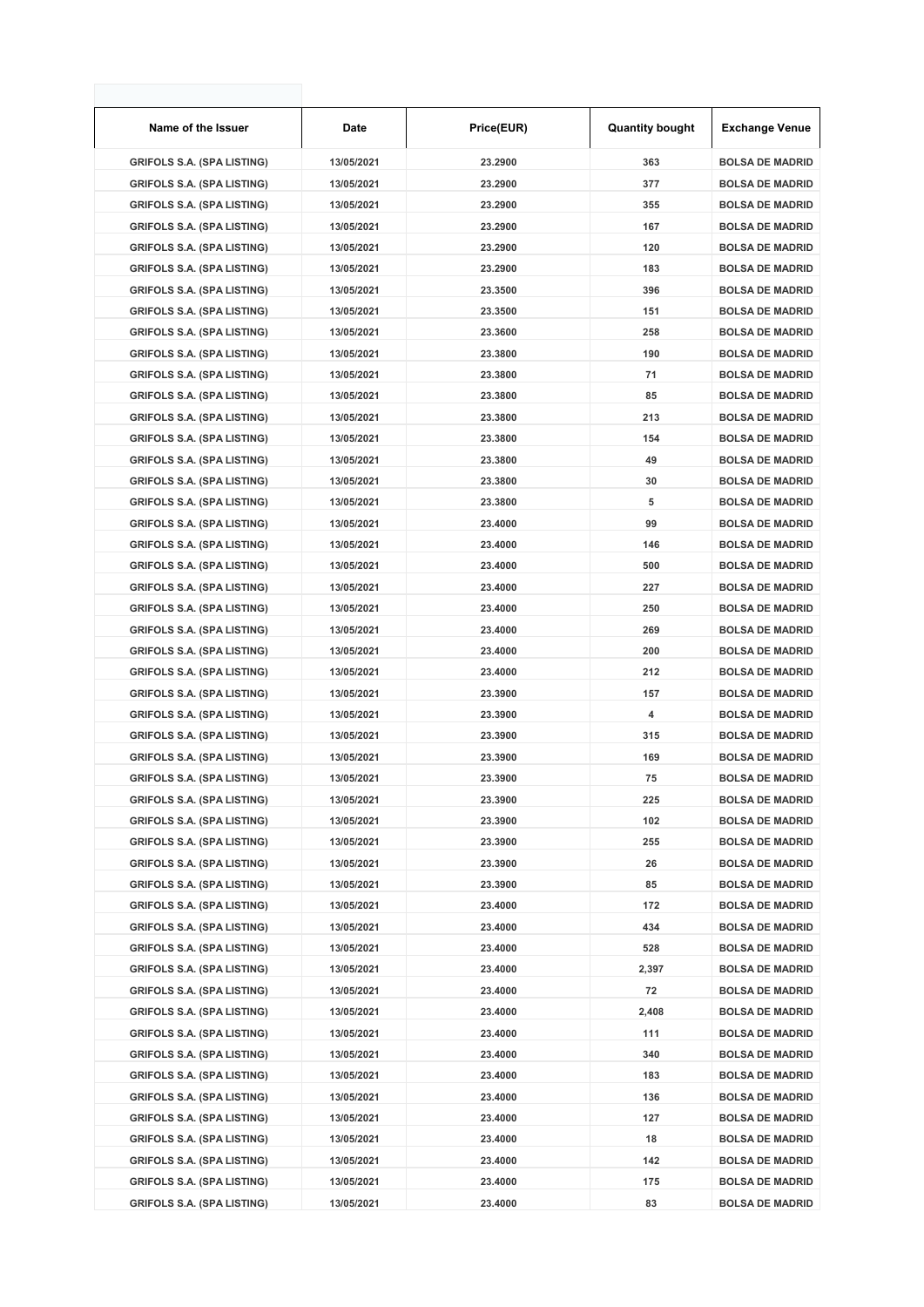| Name of the Issuer                | Date       | Price(EUR) | <b>Quantity bought</b> | <b>Exchange Venue</b>  |
|-----------------------------------|------------|------------|------------------------|------------------------|
| <b>GRIFOLS S.A. (SPA LISTING)</b> | 13/05/2021 | 23.4000    | 317                    | <b>BOLSA DE MADRID</b> |
| <b>GRIFOLS S.A. (SPA LISTING)</b> | 13/05/2021 | 23.4000    | 502                    | <b>BOLSA DE MADRID</b> |
| <b>GRIFOLS S.A. (SPA LISTING)</b> | 13/05/2021 | 23.4000    | 200                    | <b>BOLSA DE MADRID</b> |
| <b>GRIFOLS S.A. (SPA LISTING)</b> | 13/05/2021 | 23.4000    | 364                    | <b>BOLSA DE MADRID</b> |
| <b>GRIFOLS S.A. (SPA LISTING)</b> | 13/05/2021 | 23.4000    | 165                    | <b>BOLSA DE MADRID</b> |
| <b>GRIFOLS S.A. (SPA LISTING)</b> | 13/05/2021 | 23.4000    | 827                    | <b>BOLSA DE MADRID</b> |
| <b>GRIFOLS S.A. (SPA LISTING)</b> | 13/05/2021 | 23.4000    | 127                    | <b>BOLSA DE MADRID</b> |
| <b>GRIFOLS S.A. (SPA LISTING)</b> | 13/05/2021 | 23.4000    | 1,274                  | <b>BOLSA DE MADRID</b> |
| <b>GRIFOLS S.A. (SPA LISTING)</b> | 13/05/2021 | 23.4000    | 205                    | <b>BOLSA DE MADRID</b> |
| <b>GRIFOLS S.A. (SPA LISTING)</b> | 13/05/2021 | 23.4000    | 147                    | <b>BOLSA DE MADRID</b> |
| <b>GRIFOLS S.A. (SPA LISTING)</b> | 13/05/2021 | 23.4100    | 246                    | <b>BOLSA DE MADRID</b> |
| <b>GRIFOLS S.A. (SPA LISTING)</b> | 13/05/2021 | 23.4100    | 127                    | <b>BOLSA DE MADRID</b> |
| <b>GRIFOLS S.A. (SPA LISTING)</b> | 13/05/2021 | 23.4100    | 1,005                  | <b>BOLSA DE MADRID</b> |
| <b>GRIFOLS S.A. (SPA LISTING)</b> | 13/05/2021 | 23.4100    | 200                    | <b>BOLSA DE MADRID</b> |
| <b>GRIFOLS S.A. (SPA LISTING)</b> | 13/05/2021 | 23.4100    | 21                     | <b>BOLSA DE MADRID</b> |
| <b>GRIFOLS S.A. (SPA LISTING)</b> | 13/05/2021 | 23.4100    | 322                    | <b>BOLSA DE MADRID</b> |
| <b>GRIFOLS S.A. (SPA LISTING)</b> | 13/05/2021 | 23.4100    | 291                    | <b>BOLSA DE MADRID</b> |
| <b>GRIFOLS S.A. (SPA LISTING)</b> | 13/05/2021 | 23.4100    | 278                    | <b>BOLSA DE MADRID</b> |
| <b>GRIFOLS S.A. (SPA LISTING)</b> | 13/05/2021 | 23.4100    | 270                    | <b>BOLSA DE MADRID</b> |
| <b>GRIFOLS S.A. (SPA LISTING)</b> | 13/05/2021 | 23.4100    | 1,009                  | <b>BOLSA DE MADRID</b> |
| <b>GRIFOLS S.A. (SPA LISTING)</b> | 13/05/2021 | 23.4100    | 270                    | <b>BOLSA DE MADRID</b> |
| <b>GRIFOLS S.A. (SPA LISTING)</b> | 13/05/2021 | 23.4100    | 722                    | <b>BOLSA DE MADRID</b> |
| <b>GRIFOLS S.A. (SPA LISTING)</b> | 13/05/2021 | 23.4100    | 127                    | <b>BOLSA DE MADRID</b> |
| <b>GRIFOLS S.A. (SPA LISTING)</b> | 13/05/2021 | 23.4100    | 200                    | <b>BOLSA DE MADRID</b> |
| <b>GRIFOLS S.A. (SPA LISTING)</b> | 13/05/2021 | 23.4100    | 687                    | <b>BOLSA DE MADRID</b> |
| <b>GRIFOLS S.A. (SPA LISTING)</b> | 13/05/2021 | 23.4100    | 233                    | <b>BOLSA DE MADRID</b> |
| <b>GRIFOLS S.A. (SPA LISTING)</b> | 13/05/2021 | 23.4100    | 37                     | <b>BOLSA DE MADRID</b> |
| <b>GRIFOLS S.A. (SPA LISTING)</b> | 13/05/2021 | 23.4100    | 613                    | <b>BOLSA DE MADRID</b> |
| <b>GRIFOLS S.A. (SPA LISTING)</b> | 13/05/2021 | 23.4100    | 390                    | <b>BOLSA DE MADRID</b> |
| <b>GRIFOLS S.A. (SPA LISTING)</b> | 13/05/2021 | 23.4100    | 270                    | <b>BOLSA DE MADRID</b> |
| <b>GRIFOLS S.A. (SPA LISTING)</b> | 13/05/2021 | 23.4100    | 102                    | <b>BOLSA DE MADRID</b> |
| <b>GRIFOLS S.A. (SPA LISTING)</b> | 13/05/2021 | 23.4100    | 500                    | <b>BOLSA DE MADRID</b> |
| <b>GRIFOLS S.A. (SPA LISTING)</b> | 13/05/2021 | 23.4100    | 567                    | <b>BOLSA DE MADRID</b> |
| <b>GRIFOLS S.A. (SPA LISTING)</b> | 13/05/2021 | 23.4100    | 270                    | <b>BOLSA DE MADRID</b> |
| <b>GRIFOLS S.A. (SPA LISTING)</b> | 13/05/2021 | 23.4100    | 81                     | <b>BOLSA DE MADRID</b> |
| <b>GRIFOLS S.A. (SPA LISTING)</b> | 13/05/2021 | 23.4100    | 162                    | <b>BOLSA DE MADRID</b> |
| <b>GRIFOLS S.A. (SPA LISTING)</b> | 13/05/2021 | 23.4100    | 37                     | <b>BOLSA DE MADRID</b> |
| <b>GRIFOLS S.A. (SPA LISTING)</b> | 13/05/2021 | 23.4000    | 96                     | <b>BOLSA DE MADRID</b> |
| <b>GRIFOLS S.A. (SPA LISTING)</b> | 13/05/2021 | 23.4000    | 127                    | <b>BOLSA DE MADRID</b> |
| <b>GRIFOLS S.A. (SPA LISTING)</b> | 13/05/2021 | 23.4000    | 535                    | <b>BOLSA DE MADRID</b> |
| <b>GRIFOLS S.A. (SPA LISTING)</b> | 14/05/2021 | 23.5300    | 287                    | <b>BOLSA DE MADRID</b> |
| <b>GRIFOLS S.A. (SPA LISTING)</b> | 14/05/2021 | 23.5200    | 212                    | <b>BOLSA DE MADRID</b> |
| <b>GRIFOLS S.A. (SPA LISTING)</b> | 14/05/2021 | 23.5200    | 85                     | <b>BOLSA DE MADRID</b> |
| <b>GRIFOLS S.A. (SPA LISTING)</b> | 14/05/2021 | 23.5100    | 275                    | <b>BOLSA DE MADRID</b> |
| <b>GRIFOLS S.A. (SPA LISTING)</b> | 14/05/2021 | 23.5000    | 274                    | <b>BOLSA DE MADRID</b> |
| <b>GRIFOLS S.A. (SPA LISTING)</b> | 14/05/2021 | 23.4900    | 269                    | <b>BOLSA DE MADRID</b> |
| <b>GRIFOLS S.A. (SPA LISTING)</b> | 14/05/2021 | 23.4900    | 298                    | <b>BOLSA DE MADRID</b> |
| <b>GRIFOLS S.A. (SPA LISTING)</b> | 14/05/2021 | 23.5300    | 306                    | <b>BOLSA DE MADRID</b> |
| <b>GRIFOLS S.A. (SPA LISTING)</b> | 14/05/2021 | 23.4900    | 289                    | <b>BOLSA DE MADRID</b> |
| <b>GRIFOLS S.A. (SPA LISTING)</b> | 14/05/2021 | 23.4800    | 270                    | <b>BOLSA DE MADRID</b> |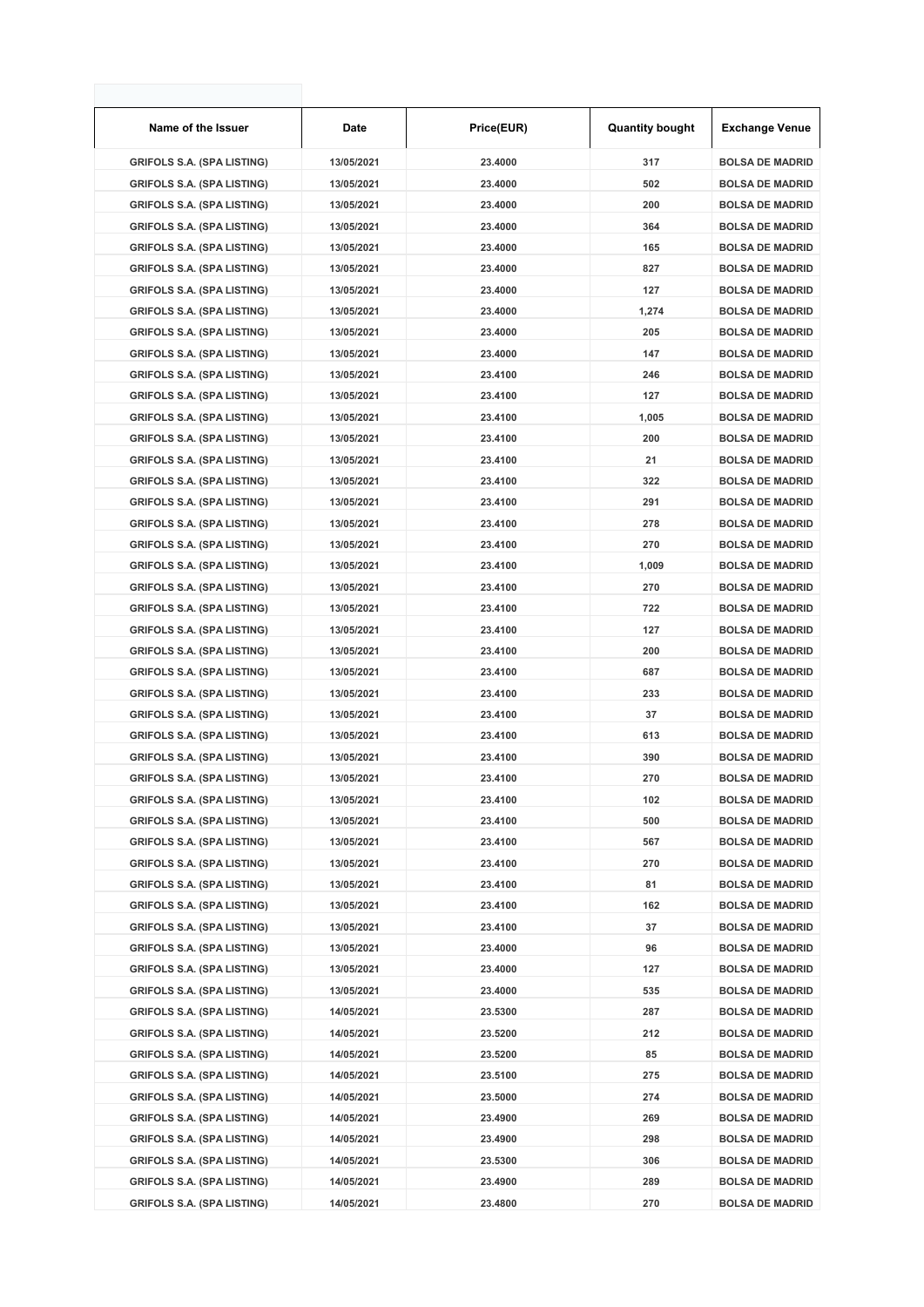| Name of the Issuer                | Date       | Price(EUR) | <b>Quantity bought</b> | <b>Exchange Venue</b>  |
|-----------------------------------|------------|------------|------------------------|------------------------|
| <b>GRIFOLS S.A. (SPA LISTING)</b> | 14/05/2021 | 23.4800    | 8                      | <b>BOLSA DE MADRID</b> |
| <b>GRIFOLS S.A. (SPA LISTING)</b> | 14/05/2021 | 23.5200    | 294                    | <b>BOLSA DE MADRID</b> |
| <b>GRIFOLS S.A. (SPA LISTING)</b> | 14/05/2021 | 23.5100    | 44                     | <b>BOLSA DE MADRID</b> |
| <b>GRIFOLS S.A. (SPA LISTING)</b> | 14/05/2021 | 23.5100    | 286                    | <b>BOLSA DE MADRID</b> |
| <b>GRIFOLS S.A. (SPA LISTING)</b> | 14/05/2021 | 23.5000    | 289                    | <b>BOLSA DE MADRID</b> |
| <b>GRIFOLS S.A. (SPA LISTING)</b> | 14/05/2021 | 23.4800    | 3                      | <b>BOLSA DE MADRID</b> |
| <b>GRIFOLS S.A. (SPA LISTING)</b> | 14/05/2021 | 23.5100    | 330                    | <b>BOLSA DE MADRID</b> |
| <b>GRIFOLS S.A. (SPA LISTING)</b> | 14/05/2021 | 23.4700    | 294                    | <b>BOLSA DE MADRID</b> |
| <b>GRIFOLS S.A. (SPA LISTING)</b> | 14/05/2021 | 23.4300    | 305                    | <b>BOLSA DE MADRID</b> |
| <b>GRIFOLS S.A. (SPA LISTING)</b> | 14/05/2021 | 23.4200    | 20                     | <b>BOLSA DE MADRID</b> |
| <b>GRIFOLS S.A. (SPA LISTING)</b> | 14/05/2021 | 23.4200    | 289                    | <b>BOLSA DE MADRID</b> |
| <b>GRIFOLS S.A. (SPA LISTING)</b> | 14/05/2021 | 23.4100    | 286                    | <b>BOLSA DE MADRID</b> |
| <b>GRIFOLS S.A. (SPA LISTING)</b> | 14/05/2021 | 23.4100    | 288                    | <b>BOLSA DE MADRID</b> |
| <b>GRIFOLS S.A. (SPA LISTING)</b> | 14/05/2021 | 23.4000    | 280                    | <b>BOLSA DE MADRID</b> |
| <b>GRIFOLS S.A. (SPA LISTING)</b> | 14/05/2021 | 23.4300    | 225                    | <b>BOLSA DE MADRID</b> |
| <b>GRIFOLS S.A. (SPA LISTING)</b> | 14/05/2021 | 23.4300    | 79                     | <b>BOLSA DE MADRID</b> |
| <b>GRIFOLS S.A. (SPA LISTING)</b> | 14/05/2021 | 23.4600    | 289                    | <b>BOLSA DE MADRID</b> |
| <b>GRIFOLS S.A. (SPA LISTING)</b> | 14/05/2021 | 23.4900    | 297                    | <b>BOLSA DE MADRID</b> |
| <b>GRIFOLS S.A. (SPA LISTING)</b> | 14/05/2021 | 23.5000    | 275                    | <b>BOLSA DE MADRID</b> |
| <b>GRIFOLS S.A. (SPA LISTING)</b> | 14/05/2021 | 23.5000    | 294                    | <b>BOLSA DE MADRID</b> |
| <b>GRIFOLS S.A. (SPA LISTING)</b> | 14/05/2021 | 23.5100    | 292                    | <b>BOLSA DE MADRID</b> |
| <b>GRIFOLS S.A. (SPA LISTING)</b> | 14/05/2021 | 23.5500    | 319                    | <b>BOLSA DE MADRID</b> |
| <b>GRIFOLS S.A. (SPA LISTING)</b> | 14/05/2021 | 23.5400    | 304                    | <b>BOLSA DE MADRID</b> |
| <b>GRIFOLS S.A. (SPA LISTING)</b> | 14/05/2021 | 23.5400    | 293                    | <b>BOLSA DE MADRID</b> |
| <b>GRIFOLS S.A. (SPA LISTING)</b> | 14/05/2021 | 23.5400    | 308                    | <b>BOLSA DE MADRID</b> |
| <b>GRIFOLS S.A. (SPA LISTING)</b> | 14/05/2021 | 23.4700    | 52                     | <b>BOLSA DE MADRID</b> |
| <b>GRIFOLS S.A. (SPA LISTING)</b> | 14/05/2021 | 23.4900    | 2                      | <b>BOLSA DE MADRID</b> |
| <b>GRIFOLS S.A. (SPA LISTING)</b> | 14/05/2021 | 23.4900    | 4                      | <b>BOLSA DE MADRID</b> |
| <b>GRIFOLS S.A. (SPA LISTING)</b> | 14/05/2021 | 23.4900    | 279                    | <b>BOLSA DE MADRID</b> |
| <b>GRIFOLS S.A. (SPA LISTING)</b> | 14/05/2021 | 23.4900    | 269                    | <b>BOLSA DE MADRID</b> |
| <b>GRIFOLS S.A. (SPA LISTING)</b> | 14/05/2021 | 23.4900    | 288                    | <b>BOLSA DE MADRID</b> |
| <b>GRIFOLS S.A. (SPA LISTING)</b> | 14/05/2021 | 23.4800    | 287                    | <b>BOLSA DE MADRID</b> |
| <b>GRIFOLS S.A. (SPA LISTING)</b> | 14/05/2021 | 23.4800    | 287                    | <b>BOLSA DE MADRID</b> |
| <b>GRIFOLS S.A. (SPA LISTING)</b> | 14/05/2021 | 23.4800    | 271                    | <b>BOLSA DE MADRID</b> |
| <b>GRIFOLS S.A. (SPA LISTING)</b> | 14/05/2021 | 23.5200    | 647                    | <b>BOLSA DE MADRID</b> |
| <b>GRIFOLS S.A. (SPA LISTING)</b> | 14/05/2021 | 23.5100    | 325                    | <b>BOLSA DE MADRID</b> |
| <b>GRIFOLS S.A. (SPA LISTING)</b> | 14/05/2021 | 23.4800    | 282                    | <b>BOLSA DE MADRID</b> |
| <b>GRIFOLS S.A. (SPA LISTING)</b> | 14/05/2021 | 23.4500    | 282                    | <b>BOLSA DE MADRID</b> |
| <b>GRIFOLS S.A. (SPA LISTING)</b> | 14/05/2021 | 23.4700    | 305                    | <b>BOLSA DE MADRID</b> |
| <b>GRIFOLS S.A. (SPA LISTING)</b> | 14/05/2021 | 23.5200    | 552                    | <b>BOLSA DE MADRID</b> |
| <b>GRIFOLS S.A. (SPA LISTING)</b> | 14/05/2021 | 23.5400    | 883                    | <b>BOLSA DE MADRID</b> |
| <b>GRIFOLS S.A. (SPA LISTING)</b> | 14/05/2021 | 23.5400    | 554                    | <b>BOLSA DE MADRID</b> |
| <b>GRIFOLS S.A. (SPA LISTING)</b> | 14/05/2021 | 23.5200    | 269                    | <b>BOLSA DE MADRID</b> |
| <b>GRIFOLS S.A. (SPA LISTING)</b> | 14/05/2021 | 23.5000    | 307                    | <b>BOLSA DE MADRID</b> |
| <b>GRIFOLS S.A. (SPA LISTING)</b> | 14/05/2021 | 23.5800    | 757                    | <b>BOLSA DE MADRID</b> |
| <b>GRIFOLS S.A. (SPA LISTING)</b> | 14/05/2021 | 23.5800    | 277                    | <b>BOLSA DE MADRID</b> |
| <b>GRIFOLS S.A. (SPA LISTING)</b> | 14/05/2021 | 23.5800    | 274                    | <b>BOLSA DE MADRID</b> |
| <b>GRIFOLS S.A. (SPA LISTING)</b> | 14/05/2021 | 23.5800    | 308                    | <b>BOLSA DE MADRID</b> |
| <b>GRIFOLS S.A. (SPA LISTING)</b> | 14/05/2021 | 23.5800    | 275                    | <b>BOLSA DE MADRID</b> |
| <b>GRIFOLS S.A. (SPA LISTING)</b> | 17/05/2021 | 23.7200    | 71                     | <b>BOLSA DE MADRID</b> |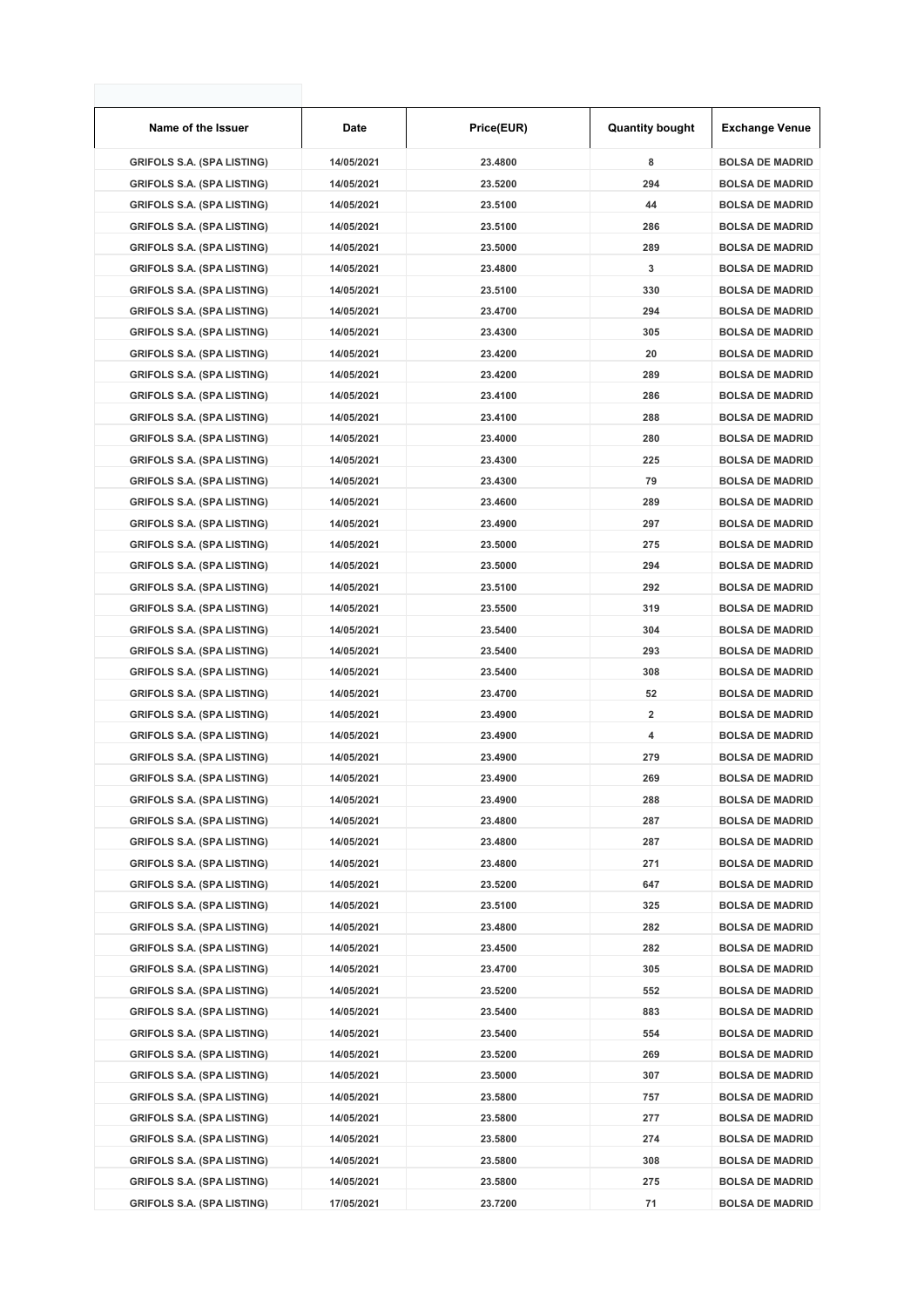| Name of the Issuer                | Date       | Price(EUR) | <b>Quantity bought</b> | <b>Exchange Venue</b>  |
|-----------------------------------|------------|------------|------------------------|------------------------|
| <b>GRIFOLS S.A. (SPA LISTING)</b> | 17/05/2021 | 23.7200    | 212                    | <b>BOLSA DE MADRID</b> |
| <b>GRIFOLS S.A. (SPA LISTING)</b> | 17/05/2021 | 23.7200    | 44                     | <b>BOLSA DE MADRID</b> |
| <b>GRIFOLS S.A. (SPA LISTING)</b> | 17/05/2021 | 23.6800    | 77                     | <b>BOLSA DE MADRID</b> |
| <b>GRIFOLS S.A. (SPA LISTING)</b> | 17/05/2021 | 23.6800    | 191                    | <b>BOLSA DE MADRID</b> |
| <b>GRIFOLS S.A. (SPA LISTING)</b> | 17/05/2021 | 23.6500    | 270                    | <b>BOLSA DE MADRID</b> |
| <b>GRIFOLS S.A. (SPA LISTING)</b> | 17/05/2021 | 23.7600    | 279                    | <b>BOLSA DE MADRID</b> |
| <b>GRIFOLS S.A. (SPA LISTING)</b> | 17/05/2021 | 23.7200    | 296                    | <b>BOLSA DE MADRID</b> |
| <b>GRIFOLS S.A. (SPA LISTING)</b> | 17/05/2021 | 23.7600    | 315                    | <b>BOLSA DE MADRID</b> |
| <b>GRIFOLS S.A. (SPA LISTING)</b> | 17/05/2021 | 23.7700    | 306                    | <b>BOLSA DE MADRID</b> |
| <b>GRIFOLS S.A. (SPA LISTING)</b> | 17/05/2021 | 23.7700    | 284                    | <b>BOLSA DE MADRID</b> |
| <b>GRIFOLS S.A. (SPA LISTING)</b> | 17/05/2021 | 23.7600    | 272                    | <b>BOLSA DE MADRID</b> |
| <b>GRIFOLS S.A. (SPA LISTING)</b> | 17/05/2021 | 23.7400    | 56                     | <b>BOLSA DE MADRID</b> |
| <b>GRIFOLS S.A. (SPA LISTING)</b> | 17/05/2021 | 23.7400    | 224                    | <b>BOLSA DE MADRID</b> |
| <b>GRIFOLS S.A. (SPA LISTING)</b> | 17/05/2021 | 23.7100    | 245                    | <b>BOLSA DE MADRID</b> |
| <b>GRIFOLS S.A. (SPA LISTING)</b> | 17/05/2021 | 23.7100    | 55                     | <b>BOLSA DE MADRID</b> |
| <b>GRIFOLS S.A. (SPA LISTING)</b> | 17/05/2021 | 23.7900    | 212                    | <b>BOLSA DE MADRID</b> |
| <b>GRIFOLS S.A. (SPA LISTING)</b> | 17/05/2021 | 23.7900    | 94                     | <b>BOLSA DE MADRID</b> |
| <b>GRIFOLS S.A. (SPA LISTING)</b> | 17/05/2021 | 23.7500    | 269                    | <b>BOLSA DE MADRID</b> |
| <b>GRIFOLS S.A. (SPA LISTING)</b> | 17/05/2021 | 23.7500    | 40                     | <b>BOLSA DE MADRID</b> |
| <b>GRIFOLS S.A. (SPA LISTING)</b> | 17/05/2021 | 23.7500    | 235                    | <b>BOLSA DE MADRID</b> |
| <b>GRIFOLS S.A. (SPA LISTING)</b> | 17/05/2021 | 23.7600    | 299                    | <b>BOLSA DE MADRID</b> |
| <b>GRIFOLS S.A. (SPA LISTING)</b> | 17/05/2021 | 23.7300    | 155                    | <b>BOLSA DE MADRID</b> |
| <b>GRIFOLS S.A. (SPA LISTING)</b> | 17/05/2021 | 23.7300    | 125                    | <b>BOLSA DE MADRID</b> |
| <b>GRIFOLS S.A. (SPA LISTING)</b> | 17/05/2021 | 23.7600    | 285                    | <b>BOLSA DE MADRID</b> |
| <b>GRIFOLS S.A. (SPA LISTING)</b> | 17/05/2021 | 23.7500    | 283                    | <b>BOLSA DE MADRID</b> |
| <b>GRIFOLS S.A. (SPA LISTING)</b> | 17/05/2021 | 23.7800    | 120                    | <b>BOLSA DE MADRID</b> |
| <b>GRIFOLS S.A. (SPA LISTING)</b> | 17/05/2021 | 23.7800    | 181                    | <b>BOLSA DE MADRID</b> |
| <b>GRIFOLS S.A. (SPA LISTING)</b> | 17/05/2021 | 23.7700    | 193                    | <b>BOLSA DE MADRID</b> |
| <b>GRIFOLS S.A. (SPA LISTING)</b> | 17/05/2021 | 23.7700    | 48                     | <b>BOLSA DE MADRID</b> |
| <b>GRIFOLS S.A. (SPA LISTING)</b> | 17/05/2021 | 23.7700    | 34                     | <b>BOLSA DE MADRID</b> |
| <b>GRIFOLS S.A. (SPA LISTING)</b> | 17/05/2021 | 23.7600    | 71                     | <b>BOLSA DE MADRID</b> |
| <b>GRIFOLS S.A. (SPA LISTING)</b> | 17/05/2021 | 23.7600    | 223                    | <b>BOLSA DE MADRID</b> |
| <b>GRIFOLS S.A. (SPA LISTING)</b> | 17/05/2021 | 23.7900    | 274                    | <b>BOLSA DE MADRID</b> |
| <b>GRIFOLS S.A. (SPA LISTING)</b> | 17/05/2021 | 23.7800    | 126                    | <b>BOLSA DE MADRID</b> |
| <b>GRIFOLS S.A. (SPA LISTING)</b> | 17/05/2021 | 23.7800    | 193                    | <b>BOLSA DE MADRID</b> |
| <b>GRIFOLS S.A. (SPA LISTING)</b> | 17/05/2021 | 23.7900    | 80                     | <b>BOLSA DE MADRID</b> |
| <b>GRIFOLS S.A. (SPA LISTING)</b> | 17/05/2021 | 23.7900    | 91                     | <b>BOLSA DE MADRID</b> |
| <b>GRIFOLS S.A. (SPA LISTING)</b> | 17/05/2021 | 23.7900    | 322                    | <b>BOLSA DE MADRID</b> |
| <b>GRIFOLS S.A. (SPA LISTING)</b> | 17/05/2021 | 23.7900    | 316                    | <b>BOLSA DE MADRID</b> |
| <b>GRIFOLS S.A. (SPA LISTING)</b> | 17/05/2021 | 23.7800    | 293                    | <b>BOLSA DE MADRID</b> |
| <b>GRIFOLS S.A. (SPA LISTING)</b> | 17/05/2021 | 23.7700    | 272                    | <b>BOLSA DE MADRID</b> |
| <b>GRIFOLS S.A. (SPA LISTING)</b> | 17/05/2021 | 23.7700    | 321                    | <b>BOLSA DE MADRID</b> |
| <b>GRIFOLS S.A. (SPA LISTING)</b> | 17/05/2021 | 23.7700    | 276                    | <b>BOLSA DE MADRID</b> |
| <b>GRIFOLS S.A. (SPA LISTING)</b> | 17/05/2021 | 23.7800    | 579                    | <b>BOLSA DE MADRID</b> |
| <b>GRIFOLS S.A. (SPA LISTING)</b> | 17/05/2021 | 23.7700    | 273                    | <b>BOLSA DE MADRID</b> |
| <b>GRIFOLS S.A. (SPA LISTING)</b> | 17/05/2021 | 23.7500    | 287                    | <b>BOLSA DE MADRID</b> |
| <b>GRIFOLS S.A. (SPA LISTING)</b> | 17/05/2021 | 23.8500    | 283                    | <b>BOLSA DE MADRID</b> |
| <b>GRIFOLS S.A. (SPA LISTING)</b> | 17/05/2021 | 23.8500    | 219                    | <b>BOLSA DE MADRID</b> |
| <b>GRIFOLS S.A. (SPA LISTING)</b> | 17/05/2021 | 23.8500    | 71                     | <b>BOLSA DE MADRID</b> |
| <b>GRIFOLS S.A. (SPA LISTING)</b> | 17/05/2021 | 23.9300    | 14                     | <b>BOLSA DE MADRID</b> |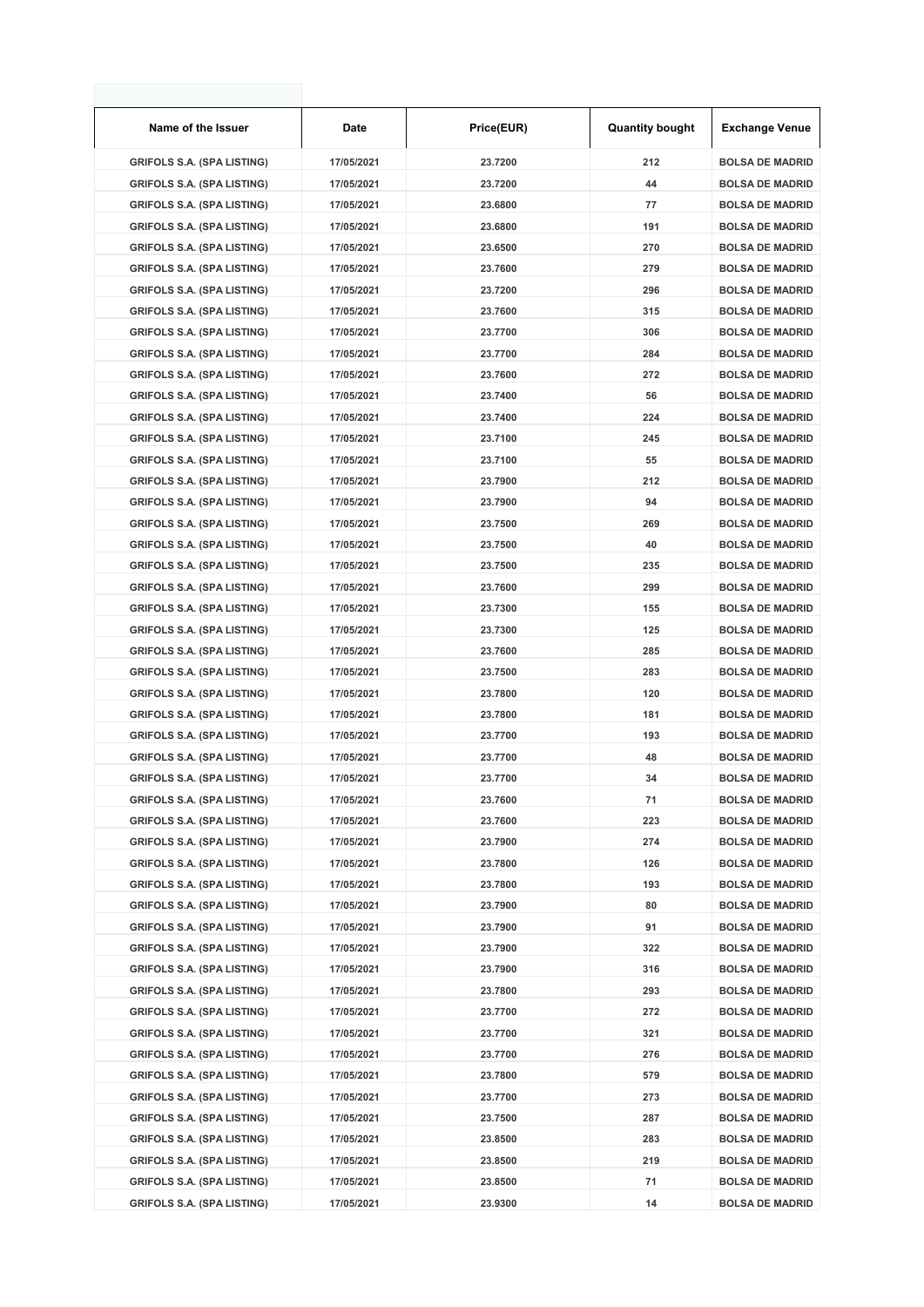| Name of the Issuer                | Date       | Price(EUR) | <b>Quantity bought</b> | <b>Exchange Venue</b>  |
|-----------------------------------|------------|------------|------------------------|------------------------|
| <b>GRIFOLS S.A. (SPA LISTING)</b> | 17/05/2021 | 23.9300    | 126                    | <b>BOLSA DE MADRID</b> |
| <b>GRIFOLS S.A. (SPA LISTING)</b> | 17/05/2021 | 23.9300    | 169                    | <b>BOLSA DE MADRID</b> |
| <b>GRIFOLS S.A. (SPA LISTING)</b> | 17/05/2021 | 23.9400    | 288                    | <b>BOLSA DE MADRID</b> |
| <b>GRIFOLS S.A. (SPA LISTING)</b> | 17/05/2021 | 23.9400    | 269                    | <b>BOLSA DE MADRID</b> |
| <b>GRIFOLS S.A. (SPA LISTING)</b> | 17/05/2021 | 23.9700    | 279                    | <b>BOLSA DE MADRID</b> |
| <b>GRIFOLS S.A. (SPA LISTING)</b> | 17/05/2021 | 23.9600    | 314                    | <b>BOLSA DE MADRID</b> |
| <b>GRIFOLS S.A. (SPA LISTING)</b> | 17/05/2021 | 23.9300    | 278                    | <b>BOLSA DE MADRID</b> |
| <b>GRIFOLS S.A. (SPA LISTING)</b> | 17/05/2021 | 23.9400    | 278                    | <b>BOLSA DE MADRID</b> |
| <b>GRIFOLS S.A. (SPA LISTING)</b> | 17/05/2021 | 23.9400    | 298                    | <b>BOLSA DE MADRID</b> |
| <b>GRIFOLS S.A. (SPA LISTING)</b> | 17/05/2021 | 23.9400    | 55                     | <b>BOLSA DE MADRID</b> |
| <b>GRIFOLS S.A. (SPA LISTING)</b> | 17/05/2021 | 23.9400    | 244                    | <b>BOLSA DE MADRID</b> |
| <b>GRIFOLS S.A. (SPA LISTING)</b> | 17/05/2021 | 23.9400    | 288                    | <b>BOLSA DE MADRID</b> |
| <b>GRIFOLS S.A. (SPA LISTING)</b> | 17/05/2021 | 23.9400    | 286                    | <b>BOLSA DE MADRID</b> |
| <b>GRIFOLS S.A. (SPA LISTING)</b> | 17/05/2021 | 23.9500    | 236                    | <b>BOLSA DE MADRID</b> |
| <b>GRIFOLS S.A. (SPA LISTING)</b> | 17/05/2021 | 23.9500    | 67                     | <b>BOLSA DE MADRID</b> |
|                                   |            |            |                        |                        |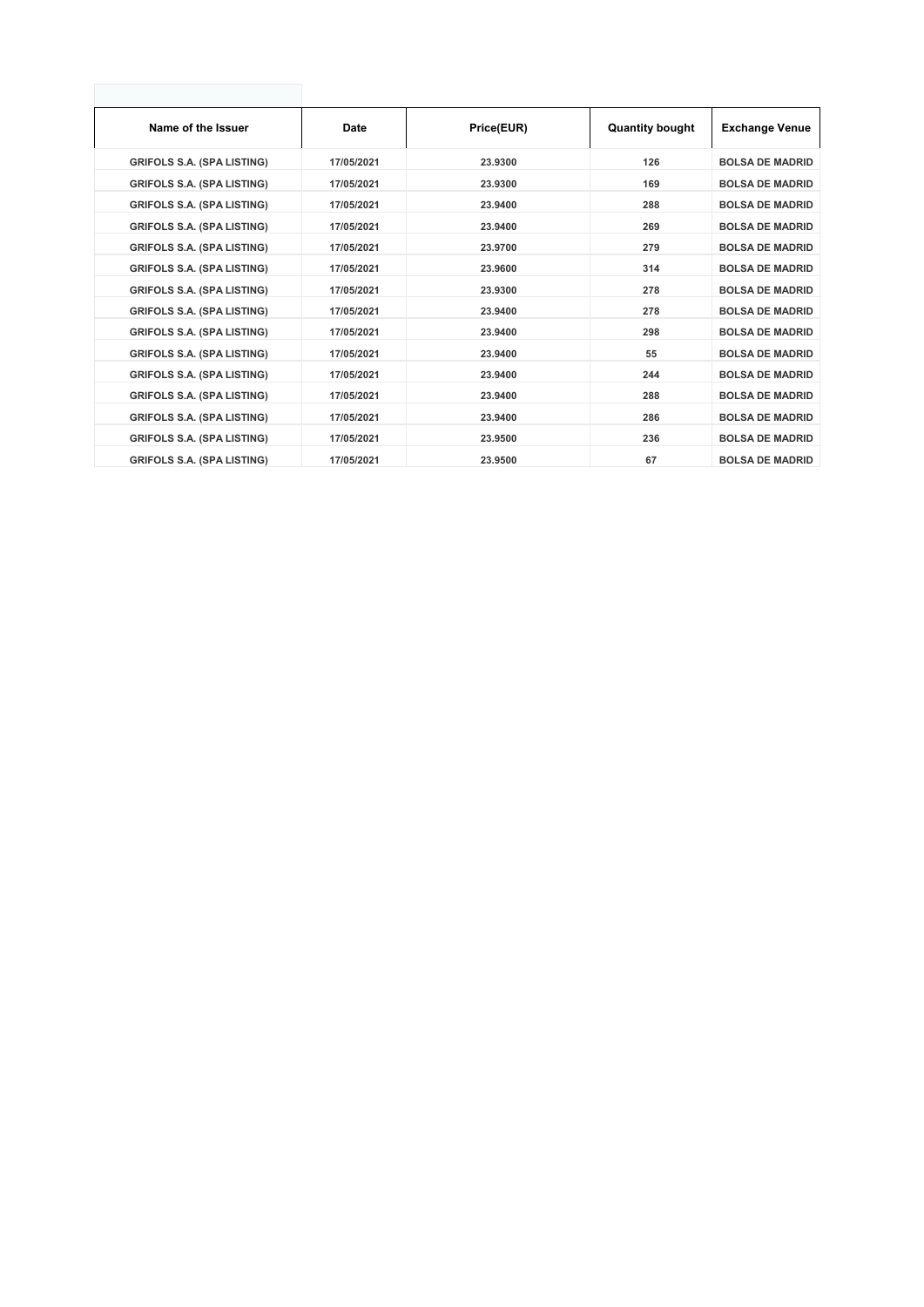# **GRIFOLS**

**ANNEX II**

#### **Individual trade details:**

| Name of the Issuer                 | <b>Date</b> | Price(EUR) | <b>Quantity bought</b> | <b>Exchange Venue</b>  |
|------------------------------------|-------------|------------|------------------------|------------------------|
| GRIFOLS S.A. CLASE B (SPA LISTING) | 11/05/2021  | 15.3000    | 71                     | <b>BOLSA DE MADRID</b> |
| GRIFOLS S.A. CLASE B (SPA LISTING) | 11/05/2021  | 15.3000    | 280                    | <b>BOLSA DE MADRID</b> |
| GRIFOLS S.A. CLASE B (SPA LISTING) | 11/05/2021  | 15.2800    | 35                     | <b>BOLSA DE MADRID</b> |
| GRIFOLS S.A. CLASE B (SPA LISTING) | 11/05/2021  | 15.2700    | 349                    | <b>BOLSA DE MADRID</b> |
| GRIFOLS S.A. CLASE B (SPA LISTING) | 11/05/2021  | 15.2800    | 321                    | <b>BOLSA DE MADRID</b> |
| GRIFOLS S.A. CLASE B (SPA LISTING) | 11/05/2021  | 15.2700    | 322                    | <b>BOLSA DE MADRID</b> |
| GRIFOLS S.A. CLASE B (SPA LISTING) | 11/05/2021  | 15.2700    | 65                     | <b>BOLSA DE MADRID</b> |
| GRIFOLS S.A. CLASE B (SPA LISTING) | 11/05/2021  | 15.2700    | 187                    | <b>BOLSA DE MADRID</b> |
| GRIFOLS S.A. CLASE B (SPA LISTING) | 11/05/2021  | 15.2700    | 76                     | <b>BOLSA DE MADRID</b> |
| GRIFOLS S.A. CLASE B (SPA LISTING) | 11/05/2021  | 15.2600    | 352                    | <b>BOLSA DE MADRID</b> |
| GRIFOLS S.A. CLASE B (SPA LISTING) | 11/05/2021  | 15.1900    | 408                    | <b>BOLSA DE MADRID</b> |
| GRIFOLS S.A. CLASE B (SPA LISTING) | 11/05/2021  | 15.1900    | 373                    | <b>BOLSA DE MADRID</b> |
| GRIFOLS S.A. CLASE B (SPA LISTING) | 11/05/2021  | 15.2400    | 342                    | <b>BOLSA DE MADRID</b> |
| GRIFOLS S.A. CLASE B (SPA LISTING) | 11/05/2021  | 15.2400    | 332                    | <b>BOLSA DE MADRID</b> |
| GRIFOLS S.A. CLASE B (SPA LISTING) | 11/05/2021  | 15.2800    | 363                    | <b>BOLSA DE MADRID</b> |
| GRIFOLS S.A. CLASE B (SPA LISTING) | 11/05/2021  | 15.3200    | 140                    | <b>BOLSA DE MADRID</b> |
| GRIFOLS S.A. CLASE B (SPA LISTING) | 11/05/2021  | 15.3200    | 196                    | <b>BOLSA DE MADRID</b> |
| GRIFOLS S.A. CLASE B (SPA LISTING) | 11/05/2021  | 15.2800    | 238                    | <b>BOLSA DE MADRID</b> |
| GRIFOLS S.A. CLASE B (SPA LISTING) | 11/05/2021  | 15.2800    | 83                     | <b>BOLSA DE MADRID</b> |
| GRIFOLS S.A. CLASE B (SPA LISTING) | 11/05/2021  | 15.3000    | 119                    | <b>BOLSA DE MADRID</b> |
| GRIFOLS S.A. CLASE B (SPA LISTING) | 11/05/2021  | 15.3000    | 100                    | <b>BOLSA DE MADRID</b> |
| GRIFOLS S.A. CLASE B (SPA LISTING) | 11/05/2021  | 15.3000    | 182                    | <b>BOLSA DE MADRID</b> |
| GRIFOLS S.A. CLASE B (SPA LISTING) | 11/05/2021  | 15.3000    | 126                    | <b>BOLSA DE MADRID</b> |
| GRIFOLS S.A. CLASE B (SPA LISTING) | 11/05/2021  | 15.3000    | 72                     | <b>BOLSA DE MADRID</b> |
| GRIFOLS S.A. CLASE B (SPA LISTING) | 11/05/2021  | 15.3000    | 200                    | <b>BOLSA DE MADRID</b> |
| GRIFOLS S.A. CLASE B (SPA LISTING) | 11/05/2021  | 15.3000    | 100                    | <b>BOLSA DE MADRID</b> |
| GRIFOLS S.A. CLASE B (SPA LISTING) | 11/05/2021  | 15.3100    | 317                    | <b>BOLSA DE MADRID</b> |
| GRIFOLS S.A. CLASE B (SPA LISTING) | 11/05/2021  | 15.3100    | 314                    | <b>BOLSA DE MADRID</b> |
| GRIFOLS S.A. CLASE B (SPA LISTING) | 11/05/2021  | 15.3000    | 156                    | <b>BOLSA DE MADRID</b> |
| GRIFOLS S.A. CLASE B (SPA LISTING) | 11/05/2021  | 15.2700    | 43                     | <b>BOLSA DE MADRID</b> |
| GRIFOLS S.A. CLASE B (SPA LISTING) | 11/05/2021  | 15.2700    | 119                    | <b>BOLSA DE MADRID</b> |
| GRIFOLS S.A. CLASE B (SPA LISTING) | 11/05/2021  | 15.3100    | 54                     | <b>BOLSA DE MADRID</b> |
| GRIFOLS S.A. CLASE B (SPA LISTING) | 11/05/2021  | 15.3100    | 100                    | <b>BOLSA DE MADRID</b> |
| GRIFOLS S.A. CLASE B (SPA LISTING) | 11/05/2021  | 15.3100    | 186                    | <b>BOLSA DE MADRID</b> |
| GRIFOLS S.A. CLASE B (SPA LISTING) | 11/05/2021  | 15.3100    | 347                    | <b>BOLSA DE MADRID</b> |
| GRIFOLS S.A. CLASE B (SPA LISTING) | 11/05/2021  | 15.2700    | 198                    | <b>BOLSA DE MADRID</b> |
| GRIFOLS S.A. CLASE B (SPA LISTING) | 11/05/2021  | 15.2700    | 131                    | <b>BOLSA DE MADRID</b> |
| GRIFOLS S.A. CLASE B (SPA LISTING) | 11/05/2021  | 15.2700    | 345                    | <b>BOLSA DE MADRID</b> |
| GRIFOLS S.A. CLASE B (SPA LISTING) | 11/05/2021  | 15.2700    | 324                    | <b>BOLSA DE MADRID</b> |
| GRIFOLS S.A. CLASE B (SPA LISTING) | 11/05/2021  | 15.2700    | 315                    | <b>BOLSA DE MADRID</b> |
| GRIFOLS S.A. CLASE B (SPA LISTING) | 11/05/2021  | 15.2700    | 320                    | <b>BOLSA DE MADRID</b> |
| GRIFOLS S.A. CLASE B (SPA LISTING) | 11/05/2021  | 15.3000    | 189                    | <b>BOLSA DE MADRID</b> |
| GRIFOLS S.A. CLASE B (SPA LISTING) | 11/05/2021  | 15.3000    | 371                    | <b>BOLSA DE MADRID</b> |
| GRIFOLS S.A. CLASE B (SPA LISTING) | 11/05/2021  | 15.2900    | 346                    | <b>BOLSA DE MADRID</b> |
|                                    |             |            |                        |                        |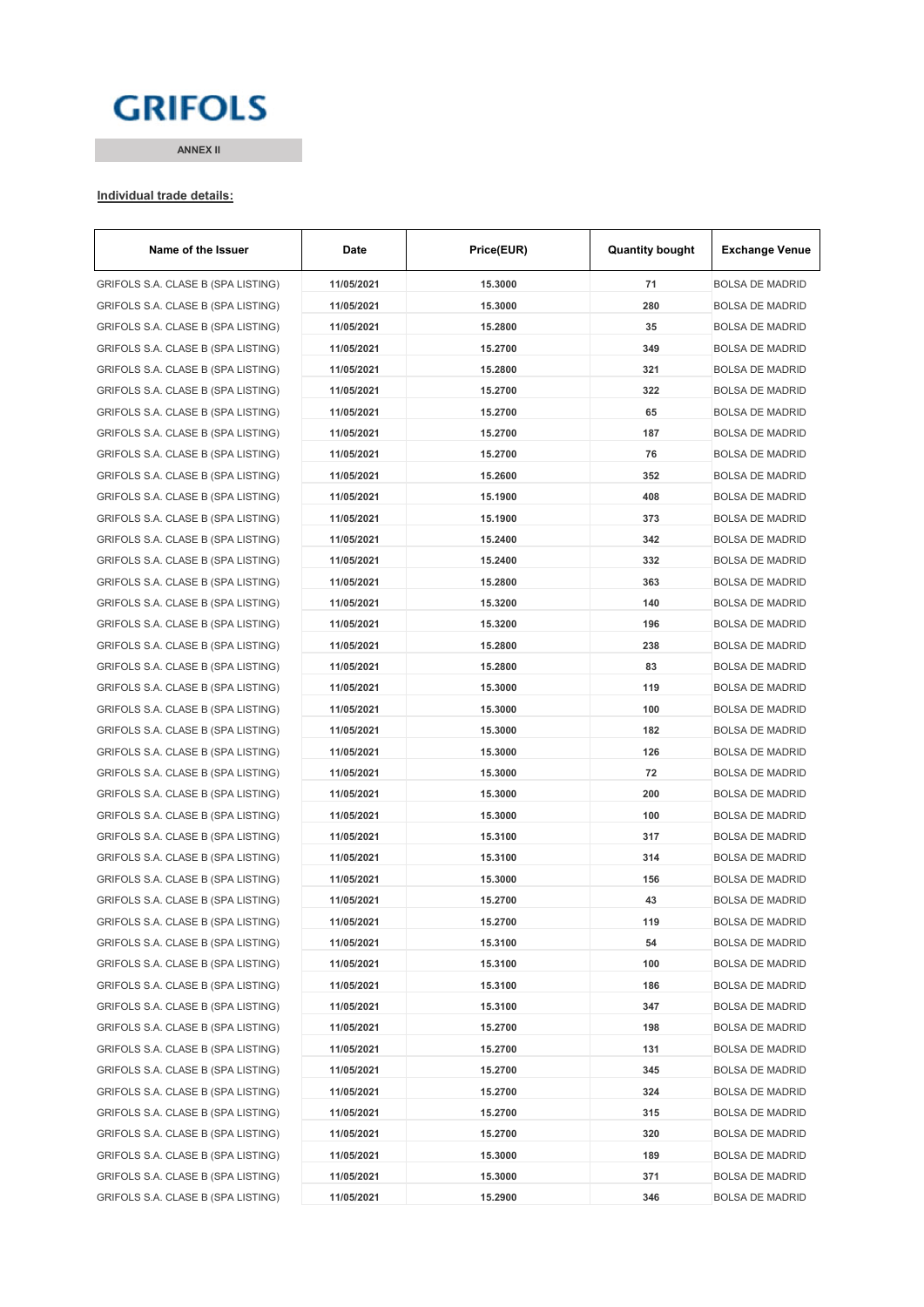| Name of the Issuer                 | Date       | Price(EUR) | <b>Quantity bought</b> | <b>Exchange Venue</b>  |
|------------------------------------|------------|------------|------------------------|------------------------|
| GRIFOLS S.A. CLASE B (SPA LISTING) | 11/05/2021 | 15.2900    | 135                    | <b>BOLSA DE MADRID</b> |
| GRIFOLS S.A. CLASE B (SPA LISTING) | 11/05/2021 | 15.2900    | 352                    | <b>BOLSA DE MADRID</b> |
| GRIFOLS S.A. CLASE B (SPA LISTING) | 11/05/2021 | 15.2900    | 355                    | <b>BOLSA DE MADRID</b> |
| GRIFOLS S.A. CLASE B (SPA LISTING) | 11/05/2021 | 15.2900    | 344                    | <b>BOLSA DE MADRID</b> |
| GRIFOLS S.A. CLASE B (SPA LISTING) | 11/05/2021 | 15.2700    | 664                    | <b>BOLSA DE MADRID</b> |
| GRIFOLS S.A. CLASE B (SPA LISTING) | 11/05/2021 | 15.2800    | 194                    | <b>BOLSA DE MADRID</b> |
| GRIFOLS S.A. CLASE B (SPA LISTING) | 11/05/2021 | 15.2800    | 105                    | <b>BOLSA DE MADRID</b> |
| GRIFOLS S.A. CLASE B (SPA LISTING) | 11/05/2021 | 15.2800    | 100                    | <b>BOLSA DE MADRID</b> |
| GRIFOLS S.A. CLASE B (SPA LISTING) | 11/05/2021 | 15.2800    | 332                    | <b>BOLSA DE MADRID</b> |
| GRIFOLS S.A. CLASE B (SPA LISTING) | 11/05/2021 | 15.2800    | 33                     | <b>BOLSA DE MADRID</b> |
| GRIFOLS S.A. CLASE B (SPA LISTING) | 11/05/2021 | 15.2700    | 270                    | <b>BOLSA DE MADRID</b> |
| GRIFOLS S.A. CLASE B (SPA LISTING) | 11/05/2021 | 15.2700    | 270                    | <b>BOLSA DE MADRID</b> |
| GRIFOLS S.A. CLASE B (SPA LISTING) | 11/05/2021 | 15.2700    | 13                     | <b>BOLSA DE MADRID</b> |
| GRIFOLS S.A. CLASE B (SPA LISTING) | 11/05/2021 | 15.3100    | 320                    | <b>BOLSA DE MADRID</b> |
| GRIFOLS S.A. CLASE B (SPA LISTING) | 11/05/2021 | 15.3100    | 3                      | <b>BOLSA DE MADRID</b> |
| GRIFOLS S.A. CLASE B (SPA LISTING) | 11/05/2021 | 15.3100    | 376                    | <b>BOLSA DE MADRID</b> |
| GRIFOLS S.A. CLASE B (SPA LISTING) | 11/05/2021 | 15.2900    | 261                    | <b>BOLSA DE MADRID</b> |
| GRIFOLS S.A. CLASE B (SPA LISTING) | 11/05/2021 | 15.2900    | 537                    | <b>BOLSA DE MADRID</b> |
| GRIFOLS S.A. CLASE B (SPA LISTING) | 11/05/2021 | 15.2900    | 251                    | <b>BOLSA DE MADRID</b> |
| GRIFOLS S.A. CLASE B (SPA LISTING) | 11/05/2021 | 15.3000    | 332                    | <b>BOLSA DE MADRID</b> |
| GRIFOLS S.A. CLASE B (SPA LISTING) | 11/05/2021 | 15.3100    | 366                    | <b>BOLSA DE MADRID</b> |
| GRIFOLS S.A. CLASE B (SPA LISTING) | 11/05/2021 | 15.3500    | 3                      | <b>BOLSA DE MADRID</b> |
| GRIFOLS S.A. CLASE B (SPA LISTING) | 11/05/2021 | 15.3500    | 349                    | <b>BOLSA DE MADRID</b> |
| GRIFOLS S.A. CLASE B (SPA LISTING) | 11/05/2021 | 15.3400    | 230                    | <b>BOLSA DE MADRID</b> |
| GRIFOLS S.A. CLASE B (SPA LISTING) | 11/05/2021 | 15.3400    | 47                     | <b>BOLSA DE MADRID</b> |
| GRIFOLS S.A. CLASE B (SPA LISTING) | 11/05/2021 | 15.3400    | 159                    | <b>BOLSA DE MADRID</b> |
| GRIFOLS S.A. CLASE B (SPA LISTING) | 11/05/2021 | 15.3300    | 400                    | <b>BOLSA DE MADRID</b> |
| GRIFOLS S.A. CLASE B (SPA LISTING) | 11/05/2021 | 15.3300    | 110                    | <b>BOLSA DE MADRID</b> |
|                                    |            |            |                        |                        |
| GRIFOLS S.A. CLASE B (SPA LISTING) | 11/05/2021 | 15.2800    | 120                    | <b>BOLSA DE MADRID</b> |
| GRIFOLS S.A. CLASE B (SPA LISTING) | 11/05/2021 | 15.2800    | 200                    | <b>BOLSA DE MADRID</b> |
| GRIFOLS S.A. CLASE B (SPA LISTING) | 11/05/2021 | 15.2800    | 336                    | <b>BOLSA DE MADRID</b> |
| GRIFOLS S.A. CLASE B (SPA LISTING) | 11/05/2021 | 15.2800    | 100                    | <b>BOLSA DE MADRID</b> |
| GRIFOLS S.A. CLASE B (SPA LISTING) | 11/05/2021 | 15.2800    | 549                    | <b>BOLSA DE MADRID</b> |
| GRIFOLS S.A. CLASE B (SPA LISTING) | 11/05/2021 | 15.2800    | 565                    | <b>BOLSA DE MADRID</b> |
| GRIFOLS S.A. CLASE B (SPA LISTING) | 11/05/2021 | 15.2400    | 250                    | <b>BOLSA DE MADRID</b> |
| GRIFOLS S.A. CLASE B (SPA LISTING) | 11/05/2021 | 15.3500    | 489                    | <b>BOLSA DE MADRID</b> |
| GRIFOLS S.A. CLASE B (SPA LISTING) | 11/05/2021 | 15.3500    | 283                    | <b>BOLSA DE MADRID</b> |
| GRIFOLS S.A. CLASE B (SPA LISTING) | 12/05/2021 | 15.3600    | 355                    | <b>BOLSA DE MADRID</b> |
| GRIFOLS S.A. CLASE B (SPA LISTING) | 12/05/2021 | 15.3400    | 313                    | <b>BOLSA DE MADRID</b> |
| GRIFOLS S.A. CLASE B (SPA LISTING) | 12/05/2021 | 15.3400    | 377                    | <b>BOLSA DE MADRID</b> |
| GRIFOLS S.A. CLASE B (SPA LISTING) | 12/05/2021 | 15.4000    | 409                    | <b>BOLSA DE MADRID</b> |
| GRIFOLS S.A. CLASE B (SPA LISTING) | 12/05/2021 | 15.3600    | 356                    | <b>BOLSA DE MADRID</b> |
| GRIFOLS S.A. CLASE B (SPA LISTING) | 12/05/2021 | 15.3400    | 323                    | <b>BOLSA DE MADRID</b> |
| GRIFOLS S.A. CLASE B (SPA LISTING) | 12/05/2021 | 15.3300    | 333                    | <b>BOLSA DE MADRID</b> |
| GRIFOLS S.A. CLASE B (SPA LISTING) | 12/05/2021 | 15.3300    | 320                    | <b>BOLSA DE MADRID</b> |
| GRIFOLS S.A. CLASE B (SPA LISTING) | 12/05/2021 | 15.3100    | 278                    | <b>BOLSA DE MADRID</b> |
| GRIFOLS S.A. CLASE B (SPA LISTING) | 12/05/2021 | 15.3100    | 56                     | <b>BOLSA DE MADRID</b> |
| GRIFOLS S.A. CLASE B (SPA LISTING) | 12/05/2021 | 15.3600    | 346                    | <b>BOLSA DE MADRID</b> |
| GRIFOLS S.A. CLASE B (SPA LISTING) | 12/05/2021 | 15.3200    | 325                    | <b>BOLSA DE MADRID</b> |
| GRIFOLS S.A. CLASE B (SPA LISTING) | 12/05/2021 | 15.3600    | 259                    | <b>BOLSA DE MADRID</b> |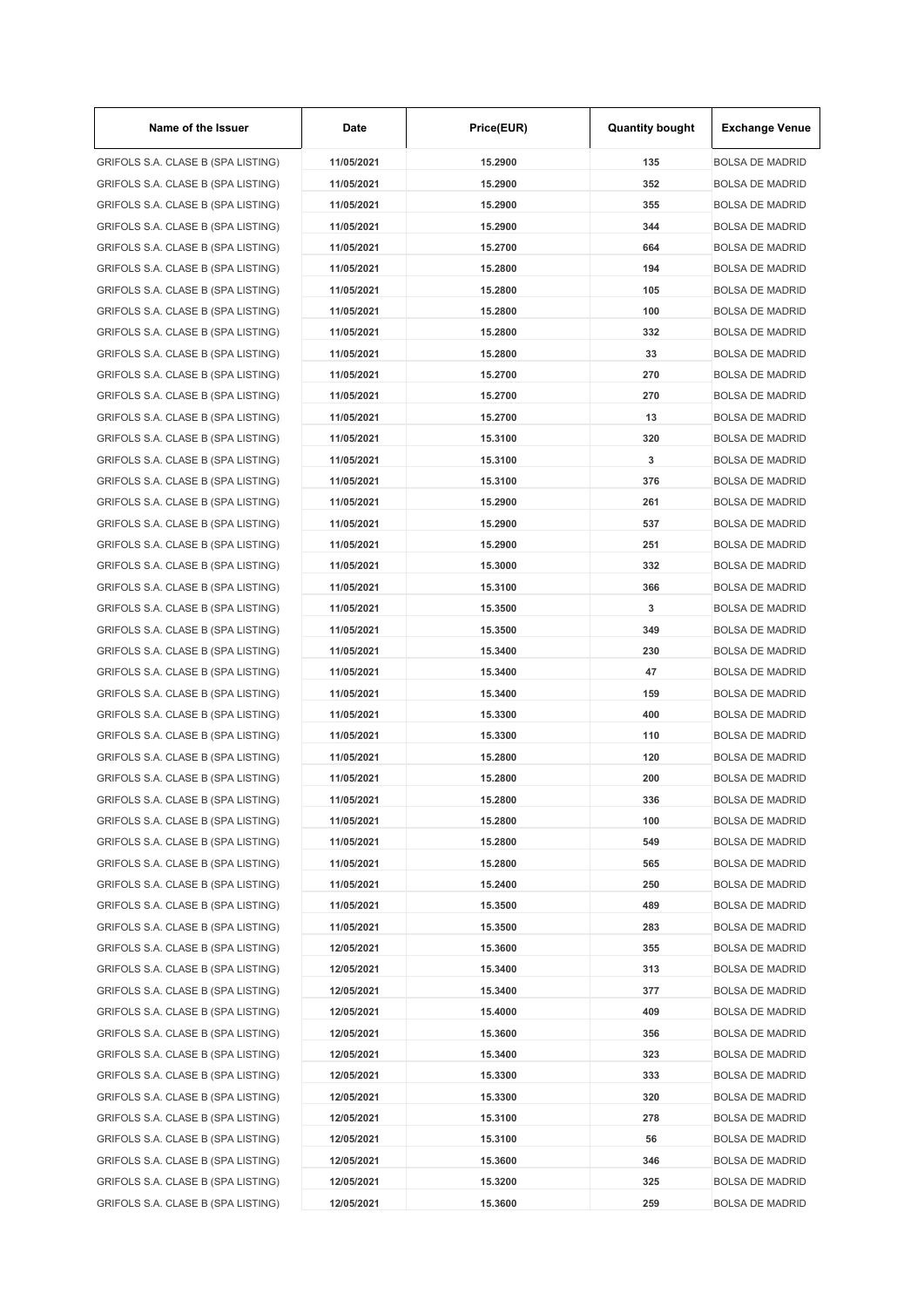| Name of the Issuer                 | Date       | Price(EUR) | <b>Quantity bought</b> | <b>Exchange Venue</b>  |
|------------------------------------|------------|------------|------------------------|------------------------|
| GRIFOLS S.A. CLASE B (SPA LISTING) | 12/05/2021 | 15,3800    | 336                    | <b>BOLSA DE MADRID</b> |
| GRIFOLS S.A. CLASE B (SPA LISTING) | 12/05/2021 | 15.3600    | 348                    | <b>BOLSA DE MADRID</b> |
| GRIFOLS S.A. CLASE B (SPA LISTING) | 12/05/2021 | 15.3600    | 342                    | <b>BOLSA DE MADRID</b> |
| GRIFOLS S.A. CLASE B (SPA LISTING) | 12/05/2021 | 15.3600    | 328                    | <b>BOLSA DE MADRID</b> |
| GRIFOLS S.A. CLASE B (SPA LISTING) | 12/05/2021 | 15.3900    | 1                      | <b>BOLSA DE MADRID</b> |
| GRIFOLS S.A. CLASE B (SPA LISTING) | 12/05/2021 | 15.3900    | 329                    | <b>BOLSA DE MADRID</b> |
| GRIFOLS S.A. CLASE B (SPA LISTING) | 12/05/2021 | 15.3900    | 325                    | <b>BOLSA DE MADRID</b> |
| GRIFOLS S.A. CLASE B (SPA LISTING) | 12/05/2021 | 15.3900    | 336                    | <b>BOLSA DE MADRID</b> |
| GRIFOLS S.A. CLASE B (SPA LISTING) | 12/05/2021 | 15.3700    | 315                    | <b>BOLSA DE MADRID</b> |
| GRIFOLS S.A. CLASE B (SPA LISTING) | 12/05/2021 | 15.3600    | 323                    | <b>BOLSA DE MADRID</b> |
| GRIFOLS S.A. CLASE B (SPA LISTING) | 12/05/2021 | 15.3500    | 190                    | <b>BOLSA DE MADRID</b> |
| GRIFOLS S.A. CLASE B (SPA LISTING) | 12/05/2021 | 15.3500    | 100                    | <b>BOLSA DE MADRID</b> |
| GRIFOLS S.A. CLASE B (SPA LISTING) | 12/05/2021 | 15.3500    | 317                    | <b>BOLSA DE MADRID</b> |
| GRIFOLS S.A. CLASE B (SPA LISTING) | 12/05/2021 | 15.3600    | 100                    | <b>BOLSA DE MADRID</b> |
| GRIFOLS S.A. CLASE B (SPA LISTING) | 12/05/2021 | 15.3600    | 205                    | <b>BOLSA DE MADRID</b> |
| GRIFOLS S.A. CLASE B (SPA LISTING) | 12/05/2021 | 15.3400    | 744                    | <b>BOLSA DE MADRID</b> |
| GRIFOLS S.A. CLASE B (SPA LISTING) | 12/05/2021 | 15.3400    | 191                    | <b>BOLSA DE MADRID</b> |
| GRIFOLS S.A. CLASE B (SPA LISTING) | 12/05/2021 | 15.3200    | 377                    | <b>BOLSA DE MADRID</b> |
| GRIFOLS S.A. CLASE B (SPA LISTING) | 12/05/2021 | 15.3100    | 363                    | <b>BOLSA DE MADRID</b> |
| GRIFOLS S.A. CLASE B (SPA LISTING) | 12/05/2021 | 15.3400    | 321                    | <b>BOLSA DE MADRID</b> |
| GRIFOLS S.A. CLASE B (SPA LISTING) | 12/05/2021 | 15.3400    | 370                    | <b>BOLSA DE MADRID</b> |
| GRIFOLS S.A. CLASE B (SPA LISTING) | 12/05/2021 | 15.3300    | 323                    | <b>BOLSA DE MADRID</b> |
| GRIFOLS S.A. CLASE B (SPA LISTING) | 12/05/2021 | 15.3300    | 637                    | <b>BOLSA DE MADRID</b> |
| GRIFOLS S.A. CLASE B (SPA LISTING) | 12/05/2021 | 15.2400    | 28                     | <b>BOLSA DE MADRID</b> |
|                                    |            |            | 299                    |                        |
| GRIFOLS S.A. CLASE B (SPA LISTING) | 12/05/2021 | 15.2400    |                        | <b>BOLSA DE MADRID</b> |
| GRIFOLS S.A. CLASE B (SPA LISTING) | 12/05/2021 | 15.2600    | 81                     | <b>BOLSA DE MADRID</b> |
| GRIFOLS S.A. CLASE B (SPA LISTING) | 12/05/2021 | 15.2600    | 298                    | <b>BOLSA DE MADRID</b> |
| GRIFOLS S.A. CLASE B (SPA LISTING) | 12/05/2021 | 15.2600    | 1                      | <b>BOLSA DE MADRID</b> |
| GRIFOLS S.A. CLASE B (SPA LISTING) | 12/05/2021 | 15.2800    | 45                     | <b>BOLSA DE MADRID</b> |
| GRIFOLS S.A. CLASE B (SPA LISTING) | 12/05/2021 | 15.2800    | 337                    | <b>BOLSA DE MADRID</b> |
| GRIFOLS S.A. CLASE B (SPA LISTING) | 12/05/2021 | 15.2500    | 273                    | <b>BOLSA DE MADRID</b> |
| GRIFOLS S.A. CLASE B (SPA LISTING) | 12/05/2021 | 15.2500    | 273                    | <b>BOLSA DE MADRID</b> |
| GRIFOLS S.A. CLASE B (SPA LISTING) | 12/05/2021 | 15.2400    | 314                    | <b>BOLSA DE MADRID</b> |
| GRIFOLS S.A. CLASE B (SPA LISTING) | 12/05/2021 | 15.2100    | 82                     | <b>BOLSA DE MADRID</b> |
| GRIFOLS S.A. CLASE B (SPA LISTING) | 12/05/2021 | 15.2700    | 337                    | <b>BOLSA DE MADRID</b> |
| GRIFOLS S.A. CLASE B (SPA LISTING) | 12/05/2021 | 15.2300    | 1,034                  | <b>BOLSA DE MADRID</b> |
| GRIFOLS S.A. CLASE B (SPA LISTING) | 12/05/2021 | 15.3500    | 337                    | <b>BOLSA DE MADRID</b> |
| GRIFOLS S.A. CLASE B (SPA LISTING) | 12/05/2021 | 15.3400    | 15                     | <b>BOLSA DE MADRID</b> |
| GRIFOLS S.A. CLASE B (SPA LISTING) | 12/05/2021 | 15.3400    | 193                    | <b>BOLSA DE MADRID</b> |
| GRIFOLS S.A. CLASE B (SPA LISTING) | 12/05/2021 | 15.3400    | 128                    | <b>BOLSA DE MADRID</b> |
| GRIFOLS S.A. CLASE B (SPA LISTING) | 12/05/2021 | 15.3300    | 100                    | <b>BOLSA DE MADRID</b> |
| GRIFOLS S.A. CLASE B (SPA LISTING) | 12/05/2021 | 15.3300    | 100                    | <b>BOLSA DE MADRID</b> |
| GRIFOLS S.A. CLASE B (SPA LISTING) | 12/05/2021 | 15.3300    | 1                      | <b>BOLSA DE MADRID</b> |
| GRIFOLS S.A. CLASE B (SPA LISTING) | 12/05/2021 | 15.3300    | 100                    | <b>BOLSA DE MADRID</b> |
| GRIFOLS S.A. CLASE B (SPA LISTING) | 12/05/2021 | 15.3300    | 100                    | <b>BOLSA DE MADRID</b> |
| GRIFOLS S.A. CLASE B (SPA LISTING) | 12/05/2021 | 15.3300    | 99                     | <b>BOLSA DE MADRID</b> |
| GRIFOLS S.A. CLASE B (SPA LISTING) | 12/05/2021 | 15.3300    | 171                    | <b>BOLSA DE MADRID</b> |
| GRIFOLS S.A. CLASE B (SPA LISTING) | 12/05/2021 | 15.3100    | 100                    | <b>BOLSA DE MADRID</b> |
| GRIFOLS S.A. CLASE B (SPA LISTING) | 12/05/2021 | 15.3100    | 227                    | <b>BOLSA DE MADRID</b> |
| GRIFOLS S.A. CLASE B (SPA LISTING) | 12/05/2021 | 15.3400    | 677                    | <b>BOLSA DE MADRID</b> |

 $\mathbf{r}$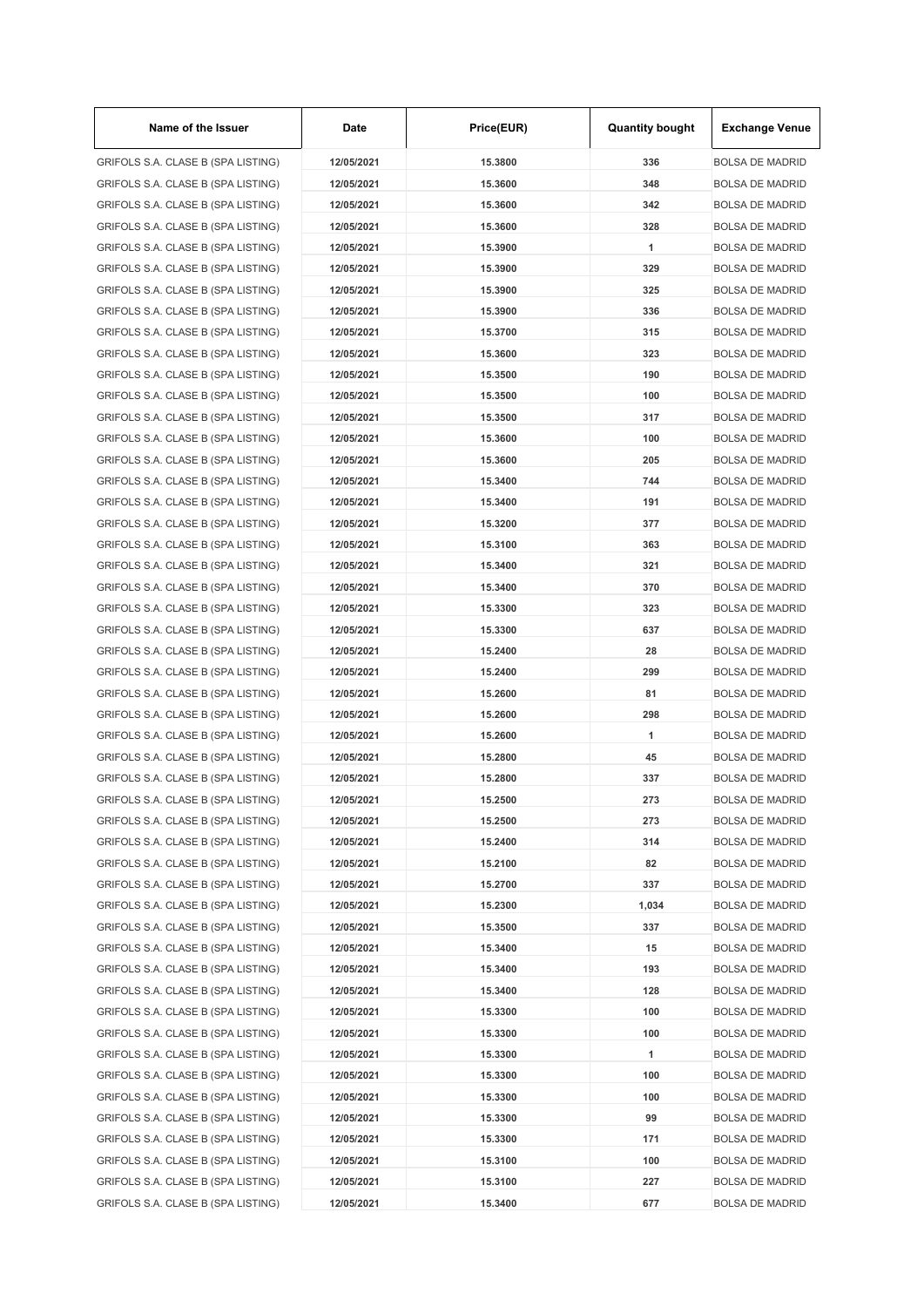| Name of the Issuer                 | Date       | Price(EUR) | <b>Quantity bought</b> | <b>Exchange Venue</b>  |
|------------------------------------|------------|------------|------------------------|------------------------|
| GRIFOLS S.A. CLASE B (SPA LISTING) | 12/05/2021 | 15.3700    | 317                    | <b>BOLSA DE MADRID</b> |
| GRIFOLS S.A. CLASE B (SPA LISTING) | 12/05/2021 | 15.3600    | 8                      | <b>BOLSA DE MADRID</b> |
| GRIFOLS S.A. CLASE B (SPA LISTING) | 12/05/2021 | 15,3600    | 338                    | <b>BOLSA DE MADRID</b> |
| GRIFOLS S.A. CLASE B (SPA LISTING) | 12/05/2021 | 15.3500    | 100                    | <b>BOLSA DE MADRID</b> |
| GRIFOLS S.A. CLASE B (SPA LISTING) | 12/05/2021 | 15.3500    | 100                    | <b>BOLSA DE MADRID</b> |
| GRIFOLS S.A. CLASE B (SPA LISTING) | 12/05/2021 | 15.3500    | 100                    | <b>BOLSA DE MADRID</b> |
| GRIFOLS S.A. CLASE B (SPA LISTING) | 12/05/2021 | 15.3500    | 360                    | <b>BOLSA DE MADRID</b> |
| GRIFOLS S.A. CLASE B (SPA LISTING) | 12/05/2021 | 15.3500    | 353                    | <b>BOLSA DE MADRID</b> |
| GRIFOLS S.A. CLASE B (SPA LISTING) | 12/05/2021 | 15.3400    | 263                    | <b>BOLSA DE MADRID</b> |
| GRIFOLS S.A. CLASE B (SPA LISTING) | 12/05/2021 | 15.3400    | 138                    | <b>BOLSA DE MADRID</b> |
| GRIFOLS S.A. CLASE B (SPA LISTING) | 12/05/2021 | 15.3400    | 410                    | <b>BOLSA DE MADRID</b> |
| GRIFOLS S.A. CLASE B (SPA LISTING) | 12/05/2021 | 15.3700    | 360                    | <b>BOLSA DE MADRID</b> |
| GRIFOLS S.A. CLASE B (SPA LISTING) | 12/05/2021 | 15.3500    | 56                     | <b>BOLSA DE MADRID</b> |
| GRIFOLS S.A. CLASE B (SPA LISTING) | 12/05/2021 | 15.3500    | 26                     | <b>BOLSA DE MADRID</b> |
| GRIFOLS S.A. CLASE B (SPA LISTING) | 12/05/2021 | 15.3500    | 26                     | <b>BOLSA DE MADRID</b> |
| GRIFOLS S.A. CLASE B (SPA LISTING) | 12/05/2021 | 15.3500    | 6                      | <b>BOLSA DE MADRID</b> |
| GRIFOLS S.A. CLASE B (SPA LISTING) | 12/05/2021 | 15.3500    | 153                    | <b>BOLSA DE MADRID</b> |
| GRIFOLS S.A. CLASE B (SPA LISTING) | 12/05/2021 | 15.3500    | 46                     | <b>BOLSA DE MADRID</b> |
| GRIFOLS S.A. CLASE B (SPA LISTING) | 12/05/2021 | 15.3500    | 174                    | <b>BOLSA DE MADRID</b> |
| GRIFOLS S.A. CLASE B (SPA LISTING) | 12/05/2021 | 15.3500    | 177                    | <b>BOLSA DE MADRID</b> |
| GRIFOLS S.A. CLASE B (SPA LISTING) | 12/05/2021 | 15.3500    | 6                      | <b>BOLSA DE MADRID</b> |
| GRIFOLS S.A. CLASE B (SPA LISTING) | 12/05/2021 | 15.3500    | 330                    | <b>BOLSA DE MADRID</b> |
| GRIFOLS S.A. CLASE B (SPA LISTING) | 12/05/2021 | 15.3500    | 126                    | <b>BOLSA DE MADRID</b> |
| GRIFOLS S.A. CLASE B (SPA LISTING) | 12/05/2021 | 15.3500    | 100                    | <b>BOLSA DE MADRID</b> |
| GRIFOLS S.A. CLASE B (SPA LISTING) | 12/05/2021 | 15.3500    | 372                    | <b>BOLSA DE MADRID</b> |
| GRIFOLS S.A. CLASE B (SPA LISTING) | 12/05/2021 | 15.3500    | 148                    | <b>BOLSA DE MADRID</b> |
| GRIFOLS S.A. CLASE B (SPA LISTING) | 12/05/2021 | 15.3500    | 171                    | <b>BOLSA DE MADRID</b> |
|                                    | 12/05/2021 | 15.3500    | 321                    | <b>BOLSA DE MADRID</b> |
| GRIFOLS S.A. CLASE B (SPA LISTING) |            |            |                        |                        |
| GRIFOLS S.A. CLASE B (SPA LISTING) | 12/05/2021 | 15.3500    | 317                    | <b>BOLSA DE MADRID</b> |
| GRIFOLS S.A. CLASE B (SPA LISTING) | 12/05/2021 | 15.3100    | 40                     | <b>BOLSA DE MADRID</b> |
| GRIFOLS S.A. CLASE B (SPA LISTING) | 12/05/2021 | 15.3100    | 29                     | <b>BOLSA DE MADRID</b> |
| GRIFOLS S.A. CLASE B (SPA LISTING) | 12/05/2021 | 15.3100    | 100                    | <b>BOLSA DE MADRID</b> |
| GRIFOLS S.A. CLASE B (SPA LISTING) | 12/05/2021 | 15.3100    | 211                    | <b>BOLSA DE MADRID</b> |
| GRIFOLS S.A. CLASE B (SPA LISTING) | 12/05/2021 | 15.3000    | 321                    | <b>BOLSA DE MADRID</b> |
| GRIFOLS S.A. CLASE B (SPA LISTING) | 12/05/2021 | 15.3000    | 316                    | <b>BOLSA DE MADRID</b> |
| GRIFOLS S.A. CLASE B (SPA LISTING) | 12/05/2021 | 15.3100    | 111                    | <b>BOLSA DE MADRID</b> |
| GRIFOLS S.A. CLASE B (SPA LISTING) | 12/05/2021 | 15.3100    | 100                    | <b>BOLSA DE MADRID</b> |
| GRIFOLS S.A. CLASE B (SPA LISTING) | 12/05/2021 | 15.3100    | 53                     | <b>BOLSA DE MADRID</b> |
| GRIFOLS S.A. CLASE B (SPA LISTING) | 13/05/2021 | 15.2000    | 135                    | <b>BOLSA DE MADRID</b> |
| GRIFOLS S.A. CLASE B (SPA LISTING) | 13/05/2021 | 15.2200    | 663                    | <b>BOLSA DE MADRID</b> |
| GRIFOLS S.A. CLASE B (SPA LISTING) | 13/05/2021 | 15.2200    | 328                    | <b>BOLSA DE MADRID</b> |
| GRIFOLS S.A. CLASE B (SPA LISTING) | 13/05/2021 | 15.2200    | 316                    | <b>BOLSA DE MADRID</b> |
| GRIFOLS S.A. CLASE B (SPA LISTING) | 13/05/2021 | 15.1600    | 358                    | <b>BOLSA DE MADRID</b> |
| GRIFOLS S.A. CLASE B (SPA LISTING) | 13/05/2021 | 15.1600    | 246                    | <b>BOLSA DE MADRID</b> |
| GRIFOLS S.A. CLASE B (SPA LISTING) | 13/05/2021 | 15.0700    | 377                    | <b>BOLSA DE MADRID</b> |
| GRIFOLS S.A. CLASE B (SPA LISTING) | 13/05/2021 | 15.0800    | 655                    | <b>BOLSA DE MADRID</b> |
| GRIFOLS S.A. CLASE B (SPA LISTING) | 13/05/2021 | 15.0200    | 357                    | <b>BOLSA DE MADRID</b> |
| GRIFOLS S.A. CLASE B (SPA LISTING) | 13/05/2021 | 15.0200    | 361                    | <b>BOLSA DE MADRID</b> |
| GRIFOLS S.A. CLASE B (SPA LISTING) | 13/05/2021 | 14.9900    | 260                    | <b>BOLSA DE MADRID</b> |
| GRIFOLS S.A. CLASE B (SPA LISTING) | 13/05/2021 | 15.0200    | 412                    | <b>BOLSA DE MADRID</b> |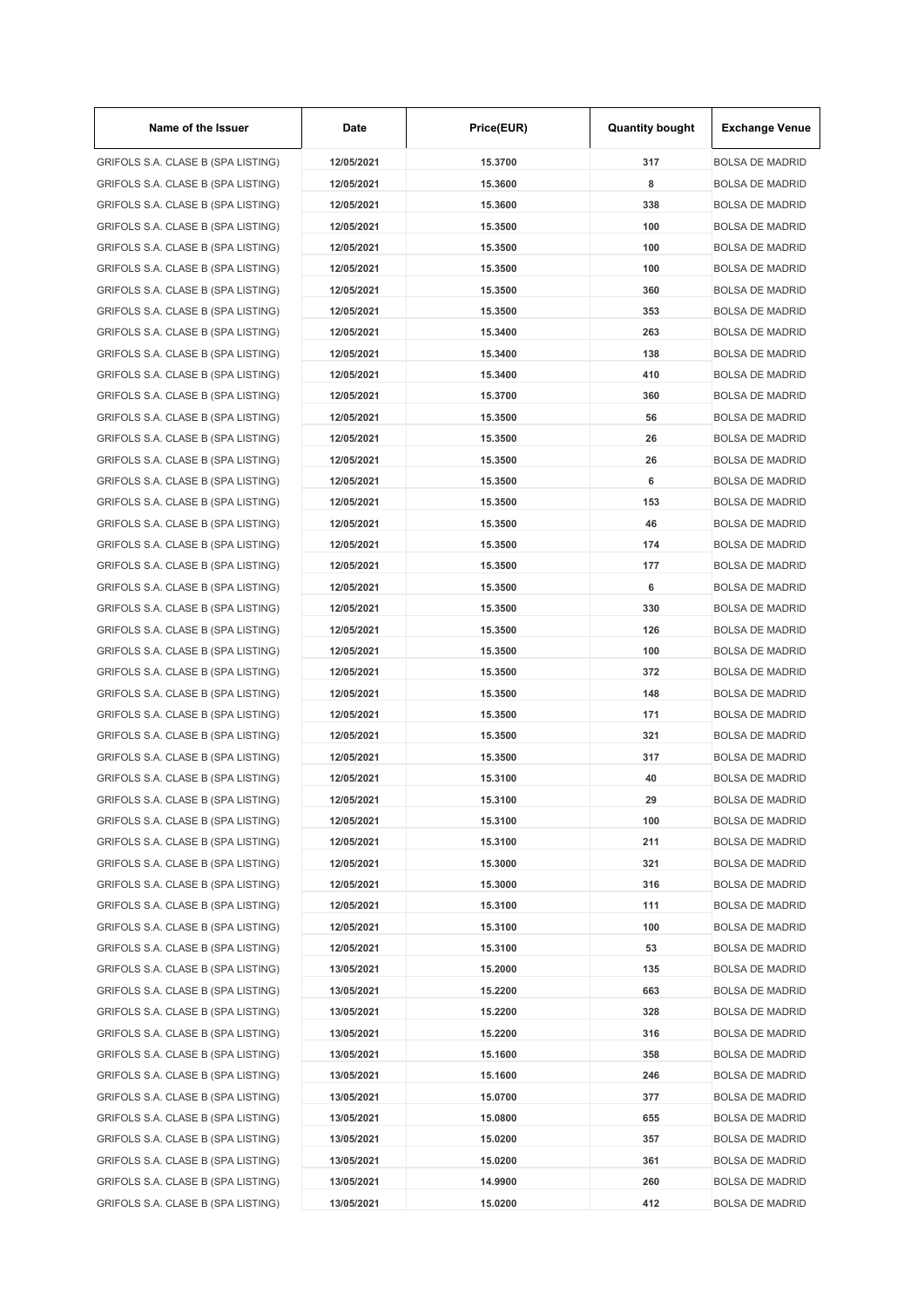| Name of the Issuer                 | Date       | Price(EUR) | <b>Quantity bought</b> | <b>Exchange Venue</b>  |
|------------------------------------|------------|------------|------------------------|------------------------|
| GRIFOLS S.A. CLASE B (SPA LISTING) | 13/05/2021 | 15.0200    | 326                    | <b>BOLSA DE MADRID</b> |
| GRIFOLS S.A. CLASE B (SPA LISTING) | 13/05/2021 | 15.0200    | 258                    | <b>BOLSA DE MADRID</b> |
| GRIFOLS S.A. CLASE B (SPA LISTING) | 13/05/2021 | 15.0200    | 430                    | <b>BOLSA DE MADRID</b> |
| GRIFOLS S.A. CLASE B (SPA LISTING) | 13/05/2021 | 15.0200    | 359                    | <b>BOLSA DE MADRID</b> |
| GRIFOLS S.A. CLASE B (SPA LISTING) | 13/05/2021 | 15.0200    | 355                    | <b>BOLSA DE MADRID</b> |
| GRIFOLS S.A. CLASE B (SPA LISTING) | 13/05/2021 | 14.9700    | 285                    | <b>BOLSA DE MADRID</b> |
| GRIFOLS S.A. CLASE B (SPA LISTING) | 13/05/2021 | 14.9700    | 70                     | <b>BOLSA DE MADRID</b> |
| GRIFOLS S.A. CLASE B (SPA LISTING) | 13/05/2021 | 14.9700    | 330                    | <b>BOLSA DE MADRID</b> |
| GRIFOLS S.A. CLASE B (SPA LISTING) | 13/05/2021 | 14.9700    | 70                     | <b>BOLSA DE MADRID</b> |
| GRIFOLS S.A. CLASE B (SPA LISTING) | 13/05/2021 | 15.0000    | 100                    | <b>BOLSA DE MADRID</b> |
| GRIFOLS S.A. CLASE B (SPA LISTING) | 13/05/2021 | 15.0000    | 100                    | <b>BOLSA DE MADRID</b> |
| GRIFOLS S.A. CLASE B (SPA LISTING) | 13/05/2021 | 15.0100    | 100                    | <b>BOLSA DE MADRID</b> |
| GRIFOLS S.A. CLASE B (SPA LISTING) | 13/05/2021 | 15.0100    | 100                    | <b>BOLSA DE MADRID</b> |
| GRIFOLS S.A. CLASE B (SPA LISTING) | 13/05/2021 | 15.0100    | 100                    | <b>BOLSA DE MADRID</b> |
| GRIFOLS S.A. CLASE B (SPA LISTING) | 13/05/2021 | 15.0100    | 100                    | <b>BOLSA DE MADRID</b> |
| GRIFOLS S.A. CLASE B (SPA LISTING) | 13/05/2021 | 15.0100    | 100                    | <b>BOLSA DE MADRID</b> |
| GRIFOLS S.A. CLASE B (SPA LISTING) | 13/05/2021 | 15.0100    | 100                    | <b>BOLSA DE MADRID</b> |
| GRIFOLS S.A. CLASE B (SPA LISTING) | 13/05/2021 | 15.0100    | 100                    | <b>BOLSA DE MADRID</b> |
| GRIFOLS S.A. CLASE B (SPA LISTING) | 13/05/2021 | 15.0300    | 226                    | <b>BOLSA DE MADRID</b> |
|                                    |            |            |                        |                        |
| GRIFOLS S.A. CLASE B (SPA LISTING) | 13/05/2021 | 15.0300    | 207                    | <b>BOLSA DE MADRID</b> |
| GRIFOLS S.A. CLASE B (SPA LISTING) | 13/05/2021 | 15.0300    | 207                    | <b>BOLSA DE MADRID</b> |
| GRIFOLS S.A. CLASE B (SPA LISTING) | 13/05/2021 | 15.0300    | 239                    | <b>BOLSA DE MADRID</b> |
| GRIFOLS S.A. CLASE B (SPA LISTING) | 13/05/2021 | 15.0400    | 98                     | <b>BOLSA DE MADRID</b> |
| GRIFOLS S.A. CLASE B (SPA LISTING) | 13/05/2021 | 15.0400    | 242                    | <b>BOLSA DE MADRID</b> |
| GRIFOLS S.A. CLASE B (SPA LISTING) | 13/05/2021 | 15.0400    | 257                    | <b>BOLSA DE MADRID</b> |
| GRIFOLS S.A. CLASE B (SPA LISTING) | 13/05/2021 | 15.0400    | 70                     | <b>BOLSA DE MADRID</b> |
| GRIFOLS S.A. CLASE B (SPA LISTING) | 13/05/2021 | 15.0400    | 33                     | <b>BOLSA DE MADRID</b> |
| GRIFOLS S.A. CLASE B (SPA LISTING) | 13/05/2021 | 15.0400    | 49                     | <b>BOLSA DE MADRID</b> |
| GRIFOLS S.A. CLASE B (SPA LISTING) | 13/05/2021 | 15.0400    | 49                     | <b>BOLSA DE MADRID</b> |
| GRIFOLS S.A. CLASE B (SPA LISTING) | 13/05/2021 | 15.0400    | 321                    | <b>BOLSA DE MADRID</b> |
| GRIFOLS S.A. CLASE B (SPA LISTING) | 13/05/2021 | 15.0400    | 366                    | <b>BOLSA DE MADRID</b> |
| GRIFOLS S.A. CLASE B (SPA LISTING) | 13/05/2021 | 15.0500    | 232                    | <b>BOLSA DE MADRID</b> |
| GRIFOLS S.A. CLASE B (SPA LISTING) | 13/05/2021 | 15.0500    | 134                    | <b>BOLSA DE MADRID</b> |
| GRIFOLS S.A. CLASE B (SPA LISTING) | 13/05/2021 | 15.0500    | 377                    | <b>BOLSA DE MADRID</b> |
| GRIFOLS S.A. CLASE B (SPA LISTING) | 13/05/2021 | 15.0500    | 345                    | <b>BOLSA DE MADRID</b> |
| GRIFOLS S.A. CLASE B (SPA LISTING) | 13/05/2021 | 15.0500    | 326                    | <b>BOLSA DE MADRID</b> |
| GRIFOLS S.A. CLASE B (SPA LISTING) | 13/05/2021 | 15.0500    | 204                    | <b>BOLSA DE MADRID</b> |
| GRIFOLS S.A. CLASE B (SPA LISTING) | 13/05/2021 | 15.0500    | 318                    | <b>BOLSA DE MADRID</b> |
| GRIFOLS S.A. CLASE B (SPA LISTING) | 13/05/2021 | 15.0500    | 363                    | <b>BOLSA DE MADRID</b> |
| GRIFOLS S.A. CLASE B (SPA LISTING) | 13/05/2021 | 15.0500    | 194                    | <b>BOLSA DE MADRID</b> |
| GRIFOLS S.A. CLASE B (SPA LISTING) | 13/05/2021 | 15.0500    | 160                    | <b>BOLSA DE MADRID</b> |
| GRIFOLS S.A. CLASE B (SPA LISTING) | 13/05/2021 | 15.0500    | 182                    | <b>BOLSA DE MADRID</b> |
| GRIFOLS S.A. CLASE B (SPA LISTING) | 13/05/2021 | 15.0500    | 98                     | <b>BOLSA DE MADRID</b> |
| GRIFOLS S.A. CLASE B (SPA LISTING) | 13/05/2021 | 15.0500    | 79                     | <b>BOLSA DE MADRID</b> |
| GRIFOLS S.A. CLASE B (SPA LISTING) | 13/05/2021 | 15.0500    | 347                    | <b>BOLSA DE MADRID</b> |
| GRIFOLS S.A. CLASE B (SPA LISTING) | 13/05/2021 | 15.0400    | 337                    | <b>BOLSA DE MADRID</b> |
| GRIFOLS S.A. CLASE B (SPA LISTING) | 13/05/2021 | 15.0400    | 75                     | <b>BOLSA DE MADRID</b> |
| GRIFOLS S.A. CLASE B (SPA LISTING) | 13/05/2021 | 15.0400    | 98                     | <b>BOLSA DE MADRID</b> |
| GRIFOLS S.A. CLASE B (SPA LISTING) | 13/05/2021 | 15.0400    | 325                    | <b>BOLSA DE MADRID</b> |
| GRIFOLS S.A. CLASE B (SPA LISTING) | 13/05/2021 | 15.0200    | 242                    | <b>BOLSA DE MADRID</b> |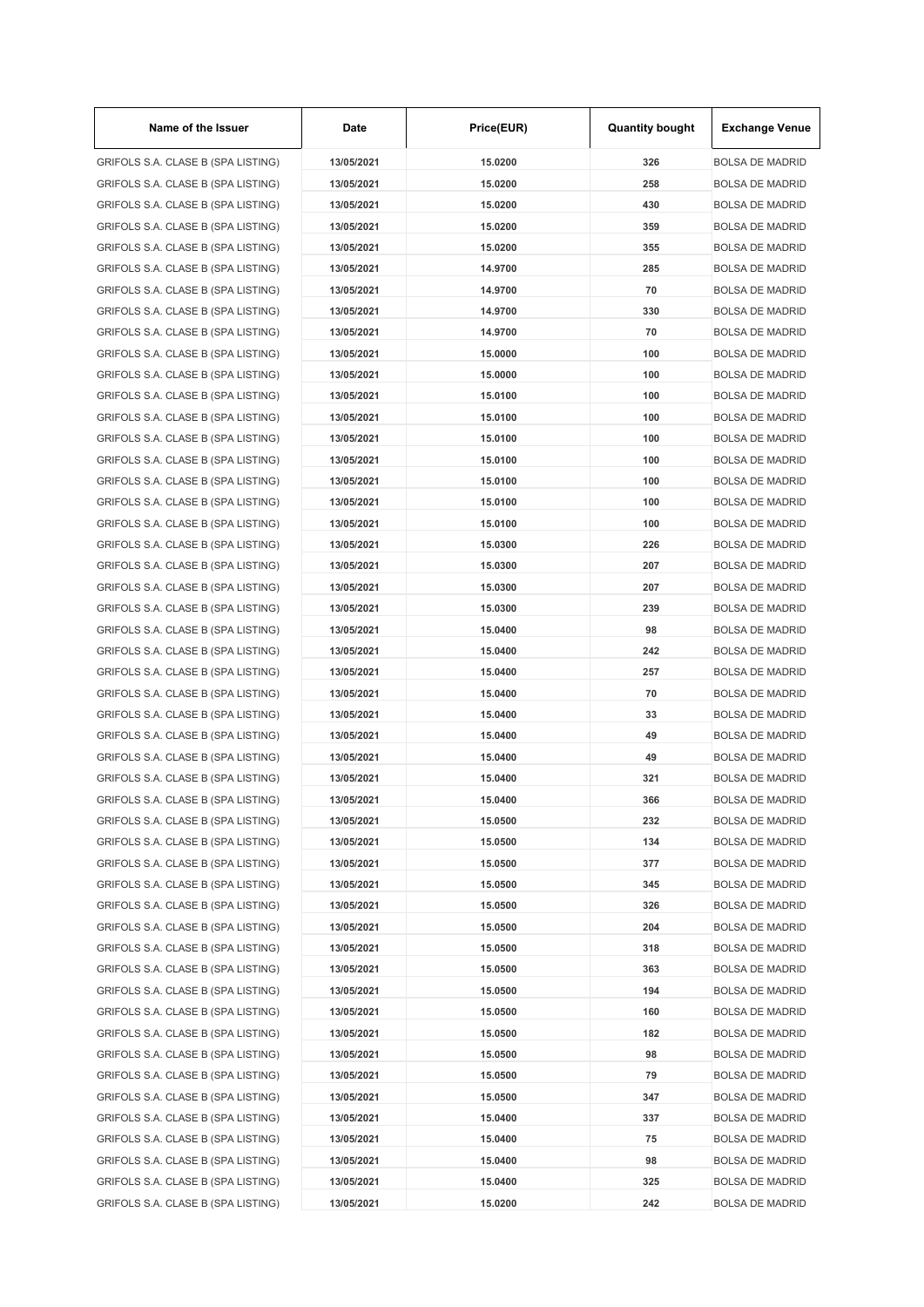| Name of the Issuer                 | Date       | Price(EUR) | <b>Quantity bought</b> | <b>Exchange Venue</b>  |
|------------------------------------|------------|------------|------------------------|------------------------|
| GRIFOLS S.A. CLASE B (SPA LISTING) | 13/05/2021 | 15.0200    | 612                    | <b>BOLSA DE MADRID</b> |
| GRIFOLS S.A. CLASE B (SPA LISTING) | 13/05/2021 | 15.0100    | 196                    | <b>BOLSA DE MADRID</b> |
| GRIFOLS S.A. CLASE B (SPA LISTING) | 13/05/2021 | 15.0100    | 103                    | <b>BOLSA DE MADRID</b> |
| GRIFOLS S.A. CLASE B (SPA LISTING) | 13/05/2021 | 15.0100    | 250                    | <b>BOLSA DE MADRID</b> |
| GRIFOLS S.A. CLASE B (SPA LISTING) | 13/05/2021 | 15.0200    | 285                    | <b>BOLSA DE MADRID</b> |
| GRIFOLS S.A. CLASE B (SPA LISTING) | 13/05/2021 | 15.0200    | 285                    | <b>BOLSA DE MADRID</b> |
| GRIFOLS S.A. CLASE B (SPA LISTING) | 13/05/2021 | 15.0200    | 672                    | <b>BOLSA DE MADRID</b> |
| GRIFOLS S.A. CLASE B (SPA LISTING) | 13/05/2021 | 15.0200    | 51                     | <b>BOLSA DE MADRID</b> |
| GRIFOLS S.A. CLASE B (SPA LISTING) | 13/05/2021 | 15.0200    | 723                    | <b>BOLSA DE MADRID</b> |
| GRIFOLS S.A. CLASE B (SPA LISTING) | 13/05/2021 | 15.0200    | 741                    | <b>BOLSA DE MADRID</b> |
| GRIFOLS S.A. CLASE B (SPA LISTING) | 13/05/2021 | 15.0100    | 163                    | <b>BOLSA DE MADRID</b> |
| GRIFOLS S.A. CLASE B (SPA LISTING) | 13/05/2021 | 15.0100    | 118                    | <b>BOLSA DE MADRID</b> |
| GRIFOLS S.A. CLASE B (SPA LISTING) | 13/05/2021 | 15.0400    | 81                     | <b>BOLSA DE MADRID</b> |
| GRIFOLS S.A. CLASE B (SPA LISTING) | 13/05/2021 | 15.0400    | 239                    | <b>BOLSA DE MADRID</b> |
| GRIFOLS S.A. CLASE B (SPA LISTING) | 13/05/2021 | 15.0400    | 325                    | <b>BOLSA DE MADRID</b> |
| GRIFOLS S.A. CLASE B (SPA LISTING) | 13/05/2021 | 15.0200    | 254                    | <b>BOLSA DE MADRID</b> |
| GRIFOLS S.A. CLASE B (SPA LISTING) | 13/05/2021 | 15.0200    | 354                    | <b>BOLSA DE MADRID</b> |
| GRIFOLS S.A. CLASE B (SPA LISTING) | 13/05/2021 | 15.0200    | 327                    | <b>BOLSA DE MADRID</b> |
| GRIFOLS S.A. CLASE B (SPA LISTING) | 13/05/2021 | 15.0200    | 119                    | <b>BOLSA DE MADRID</b> |
| GRIFOLS S.A. CLASE B (SPA LISTING) | 13/05/2021 | 15.0200    | 334                    | <b>BOLSA DE MADRID</b> |
|                                    |            |            | 52                     |                        |
| GRIFOLS S.A. CLASE B (SPA LISTING) | 13/05/2021 | 15.0200    |                        | <b>BOLSA DE MADRID</b> |
| GRIFOLS S.A. CLASE B (SPA LISTING) | 13/05/2021 | 15.0500    | 341                    | <b>BOLSA DE MADRID</b> |
| GRIFOLS S.A. CLASE B (SPA LISTING) | 13/05/2021 | 15.0400    | 378                    | <b>BOLSA DE MADRID</b> |
| GRIFOLS S.A. CLASE B (SPA LISTING) | 13/05/2021 | 15.0300    | 278                    | <b>BOLSA DE MADRID</b> |
| GRIFOLS S.A. CLASE B (SPA LISTING) | 13/05/2021 | 15.0300    | 100                    | <b>BOLSA DE MADRID</b> |
| GRIFOLS S.A. CLASE B (SPA LISTING) | 13/05/2021 | 15.0300    | 100                    | <b>BOLSA DE MADRID</b> |
| GRIFOLS S.A. CLASE B (SPA LISTING) | 13/05/2021 | 15.0300    | 78                     | <b>BOLSA DE MADRID</b> |
| GRIFOLS S.A. CLASE B (SPA LISTING) | 13/05/2021 | 15.0300    | 100                    | <b>BOLSA DE MADRID</b> |
| GRIFOLS S.A. CLASE B (SPA LISTING) | 13/05/2021 | 15.0300    | 100                    | <b>BOLSA DE MADRID</b> |
| GRIFOLS S.A. CLASE B (SPA LISTING) | 13/05/2021 | 15.0300    | 100                    | <b>BOLSA DE MADRID</b> |
| GRIFOLS S.A. CLASE B (SPA LISTING) | 13/05/2021 | 15.0300    | 100                    | <b>BOLSA DE MADRID</b> |
| GRIFOLS S.A. CLASE B (SPA LISTING) | 13/05/2021 | 15.0300    | 9                      | <b>BOLSA DE MADRID</b> |
| GRIFOLS S.A. CLASE B (SPA LISTING) | 13/05/2021 | 15.0300    | 679                    | <b>BOLSA DE MADRID</b> |
| GRIFOLS S.A. CLASE B (SPA LISTING) | 13/05/2021 | 15.0500    | 112                    | <b>BOLSA DE MADRID</b> |
| GRIFOLS S.A. CLASE B (SPA LISTING) | 13/05/2021 | 15.0500    | 100                    | <b>BOLSA DE MADRID</b> |
| GRIFOLS S.A. CLASE B (SPA LISTING) | 13/05/2021 | 15.0300    | 250                    | <b>BOLSA DE MADRID</b> |
| GRIFOLS S.A. CLASE B (SPA LISTING) | 13/05/2021 | 15.0300    | 220                    | <b>BOLSA DE MADRID</b> |
| GRIFOLS S.A. CLASE B (SPA LISTING) | 13/05/2021 | 15.0300    | 254                    | <b>BOLSA DE MADRID</b> |
| GRIFOLS S.A. CLASE B (SPA LISTING) | 13/05/2021 | 15.0300    | 153                    | <b>BOLSA DE MADRID</b> |
| GRIFOLS S.A. CLASE B (SPA LISTING) | 13/05/2021 | 15.0200    | 272                    | <b>BOLSA DE MADRID</b> |
| GRIFOLS S.A. CLASE B (SPA LISTING) | 13/05/2021 | 15.0200    | 321                    | <b>BOLSA DE MADRID</b> |
| GRIFOLS S.A. CLASE B (SPA LISTING) | 13/05/2021 | 15.0200    | 100                    | <b>BOLSA DE MADRID</b> |
| GRIFOLS S.A. CLASE B (SPA LISTING) | 13/05/2021 | 15.0200    | 320                    | <b>BOLSA DE MADRID</b> |
| GRIFOLS S.A. CLASE B (SPA LISTING) | 13/05/2021 | 15.0200    | 103                    | <b>BOLSA DE MADRID</b> |
| GRIFOLS S.A. CLASE B (SPA LISTING) | 13/05/2021 | 15.0200    | 261                    | <b>BOLSA DE MADRID</b> |
| GRIFOLS S.A. CLASE B (SPA LISTING) | 13/05/2021 | 15.0400    | 1                      | <b>BOLSA DE MADRID</b> |
| GRIFOLS S.A. CLASE B (SPA LISTING) | 13/05/2021 | 15.0400    | 33                     | <b>BOLSA DE MADRID</b> |
| GRIFOLS S.A. CLASE B (SPA LISTING) | 13/05/2021 | 15.0400    | 120                    | <b>BOLSA DE MADRID</b> |
| GRIFOLS S.A. CLASE B (SPA LISTING) | 13/05/2021 | 15.0400    | 109                    | <b>BOLSA DE MADRID</b> |
| GRIFOLS S.A. CLASE B (SPA LISTING) | 13/05/2021 | 15.0400    | 73                     | <b>BOLSA DE MADRID</b> |

 $\mathbf{r}$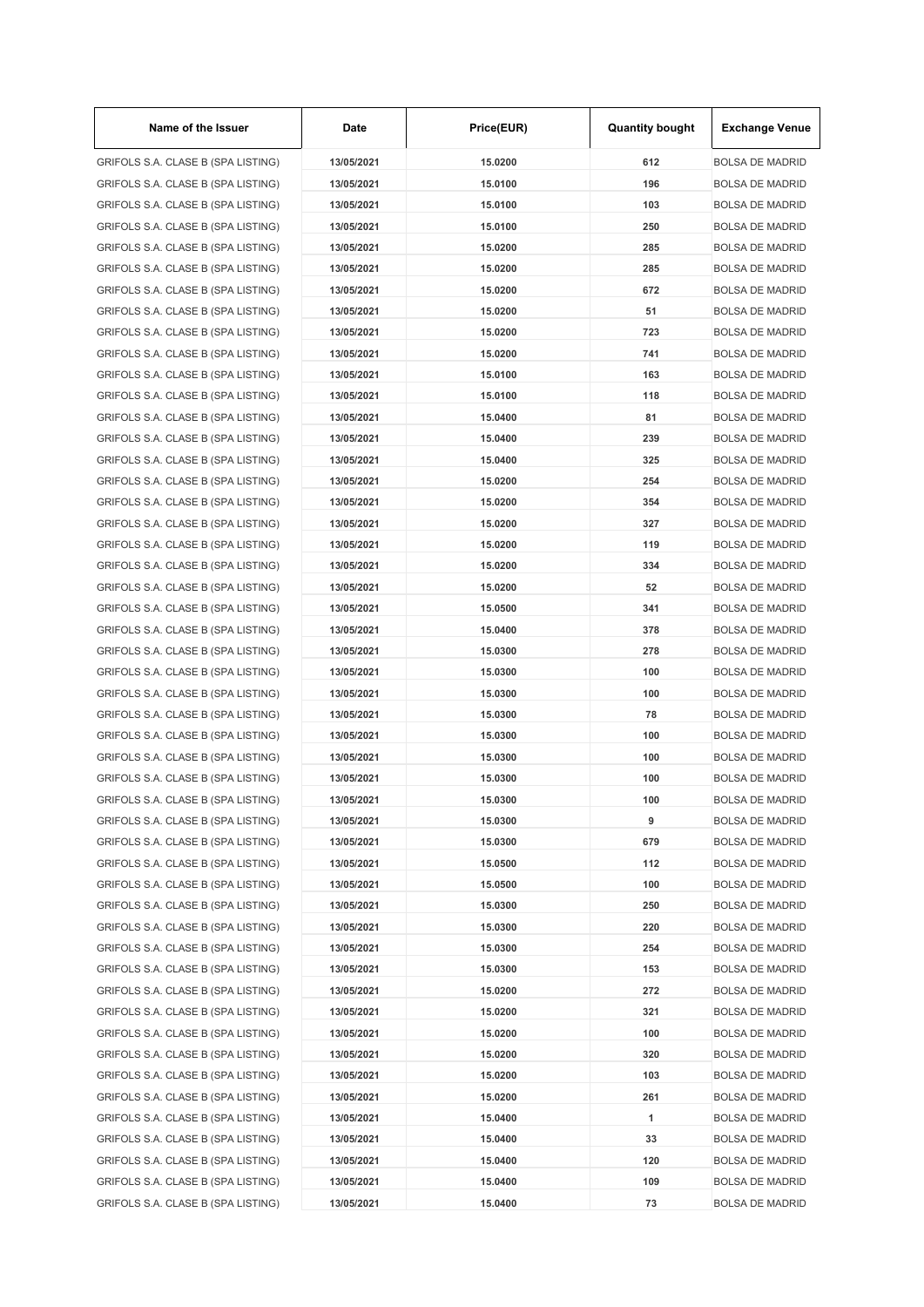| Name of the Issuer                 | Date       | Price(EUR) | <b>Quantity bought</b> | <b>Exchange Venue</b>                            |
|------------------------------------|------------|------------|------------------------|--------------------------------------------------|
| GRIFOLS S.A. CLASE B (SPA LISTING) | 13/05/2021 | 15.0400    | 48                     | <b>BOLSA DE MADRID</b>                           |
| GRIFOLS S.A. CLASE B (SPA LISTING) | 13/05/2021 | 15.0500    | 361                    | <b>BOLSA DE MADRID</b>                           |
| GRIFOLS S.A. CLASE B (SPA LISTING) | 13/05/2021 | 15.0500    | 378                    | <b>BOLSA DE MADRID</b>                           |
| GRIFOLS S.A. CLASE B (SPA LISTING) | 13/05/2021 | 15.0500    | 324                    | <b>BOLSA DE MADRID</b>                           |
| GRIFOLS S.A. CLASE B (SPA LISTING) | 13/05/2021 | 15.0300    | 106                    | <b>BOLSA DE MADRID</b>                           |
| GRIFOLS S.A. CLASE B (SPA LISTING) | 13/05/2021 | 15.0300    | 258                    | <b>BOLSA DE MADRID</b>                           |
| GRIFOLS S.A. CLASE B (SPA LISTING) | 13/05/2021 | 15.0300    | 258                    | <b>BOLSA DE MADRID</b>                           |
| GRIFOLS S.A. CLASE B (SPA LISTING) | 13/05/2021 | 15.0300    | 57                     | <b>BOLSA DE MADRID</b>                           |
| GRIFOLS S.A. CLASE B (SPA LISTING) | 13/05/2021 | 15.0300    | 57                     | <b>BOLSA DE MADRID</b>                           |
| GRIFOLS S.A. CLASE B (SPA LISTING) | 13/05/2021 | 15.0300    | 122                    | <b>BOLSA DE MADRID</b>                           |
| GRIFOLS S.A. CLASE B (SPA LISTING) | 13/05/2021 | 15.0300    | 38                     | <b>BOLSA DE MADRID</b>                           |
| GRIFOLS S.A. CLASE B (SPA LISTING) | 13/05/2021 | 15.0100    | 307                    | <b>BOLSA DE MADRID</b>                           |
| GRIFOLS S.A. CLASE B (SPA LISTING) | 13/05/2021 | 15.0100    | 56                     | <b>BOLSA DE MADRID</b>                           |
| GRIFOLS S.A. CLASE B (SPA LISTING) | 13/05/2021 | 15.0000    | 100                    | <b>BOLSA DE MADRID</b>                           |
| GRIFOLS S.A. CLASE B (SPA LISTING) | 13/05/2021 | 15.0500    | 357                    | <b>BOLSA DE MADRID</b>                           |
| GRIFOLS S.A. CLASE B (SPA LISTING) | 13/05/2021 | 15.0500    | 291                    | <b>BOLSA DE MADRID</b>                           |
| GRIFOLS S.A. CLASE B (SPA LISTING) | 13/05/2021 | 15.0500    | 49                     | <b>BOLSA DE MADRID</b>                           |
| GRIFOLS S.A. CLASE B (SPA LISTING) | 13/05/2021 | 15.0500    | 126                    | <b>BOLSA DE MADRID</b>                           |
| GRIFOLS S.A. CLASE B (SPA LISTING) | 13/05/2021 | 15.0500    | 366                    | <b>BOLSA DE MADRID</b>                           |
| GRIFOLS S.A. CLASE B (SPA LISTING) | 13/05/2021 | 15.0500    | 329                    | <b>BOLSA DE MADRID</b>                           |
| GRIFOLS S.A. CLASE B (SPA LISTING) | 13/05/2021 | 15.0500    | 36                     | <b>BOLSA DE MADRID</b>                           |
| GRIFOLS S.A. CLASE B (SPA LISTING) | 13/05/2021 | 15.0500    | 287                    | <b>BOLSA DE MADRID</b>                           |
| GRIFOLS S.A. CLASE B (SPA LISTING) | 13/05/2021 | 15.0500    | 163                    | <b>BOLSA DE MADRID</b>                           |
| GRIFOLS S.A. CLASE B (SPA LISTING) | 13/05/2021 | 15.0500    | 351                    | <b>BOLSA DE MADRID</b>                           |
| GRIFOLS S.A. CLASE B (SPA LISTING) | 13/05/2021 | 15.0500    | 332                    | <b>BOLSA DE MADRID</b>                           |
| GRIFOLS S.A. CLASE B (SPA LISTING) | 13/05/2021 | 15.0500    | 356                    | <b>BOLSA DE MADRID</b>                           |
|                                    |            |            |                        |                                                  |
| GRIFOLS S.A. CLASE B (SPA LISTING) | 13/05/2021 | 15.2200    | 320                    | <b>BOLSA DE MADRID</b><br><b>BOLSA DE MADRID</b> |
| GRIFOLS S.A. CLASE B (SPA LISTING) | 13/05/2021 | 15.2200    | 57                     |                                                  |
| GRIFOLS S.A. CLASE B (SPA LISTING) | 13/05/2021 | 15.2300    | 154                    | <b>BOLSA DE MADRID</b>                           |
| GRIFOLS S.A. CLASE B (SPA LISTING) | 13/05/2021 | 15.2300    | 102                    | <b>BOLSA DE MADRID</b>                           |
| GRIFOLS S.A. CLASE B (SPA LISTING) | 13/05/2021 | 15.2300    | 153                    | <b>BOLSA DE MADRID</b>                           |
| GRIFOLS S.A. CLASE B (SPA LISTING) | 13/05/2021 | 15.2200    | 301                    | <b>BOLSA DE MADRID</b>                           |
| GRIFOLS S.A. CLASE B (SPA LISTING) | 13/05/2021 | 15.2200    | 266                    | <b>BOLSA DE MADRID</b>                           |
| GRIFOLS S.A. CLASE B (SPA LISTING) | 13/05/2021 | 15.2200    | 196                    | <b>BOLSA DE MADRID</b>                           |
| GRIFOLS S.A. CLASE B (SPA LISTING) | 13/05/2021 | 15.2200    | 565                    | <b>BOLSA DE MADRID</b>                           |
| GRIFOLS S.A. CLASE B (SPA LISTING) | 13/05/2021 | 15.2200    | 673                    | <b>BOLSA DE MADRID</b>                           |
| GRIFOLS S.A. CLASE B (SPA LISTING) | 13/05/2021 | 15.2200    | 86                     | <b>BOLSA DE MADRID</b>                           |
| GRIFOLS S.A. CLASE B (SPA LISTING) | 13/05/2021 | 15.2200    | 37                     | <b>BOLSA DE MADRID</b>                           |
| GRIFOLS S.A. CLASE B (SPA LISTING) | 13/05/2021 | 15.2200    | 301                    | <b>BOLSA DE MADRID</b>                           |
| GRIFOLS S.A. CLASE B (SPA LISTING) | 13/05/2021 | 15.2200    | 267                    | <b>BOLSA DE MADRID</b>                           |
| GRIFOLS S.A. CLASE B (SPA LISTING) | 13/05/2021 | 15.2200    | 370                    | <b>BOLSA DE MADRID</b>                           |
| GRIFOLS S.A. CLASE B (SPA LISTING) | 13/05/2021 | 15.2200    | 144                    | <b>BOLSA DE MADRID</b>                           |
| GRIFOLS S.A. CLASE B (SPA LISTING) | 13/05/2021 | 15.2200    | 178                    | <b>BOLSA DE MADRID</b>                           |
| GRIFOLS S.A. CLASE B (SPA LISTING) | 13/05/2021 | 15.2200    | 109                    | <b>BOLSA DE MADRID</b>                           |
| GRIFOLS S.A. CLASE B (SPA LISTING) | 13/05/2021 | 15.2200    | 266                    | <b>BOLSA DE MADRID</b>                           |
| GRIFOLS S.A. CLASE B (SPA LISTING) | 13/05/2021 | 15.2200    | 88                     | <b>BOLSA DE MADRID</b>                           |
| GRIFOLS S.A. CLASE B (SPA LISTING) | 13/05/2021 | 15.2200    | 370                    | <b>BOLSA DE MADRID</b>                           |
| GRIFOLS S.A. CLASE B (SPA LISTING) | 13/05/2021 | 15.2200    | 280                    | <b>BOLSA DE MADRID</b>                           |
| GRIFOLS S.A. CLASE B (SPA LISTING) | 13/05/2021 | 15.2200    | 227                    | <b>BOLSA DE MADRID</b>                           |
| GRIFOLS S.A. CLASE B (SPA LISTING) | 13/05/2021 | 15.2200    | 57                     | <b>BOLSA DE MADRID</b>                           |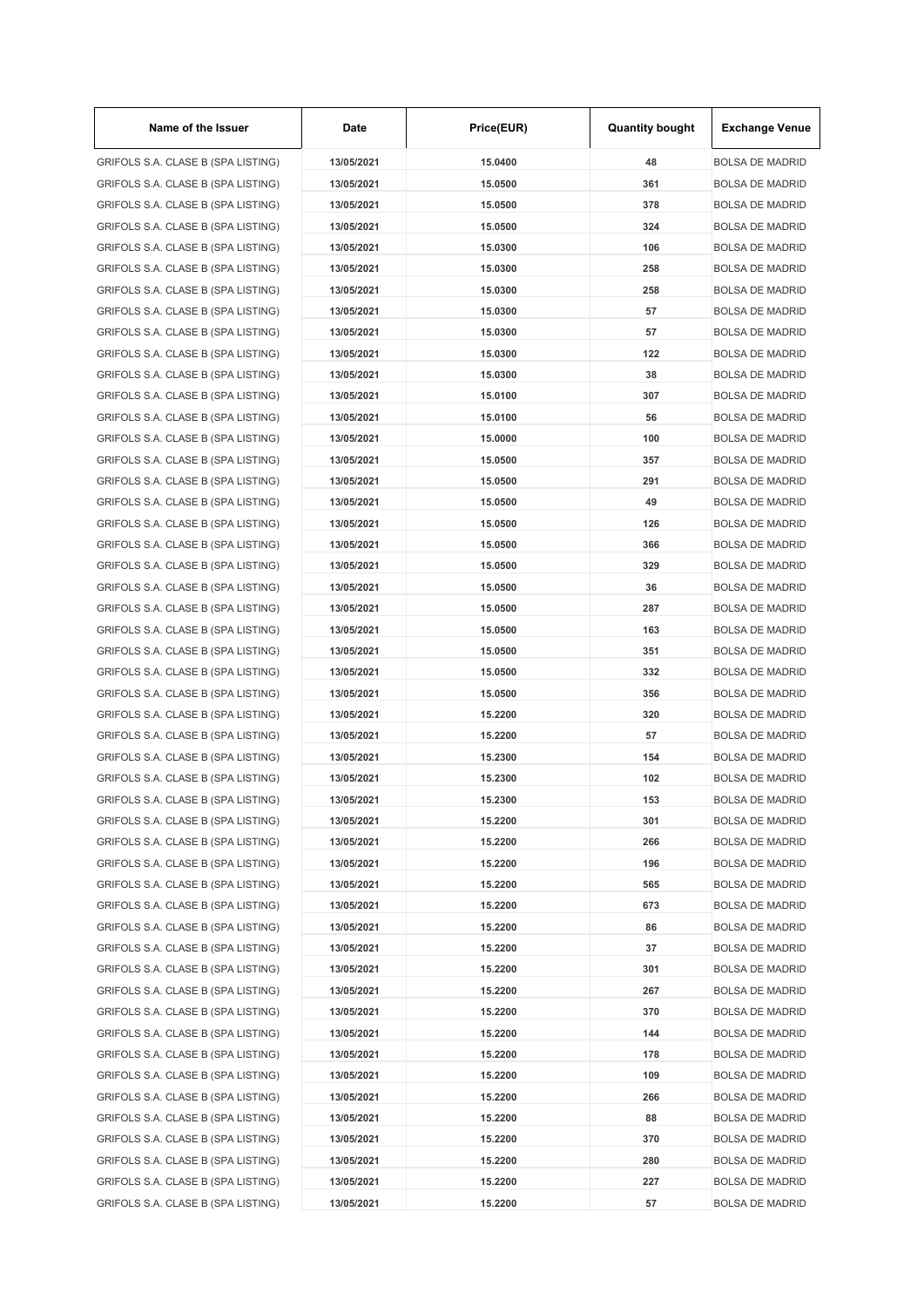| Name of the Issuer                 | Date       | Price(EUR) | <b>Quantity bought</b> | <b>Exchange Venue</b>  |
|------------------------------------|------------|------------|------------------------|------------------------|
| GRIFOLS S.A. CLASE B (SPA LISTING) | 14/05/2021 | 15.1900    | 750                    | <b>BOLSA DE MADRID</b> |
| GRIFOLS S.A. CLASE B (SPA LISTING) | 14/05/2021 | 15.2900    | 764                    | <b>BOLSA DE MADRID</b> |
| GRIFOLS S.A. CLASE B (SPA LISTING) | 14/05/2021 | 15.2900    | 348                    | <b>BOLSA DE MADRID</b> |
| GRIFOLS S.A. CLASE B (SPA LISTING) | 14/05/2021 | 15.2700    | 339                    | <b>BOLSA DE MADRID</b> |
| GRIFOLS S.A. CLASE B (SPA LISTING) | 14/05/2021 | 15.2300    | 381                    | <b>BOLSA DE MADRID</b> |
| GRIFOLS S.A. CLASE B (SPA LISTING) | 14/05/2021 | 15.2300    | 347                    | <b>BOLSA DE MADRID</b> |
| GRIFOLS S.A. CLASE B (SPA LISTING) | 14/05/2021 | 15.2400    | 318                    | <b>BOLSA DE MADRID</b> |
| GRIFOLS S.A. CLASE B (SPA LISTING) | 14/05/2021 | 15.2400    | 377                    | <b>BOLSA DE MADRID</b> |
| GRIFOLS S.A. CLASE B (SPA LISTING) | 14/05/2021 | 15.2400    | 214                    | <b>BOLSA DE MADRID</b> |
| GRIFOLS S.A. CLASE B (SPA LISTING) | 14/05/2021 | 15.2300    | 367                    | <b>BOLSA DE MADRID</b> |
| GRIFOLS S.A. CLASE B (SPA LISTING) | 14/05/2021 | 15.2300    | 40                     | <b>BOLSA DE MADRID</b> |
| GRIFOLS S.A. CLASE B (SPA LISTING) | 14/05/2021 | 15.2300    | 135                    | <b>BOLSA DE MADRID</b> |
| GRIFOLS S.A. CLASE B (SPA LISTING) | 14/05/2021 | 15.2300    | 40                     | <b>BOLSA DE MADRID</b> |
| GRIFOLS S.A. CLASE B (SPA LISTING) | 14/05/2021 | 15.2300    | 139                    | <b>BOLSA DE MADRID</b> |
| GRIFOLS S.A. CLASE B (SPA LISTING) | 14/05/2021 | 15.2000    | 50                     | <b>BOLSA DE MADRID</b> |
| GRIFOLS S.A. CLASE B (SPA LISTING) | 14/05/2021 | 15.3000    | 95                     | <b>BOLSA DE MADRID</b> |
| GRIFOLS S.A. CLASE B (SPA LISTING) | 14/05/2021 | 15.3000    | 527                    | <b>BOLSA DE MADRID</b> |
| GRIFOLS S.A. CLASE B (SPA LISTING) | 14/05/2021 | 15.3000    | 1,429                  | <b>BOLSA DE MADRID</b> |
| GRIFOLS S.A. CLASE B (SPA LISTING) | 14/05/2021 | 15.3000    | 473                    | <b>BOLSA DE MADRID</b> |
| GRIFOLS S.A. CLASE B (SPA LISTING) | 14/05/2021 | 15.3000    | 370                    | <b>BOLSA DE MADRID</b> |
| GRIFOLS S.A. CLASE B (SPA LISTING) | 14/05/2021 | 15.3000    | 323                    | <b>BOLSA DE MADRID</b> |
| GRIFOLS S.A. CLASE B (SPA LISTING) | 14/05/2021 | 15.3000    | 354                    | <b>BOLSA DE MADRID</b> |
| GRIFOLS S.A. CLASE B (SPA LISTING) | 14/05/2021 | 15.3000    | 378                    | <b>BOLSA DE MADRID</b> |
| GRIFOLS S.A. CLASE B (SPA LISTING) | 14/05/2021 | 15.3000    | 380                    | <b>BOLSA DE MADRID</b> |
| GRIFOLS S.A. CLASE B (SPA LISTING) | 14/05/2021 | 15.2700    | 280                    | <b>BOLSA DE MADRID</b> |
| GRIFOLS S.A. CLASE B (SPA LISTING) | 14/05/2021 | 15.2700    | 777                    | <b>BOLSA DE MADRID</b> |
| GRIFOLS S.A. CLASE B (SPA LISTING) | 14/05/2021 | 15.2700    | 319                    | <b>BOLSA DE MADRID</b> |
| GRIFOLS S.A. CLASE B (SPA LISTING) | 14/05/2021 | 15.2600    | 40                     | <b>BOLSA DE MADRID</b> |
| GRIFOLS S.A. CLASE B (SPA LISTING) | 14/05/2021 | 15.2600    | 100                    | <b>BOLSA DE MADRID</b> |
| GRIFOLS S.A. CLASE B (SPA LISTING) | 14/05/2021 | 15.2600    | 100                    | <b>BOLSA DE MADRID</b> |
|                                    |            |            |                        |                        |
| GRIFOLS S.A. CLASE B (SPA LISTING) | 14/05/2021 | 15.2600    | 113                    | <b>BOLSA DE MADRID</b> |
| GRIFOLS S.A. CLASE B (SPA LISTING) | 14/05/2021 | 15.2600    | 55                     | <b>BOLSA DE MADRID</b> |
| GRIFOLS S.A. CLASE B (SPA LISTING) | 14/05/2021 | 15.2600    | 35                     | <b>BOLSA DE MADRID</b> |
| GRIFOLS S.A. CLASE B (SPA LISTING) | 14/05/2021 | 15.2600    | 40                     | <b>BOLSA DE MADRID</b> |
| GRIFOLS S.A. CLASE B (SPA LISTING) | 14/05/2021 | 15.2600    | 17                     | <b>BOLSA DE MADRID</b> |
| GRIFOLS S.A. CLASE B (SPA LISTING) | 14/05/2021 | 15.2600    | 268                    | <b>BOLSA DE MADRID</b> |
| GRIFOLS S.A. CLASE B (SPA LISTING) | 14/05/2021 | 15.2600    | 260                    | <b>BOLSA DE MADRID</b> |
| GRIFOLS S.A. CLASE B (SPA LISTING) | 14/05/2021 | 15.2600    | 335                    | <b>BOLSA DE MADRID</b> |
| GRIFOLS S.A. CLASE B (SPA LISTING) | 14/05/2021 | 15.2600    | 260                    | <b>BOLSA DE MADRID</b> |
| GRIFOLS S.A. CLASE B (SPA LISTING) | 14/05/2021 | 15.2600    | 260                    | <b>BOLSA DE MADRID</b> |
| GRIFOLS S.A. CLASE B (SPA LISTING) | 14/05/2021 | 15.2600    | 67                     | <b>BOLSA DE MADRID</b> |
| GRIFOLS S.A. CLASE B (SPA LISTING) | 14/05/2021 | 15.2500    | 139                    | <b>BOLSA DE MADRID</b> |
| GRIFOLS S.A. CLASE B (SPA LISTING) | 14/05/2021 | 15.2500    | 139                    | <b>BOLSA DE MADRID</b> |
| GRIFOLS S.A. CLASE B (SPA LISTING) | 14/05/2021 | 15.2500    | 139                    | <b>BOLSA DE MADRID</b> |
| GRIFOLS S.A. CLASE B (SPA LISTING) | 14/05/2021 | 15.2500    | 139                    | <b>BOLSA DE MADRID</b> |
| GRIFOLS S.A. CLASE B (SPA LISTING) | 14/05/2021 | 15.2500    | 24                     | <b>BOLSA DE MADRID</b> |
| GRIFOLS S.A. CLASE B (SPA LISTING) | 14/05/2021 | 15.2500    | $\overline{7}$         | <b>BOLSA DE MADRID</b> |
| GRIFOLS S.A. CLASE B (SPA LISTING) | 14/05/2021 | 15.2500    | 261                    | <b>BOLSA DE MADRID</b> |
| GRIFOLS S.A. CLASE B (SPA LISTING) | 14/05/2021 | 15.2500    | 39                     | <b>BOLSA DE MADRID</b> |
| GRIFOLS S.A. CLASE B (SPA LISTING) | 14/05/2021 | 15.2500    | 10                     | <b>BOLSA DE MADRID</b> |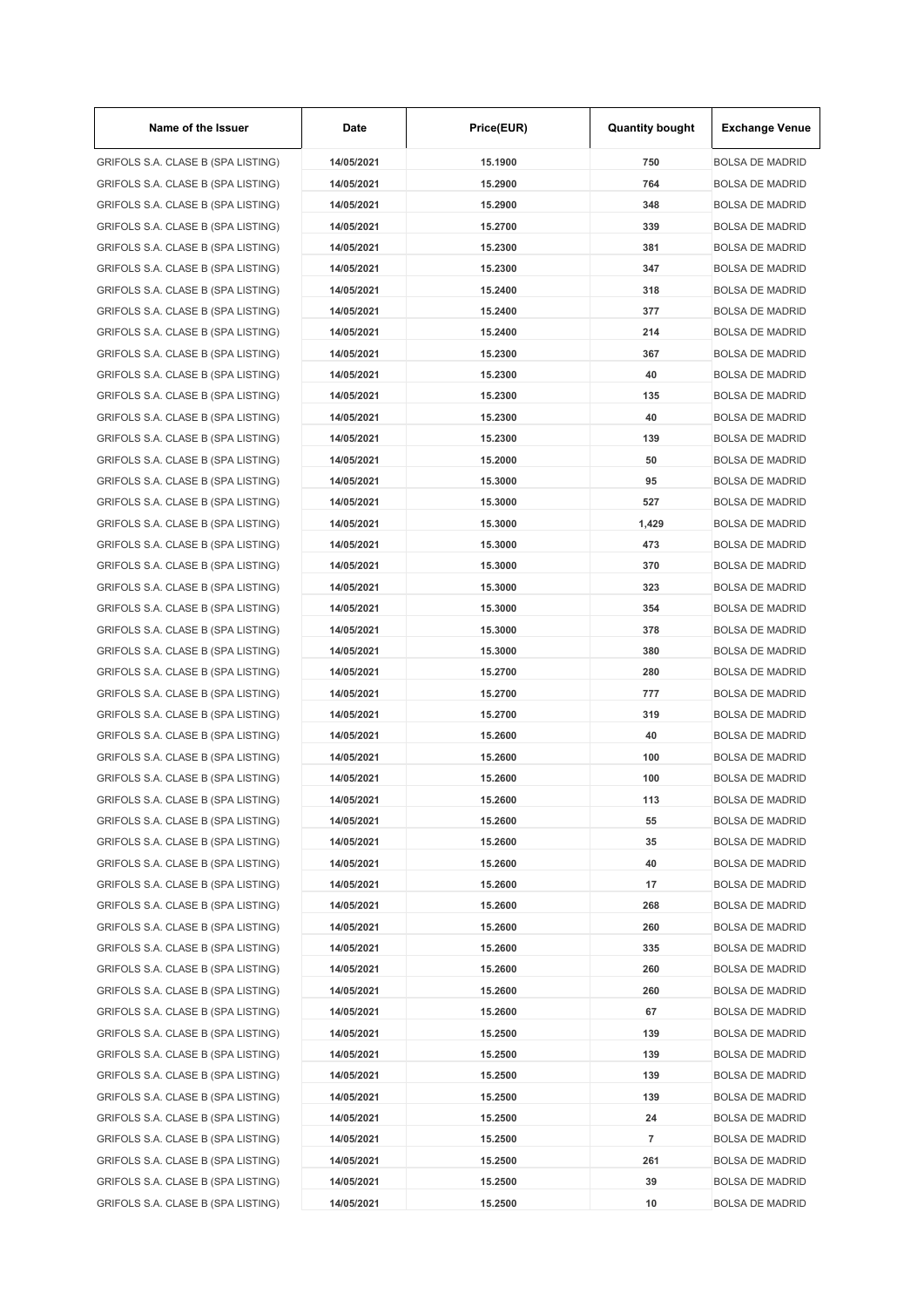| Name of the Issuer                 | Date       | Price(EUR) | <b>Quantity bought</b> | <b>Exchange Venue</b>  |
|------------------------------------|------------|------------|------------------------|------------------------|
| GRIFOLS S.A. CLASE B (SPA LISTING) | 14/05/2021 | 15.2500    | 13                     | <b>BOLSA DE MADRID</b> |
| GRIFOLS S.A. CLASE B (SPA LISTING) | 14/05/2021 | 15.2500    | 55                     | <b>BOLSA DE MADRID</b> |
| GRIFOLS S.A. CLASE B (SPA LISTING) | 14/05/2021 | 15.2500    | 10                     | <b>BOLSA DE MADRID</b> |
| GRIFOLS S.A. CLASE B (SPA LISTING) | 14/05/2021 | 15.2500    | 12                     | <b>BOLSA DE MADRID</b> |
| GRIFOLS S.A. CLASE B (SPA LISTING) | 14/05/2021 | 15.2500    | 30                     | <b>BOLSA DE MADRID</b> |
| GRIFOLS S.A. CLASE B (SPA LISTING) | 14/05/2021 | 15.2500    | 27                     | <b>BOLSA DE MADRID</b> |
| GRIFOLS S.A. CLASE B (SPA LISTING) | 14/05/2021 | 15.2500    | 18                     | <b>BOLSA DE MADRID</b> |
| GRIFOLS S.A. CLASE B (SPA LISTING) | 14/05/2021 | 15.2500    | 17                     | <b>BOLSA DE MADRID</b> |
| GRIFOLS S.A. CLASE B (SPA LISTING) | 14/05/2021 | 15.2500    | 13                     | <b>BOLSA DE MADRID</b> |
| GRIFOLS S.A. CLASE B (SPA LISTING) | 14/05/2021 | 15.2500    | 131                    | <b>BOLSA DE MADRID</b> |
| GRIFOLS S.A. CLASE B (SPA LISTING) | 14/05/2021 | 15.2500    | 15                     | <b>BOLSA DE MADRID</b> |
| GRIFOLS S.A. CLASE B (SPA LISTING) | 14/05/2021 | 15.2500    | 20                     | <b>BOLSA DE MADRID</b> |
| GRIFOLS S.A. CLASE B (SPA LISTING) | 14/05/2021 | 15.2500    | 22                     | <b>BOLSA DE MADRID</b> |
| GRIFOLS S.A. CLASE B (SPA LISTING) | 14/05/2021 | 15.2500    | 18                     | <b>BOLSA DE MADRID</b> |
| GRIFOLS S.A. CLASE B (SPA LISTING) | 14/05/2021 | 15.2500    | 33                     | <b>BOLSA DE MADRID</b> |
| GRIFOLS S.A. CLASE B (SPA LISTING) | 14/05/2021 | 15.2500    | 101                    | <b>BOLSA DE MADRID</b> |
| GRIFOLS S.A. CLASE B (SPA LISTING) | 14/05/2021 | 15.2500    | 23                     | <b>BOLSA DE MADRID</b> |
| GRIFOLS S.A. CLASE B (SPA LISTING) | 14/05/2021 | 15.2500    | 80                     | <b>BOLSA DE MADRID</b> |
| GRIFOLS S.A. CLASE B (SPA LISTING) | 14/05/2021 | 15.2500    | 59                     | <b>BOLSA DE MADRID</b> |
|                                    | 14/05/2021 | 15.2500    | 17                     | <b>BOLSA DE MADRID</b> |
| GRIFOLS S.A. CLASE B (SPA LISTING) |            |            |                        |                        |
| GRIFOLS S.A. CLASE B (SPA LISTING) | 14/05/2021 | 15.2500    | 20                     | <b>BOLSA DE MADRID</b> |
| GRIFOLS S.A. CLASE B (SPA LISTING) | 14/05/2021 | 15.2500    | 6                      | <b>BOLSA DE MADRID</b> |
| GRIFOLS S.A. CLASE B (SPA LISTING) | 14/05/2021 | 15.2500    | 21                     | <b>BOLSA DE MADRID</b> |
| GRIFOLS S.A. CLASE B (SPA LISTING) | 14/05/2021 | 15.2500    | 2                      | <b>BOLSA DE MADRID</b> |
| GRIFOLS S.A. CLASE B (SPA LISTING) | 14/05/2021 | 15.2500    | 105                    | <b>BOLSA DE MADRID</b> |
| GRIFOLS S.A. CLASE B (SPA LISTING) | 14/05/2021 | 15.2500    | 62                     | <b>BOLSA DE MADRID</b> |
| GRIFOLS S.A. CLASE B (SPA LISTING) | 14/05/2021 | 15.2500    | 26                     | <b>BOLSA DE MADRID</b> |
| GRIFOLS S.A. CLASE B (SPA LISTING) | 14/05/2021 | 15.2500    | 19                     | <b>BOLSA DE MADRID</b> |
| GRIFOLS S.A. CLASE B (SPA LISTING) | 14/05/2021 | 15.2500    | 120                    | <b>BOLSA DE MADRID</b> |
| GRIFOLS S.A. CLASE B (SPA LISTING) | 14/05/2021 | 15.2300    | 23                     | <b>BOLSA DE MADRID</b> |
| GRIFOLS S.A. CLASE B (SPA LISTING) | 14/05/2021 | 15.2300    | 239                    | <b>BOLSA DE MADRID</b> |
| GRIFOLS S.A. CLASE B (SPA LISTING) | 14/05/2021 | 15.2300    | 239                    | <b>BOLSA DE MADRID</b> |
| GRIFOLS S.A. CLASE B (SPA LISTING) | 14/05/2021 | 15.2300    | 12                     | <b>BOLSA DE MADRID</b> |
| GRIFOLS S.A. CLASE B (SPA LISTING) | 14/05/2021 | 15.2300    | 11                     | <b>BOLSA DE MADRID</b> |
| GRIFOLS S.A. CLASE B (SPA LISTING) | 14/05/2021 | 15.2300    | 14                     | <b>BOLSA DE MADRID</b> |
| GRIFOLS S.A. CLASE B (SPA LISTING) | 14/05/2021 | 15.2300    | 29                     | <b>BOLSA DE MADRID</b> |
| GRIFOLS S.A. CLASE B (SPA LISTING) | 14/05/2021 | 15.2300    | 12                     | <b>BOLSA DE MADRID</b> |
| GRIFOLS S.A. CLASE B (SPA LISTING) | 14/05/2021 | 15.2300    | 46                     | <b>BOLSA DE MADRID</b> |
| GRIFOLS S.A. CLASE B (SPA LISTING) | 14/05/2021 | 15.2300    | 10                     | <b>BOLSA DE MADRID</b> |
| GRIFOLS S.A. CLASE B (SPA LISTING) | 14/05/2021 | 15.2300    | 23                     | <b>BOLSA DE MADRID</b> |
| GRIFOLS S.A. CLASE B (SPA LISTING) | 14/05/2021 | 15.2300    | 85                     | <b>BOLSA DE MADRID</b> |
| GRIFOLS S.A. CLASE B (SPA LISTING) | 14/05/2021 | 15.2300    | 30                     | <b>BOLSA DE MADRID</b> |
| GRIFOLS S.A. CLASE B (SPA LISTING) | 14/05/2021 | 15.2300    | 120                    | <b>BOLSA DE MADRID</b> |
| GRIFOLS S.A. CLASE B (SPA LISTING) | 14/05/2021 | 15.2300    | 10                     | <b>BOLSA DE MADRID</b> |
| GRIFOLS S.A. CLASE B (SPA LISTING) | 14/05/2021 | 15.2300    | 13                     | <b>BOLSA DE MADRID</b> |
| GRIFOLS S.A. CLASE B (SPA LISTING) | 14/05/2021 | 15.2300    | 54                     | <b>BOLSA DE MADRID</b> |
| GRIFOLS S.A. CLASE B (SPA LISTING) | 14/05/2021 | 15.2300    | 24                     | <b>BOLSA DE MADRID</b> |
| GRIFOLS S.A. CLASE B (SPA LISTING) | 14/05/2021 | 15.2300    | 64                     | <b>BOLSA DE MADRID</b> |
| GRIFOLS S.A. CLASE B (SPA LISTING) | 14/05/2021 | 15.2300    | 10                     | <b>BOLSA DE MADRID</b> |
| GRIFOLS S.A. CLASE B (SPA LISTING) | 14/05/2021 | 15.2300    | 202                    | <b>BOLSA DE MADRID</b> |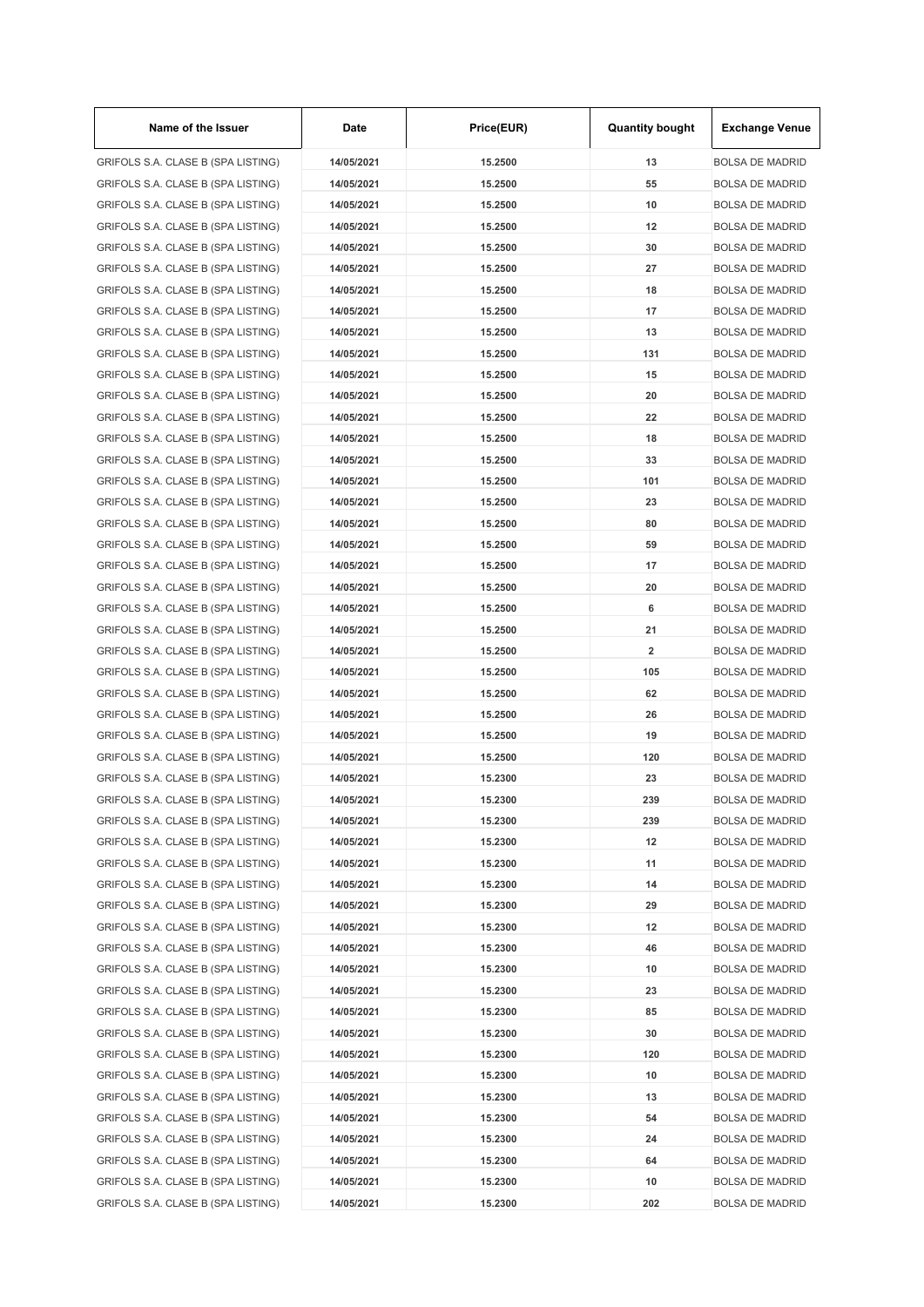| Name of the Issuer                 | Date       | Price(EUR) | <b>Quantity bought</b> | <b>Exchange Venue</b>  |  |
|------------------------------------|------------|------------|------------------------|------------------------|--|
| GRIFOLS S.A. CLASE B (SPA LISTING) | 14/05/2021 | 15.2300    | 28                     | <b>BOLSA DE MADRID</b> |  |
| GRIFOLS S.A. CLASE B (SPA LISTING) | 14/05/2021 | 15.2300    | 32                     | <b>BOLSA DE MADRID</b> |  |
| GRIFOLS S.A. CLASE B (SPA LISTING) | 14/05/2021 | 15.2300    | 81                     | <b>BOLSA DE MADRID</b> |  |
| GRIFOLS S.A. CLASE B (SPA LISTING) | 14/05/2021 | 15.2300    | 25                     | <b>BOLSA DE MADRID</b> |  |
| GRIFOLS S.A. CLASE B (SPA LISTING) | 14/05/2021 | 15.2300    | 35                     | <b>BOLSA DE MADRID</b> |  |
| GRIFOLS S.A. CLASE B (SPA LISTING) | 14/05/2021 | 15.2300    | 22                     | <b>BOLSA DE MADRID</b> |  |
| GRIFOLS S.A. CLASE B (SPA LISTING) | 14/05/2021 | 15.2300    | 30                     | <b>BOLSA DE MADRID</b> |  |
| GRIFOLS S.A. CLASE B (SPA LISTING) | 14/05/2021 | 15.2300    | 10                     | <b>BOLSA DE MADRID</b> |  |
| GRIFOLS S.A. CLASE B (SPA LISTING) | 14/05/2021 | 15.2300    | 11                     | <b>BOLSA DE MADRID</b> |  |
| GRIFOLS S.A. CLASE B (SPA LISTING) | 14/05/2021 | 15.2300    | 20                     | BOLSA DE MADRID        |  |
| GRIFOLS S.A. CLASE B (SPA LISTING) | 14/05/2021 | 15.2300    | 32                     | <b>BOLSA DE MADRID</b> |  |
| GRIFOLS S.A. CLASE B (SPA LISTING) | 14/05/2021 | 15.2300    | 318                    | BOLSA DE MADRID        |  |
| GRIFOLS S.A. CLASE B (SPA LISTING) | 14/05/2021 | 15.2100    | 30                     | <b>BOLSA DE MADRID</b> |  |
| GRIFOLS S.A. CLASE B (SPA LISTING) | 14/05/2021 | 15.2100    | 13                     | <b>BOLSA DE MADRID</b> |  |
| GRIFOLS S.A. CLASE B (SPA LISTING) | 14/05/2021 | 15.2100    | 36                     | <b>BOLSA DE MADRID</b> |  |
| GRIFOLS S.A. CLASE B (SPA LISTING) | 14/05/2021 | 15.2100    | 59                     | <b>BOLSA DE MADRID</b> |  |
| GRIFOLS S.A. CLASE B (SPA LISTING) | 14/05/2021 | 15.2100    | 34                     | BOLSA DE MADRID        |  |
| GRIFOLS S.A. CLASE B (SPA LISTING) | 14/05/2021 | 15.2100    | 18                     | <b>BOLSA DE MADRID</b> |  |
| GRIFOLS S.A. CLASE B (SPA LISTING) | 14/05/2021 | 15.2100    | 45                     | <b>BOLSA DE MADRID</b> |  |
| GRIFOLS S.A. CLASE B (SPA LISTING) |            | 15.2100    | 94                     | <b>BOLSA DE MADRID</b> |  |
|                                    | 14/05/2021 |            |                        |                        |  |
| GRIFOLS S.A. CLASE B (SPA LISTING) | 14/05/2021 | 15.2100    | 68                     | <b>BOLSA DE MADRID</b> |  |
| GRIFOLS S.A. CLASE B (SPA LISTING) | 14/05/2021 | 15.2100    | 12                     | BOLSA DE MADRID        |  |
| GRIFOLS S.A. CLASE B (SPA LISTING) | 14/05/2021 | 15.2100    | 195                    | <b>BOLSA DE MADRID</b> |  |
| GRIFOLS S.A. CLASE B (SPA LISTING) | 14/05/2021 | 15.2100    | 44                     | BOLSA DE MADRID        |  |
| GRIFOLS S.A. CLASE B (SPA LISTING) | 14/05/2021 | 15.2100    | 13                     | <b>BOLSA DE MADRID</b> |  |
| GRIFOLS S.A. CLASE B (SPA LISTING) | 14/05/2021 | 15.2100    | 19                     | BOLSA DE MADRID        |  |
| GRIFOLS S.A. CLASE B (SPA LISTING) | 14/05/2021 | 15.2100    | 281                    | <b>BOLSA DE MADRID</b> |  |
| GRIFOLS S.A. CLASE B (SPA LISTING) | 14/05/2021 | 15.2100    | 352                    | BOLSA DE MADRID        |  |
| GRIFOLS S.A. CLASE B (SPA LISTING) | 14/05/2021 | 15.1700    | 69                     | BOLSA DE MADRID        |  |
| GRIFOLS S.A. CLASE B (SPA LISTING) | 14/05/2021 | 15.1600    | 59                     | BOLSA DE MADRID        |  |
| GRIFOLS S.A. CLASE B (SPA LISTING) | 14/05/2021 | 15.1600    | 10                     | BOLSA DE MADRID        |  |
| GRIFOLS S.A. CLASE B (SPA LISTING) | 14/05/2021 | 15.1600    | 15                     | BOLSA DE MADRID        |  |
| GRIFOLS S.A. CLASE B (SPA LISTING) | 14/05/2021 | 15.1600    | 190                    | BOLSA DE MADRID        |  |
| GRIFOLS S.A. CLASE B (SPA LISTING) | 14/05/2021 | 15.1600    | 73                     | <b>BOLSA DE MADRID</b> |  |
| GRIFOLS S.A. CLASE B (SPA LISTING) | 14/05/2021 | 15.1600    | 15                     | <b>BOLSA DE MADRID</b> |  |
| GRIFOLS S.A. CLASE B (SPA LISTING) | 14/05/2021 | 15.1600    | 31                     | BOLSA DE MADRID        |  |
| GRIFOLS S.A. CLASE B (SPA LISTING) | 14/05/2021 | 15.1600    | 121                    | BOLSA DE MADRID        |  |
| GRIFOLS S.A. CLASE B (SPA LISTING) | 14/05/2021 | 15.1600    | 21                     | BOLSA DE MADRID        |  |
| GRIFOLS S.A. CLASE B (SPA LISTING) | 14/05/2021 | 15.1600    | 18                     | <b>BOLSA DE MADRID</b> |  |
| GRIFOLS S.A. CLASE B (SPA LISTING) | 14/05/2021 | 15.1600    | 32                     | <b>BOLSA DE MADRID</b> |  |
| GRIFOLS S.A. CLASE B (SPA LISTING) | 14/05/2021 | 15.1600    | 86                     | <b>BOLSA DE MADRID</b> |  |
| GRIFOLS S.A. CLASE B (SPA LISTING) | 14/05/2021 | 15.1600    | 326                    | <b>BOLSA DE MADRID</b> |  |
| GRIFOLS S.A. CLASE B (SPA LISTING) | 14/05/2021 | 15.1600    | 318                    | <b>BOLSA DE MADRID</b> |  |
| GRIFOLS S.A. CLASE B (SPA LISTING) | 14/05/2021 | 15.1800    | 365                    | <b>BOLSA DE MADRID</b> |  |
| GRIFOLS S.A. CLASE B (SPA LISTING) | 14/05/2021 | 15.1500    | 82                     | BOLSA DE MADRID        |  |
| GRIFOLS S.A. CLASE B (SPA LISTING) | 14/05/2021 | 15.1800    | 6                      | <b>BOLSA DE MADRID</b> |  |
| GRIFOLS S.A. CLASE B (SPA LISTING) | 14/05/2021 | 15.1800    | 133                    | BOLSA DE MADRID        |  |
| GRIFOLS S.A. CLASE B (SPA LISTING) | 14/05/2021 | 15.1900    | 51                     | <b>BOLSA DE MADRID</b> |  |
| GRIFOLS S.A. CLASE B (SPA LISTING) | 14/05/2021 | 15.1900    | 17                     | <b>BOLSA DE MADRID</b> |  |
| GRIFOLS S.A. CLASE B (SPA LISTING) | 14/05/2021 | 15.1900    | 64                     | BOLSA DE MADRID        |  |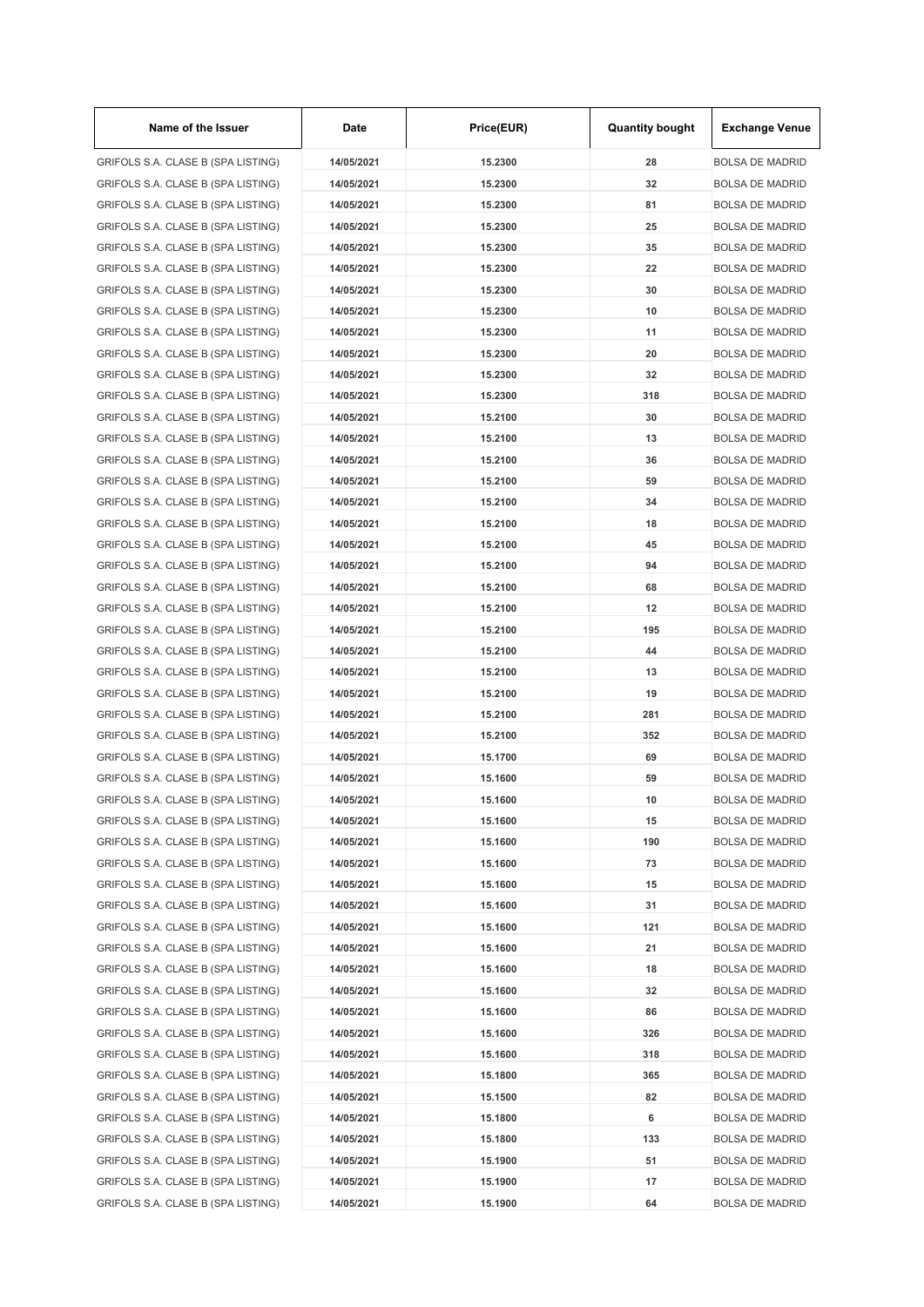| Name of the Issuer                 | Date       | Price(EUR) | <b>Quantity bought</b> | <b>Exchange Venue</b>                            |
|------------------------------------|------------|------------|------------------------|--------------------------------------------------|
| GRIFOLS S.A. CLASE B (SPA LISTING) | 14/05/2021 | 15.2200    | 331                    | <b>BOLSA DE MADRID</b>                           |
| GRIFOLS S.A. CLASE B (SPA LISTING) | 14/05/2021 | 15.2500    | 355                    | <b>BOLSA DE MADRID</b>                           |
| GRIFOLS S.A. CLASE B (SPA LISTING) | 14/05/2021 | 15.2300    | 213                    | <b>BOLSA DE MADRID</b>                           |
| GRIFOLS S.A. CLASE B (SPA LISTING) | 14/05/2021 | 15.2300    | 10                     | <b>BOLSA DE MADRID</b>                           |
| GRIFOLS S.A. CLASE B (SPA LISTING) | 14/05/2021 | 15.2300    | 75                     | <b>BOLSA DE MADRID</b>                           |
| GRIFOLS S.A. CLASE B (SPA LISTING) | 14/05/2021 | 15.2300    | 17                     | <b>BOLSA DE MADRID</b>                           |
| GRIFOLS S.A. CLASE B (SPA LISTING) | 14/05/2021 | 15.2300    | 24                     | <b>BOLSA DE MADRID</b>                           |
| GRIFOLS S.A. CLASE B (SPA LISTING) | 14/05/2021 | 15.2300    | 62                     | <b>BOLSA DE MADRID</b>                           |
| GRIFOLS S.A. CLASE B (SPA LISTING) | 14/05/2021 | 15.2300    | 195                    | <b>BOLSA DE MADRID</b>                           |
| GRIFOLS S.A. CLASE B (SPA LISTING) | 14/05/2021 | 15.2300    | 14                     | <b>BOLSA DE MADRID</b>                           |
| GRIFOLS S.A. CLASE B (SPA LISTING) | 14/05/2021 | 15.2200    | 100                    | <b>BOLSA DE MADRID</b>                           |
| GRIFOLS S.A. CLASE B (SPA LISTING) | 14/05/2021 | 15.2200    | 80                     | <b>BOLSA DE MADRID</b>                           |
| GRIFOLS S.A. CLASE B (SPA LISTING) | 14/05/2021 | 15.2200    | 20                     | <b>BOLSA DE MADRID</b>                           |
| GRIFOLS S.A. CLASE B (SPA LISTING) | 14/05/2021 | 15.2200    | 270                    | <b>BOLSA DE MADRID</b>                           |
| GRIFOLS S.A. CLASE B (SPA LISTING) | 14/05/2021 | 15.1700    | 83                     | <b>BOLSA DE MADRID</b>                           |
| GRIFOLS S.A. CLASE B (SPA LISTING) | 14/05/2021 | 15.1700    | 131                    | <b>BOLSA DE MADRID</b>                           |
| GRIFOLS S.A. CLASE B (SPA LISTING) | 14/05/2021 | 15.1700    | 52                     | <b>BOLSA DE MADRID</b>                           |
| GRIFOLS S.A. CLASE B (SPA LISTING) | 14/05/2021 | 15.1700    | 15                     | <b>BOLSA DE MADRID</b>                           |
| GRIFOLS S.A. CLASE B (SPA LISTING) | 14/05/2021 | 15.1700    | 40                     | <b>BOLSA DE MADRID</b>                           |
| GRIFOLS S.A. CLASE B (SPA LISTING) | 14/05/2021 | 15.1700    | 11                     | <b>BOLSA DE MADRID</b>                           |
| GRIFOLS S.A. CLASE B (SPA LISTING) | 14/05/2021 | 15.1700    | 113                    | <b>BOLSA DE MADRID</b>                           |
| GRIFOLS S.A. CLASE B (SPA LISTING) | 14/05/2021 | 15.1700    | 107                    | <b>BOLSA DE MADRID</b>                           |
| GRIFOLS S.A. CLASE B (SPA LISTING) | 14/05/2021 | 15.2200    | 321                    | <b>BOLSA DE MADRID</b>                           |
| GRIFOLS S.A. CLASE B (SPA LISTING) | 14/05/2021 | 15.2200    | 321                    | <b>BOLSA DE MADRID</b>                           |
| GRIFOLS S.A. CLASE B (SPA LISTING) | 14/05/2021 | 15.2400    | 8                      | <b>BOLSA DE MADRID</b>                           |
| GRIFOLS S.A. CLASE B (SPA LISTING) | 14/05/2021 | 15.2400    | 26                     | <b>BOLSA DE MADRID</b>                           |
|                                    |            | 15.2400    |                        |                                                  |
| GRIFOLS S.A. CLASE B (SPA LISTING) | 14/05/2021 | 15.2400    | 15                     | <b>BOLSA DE MADRID</b><br><b>BOLSA DE MADRID</b> |
| GRIFOLS S.A. CLASE B (SPA LISTING) | 14/05/2021 |            | 16                     |                                                  |
| GRIFOLS S.A. CLASE B (SPA LISTING) | 14/05/2021 | 15.2400    | 51                     | <b>BOLSA DE MADRID</b>                           |
| GRIFOLS S.A. CLASE B (SPA LISTING) | 14/05/2021 | 15.2400    | 50                     | <b>BOLSA DE MADRID</b>                           |
| GRIFOLS S.A. CLASE B (SPA LISTING) | 14/05/2021 | 15.2400    | 22                     | <b>BOLSA DE MADRID</b>                           |
| GRIFOLS S.A. CLASE B (SPA LISTING) | 14/05/2021 | 15.2400    | 127                    | <b>BOLSA DE MADRID</b>                           |
| GRIFOLS S.A. CLASE B (SPA LISTING) | 14/05/2021 | 15.2400    | 30                     | <b>BOLSA DE MADRID</b>                           |
| GRIFOLS S.A. CLASE B (SPA LISTING) | 14/05/2021 | 15.2400    | 29                     | <b>BOLSA DE MADRID</b>                           |
| GRIFOLS S.A. CLASE B (SPA LISTING) | 14/05/2021 | 15.2400    | 10                     | <b>BOLSA DE MADRID</b>                           |
| GRIFOLS S.A. CLASE B (SPA LISTING) | 14/05/2021 | 15.2400    | 34                     | <b>BOLSA DE MADRID</b>                           |
| GRIFOLS S.A. CLASE B (SPA LISTING) | 14/05/2021 | 15.2400    | 76                     | <b>BOLSA DE MADRID</b>                           |
| GRIFOLS S.A. CLASE B (SPA LISTING) | 14/05/2021 | 15.2400    | 20                     | <b>BOLSA DE MADRID</b>                           |
| GRIFOLS S.A. CLASE B (SPA LISTING) | 14/05/2021 | 15.2400    | 17                     | <b>BOLSA DE MADRID</b>                           |
| GRIFOLS S.A. CLASE B (SPA LISTING) | 14/05/2021 | 15.2400    | 27                     | <b>BOLSA DE MADRID</b>                           |
| GRIFOLS S.A. CLASE B (SPA LISTING) | 14/05/2021 | 15.2400    | 10                     | <b>BOLSA DE MADRID</b>                           |
| GRIFOLS S.A. CLASE B (SPA LISTING) | 14/05/2021 | 15.2400    | 33                     | <b>BOLSA DE MADRID</b>                           |
| GRIFOLS S.A. CLASE B (SPA LISTING) | 14/05/2021 | 15.2400    | 343                    | <b>BOLSA DE MADRID</b>                           |
| GRIFOLS S.A. CLASE B (SPA LISTING) | 14/05/2021 | 15.2400    | 17                     | <b>BOLSA DE MADRID</b>                           |
| GRIFOLS S.A. CLASE B (SPA LISTING) | 14/05/2021 | 15.2400    | 10                     | <b>BOLSA DE MADRID</b>                           |
| GRIFOLS S.A. CLASE B (SPA LISTING) | 14/05/2021 | 15.2400    | 35                     | <b>BOLSA DE MADRID</b>                           |
| GRIFOLS S.A. CLASE B (SPA LISTING) | 14/05/2021 | 15.2300    | 15                     | <b>BOLSA DE MADRID</b>                           |
| GRIFOLS S.A. CLASE B (SPA LISTING) | 14/05/2021 | 15.2300    | 16                     | <b>BOLSA DE MADRID</b>                           |
| GRIFOLS S.A. CLASE B (SPA LISTING) | 14/05/2021 | 15.2300    | 18                     | <b>BOLSA DE MADRID</b>                           |
| GRIFOLS S.A. CLASE B (SPA LISTING) | 14/05/2021 | 15.2300    | 117                    | <b>BOLSA DE MADRID</b>                           |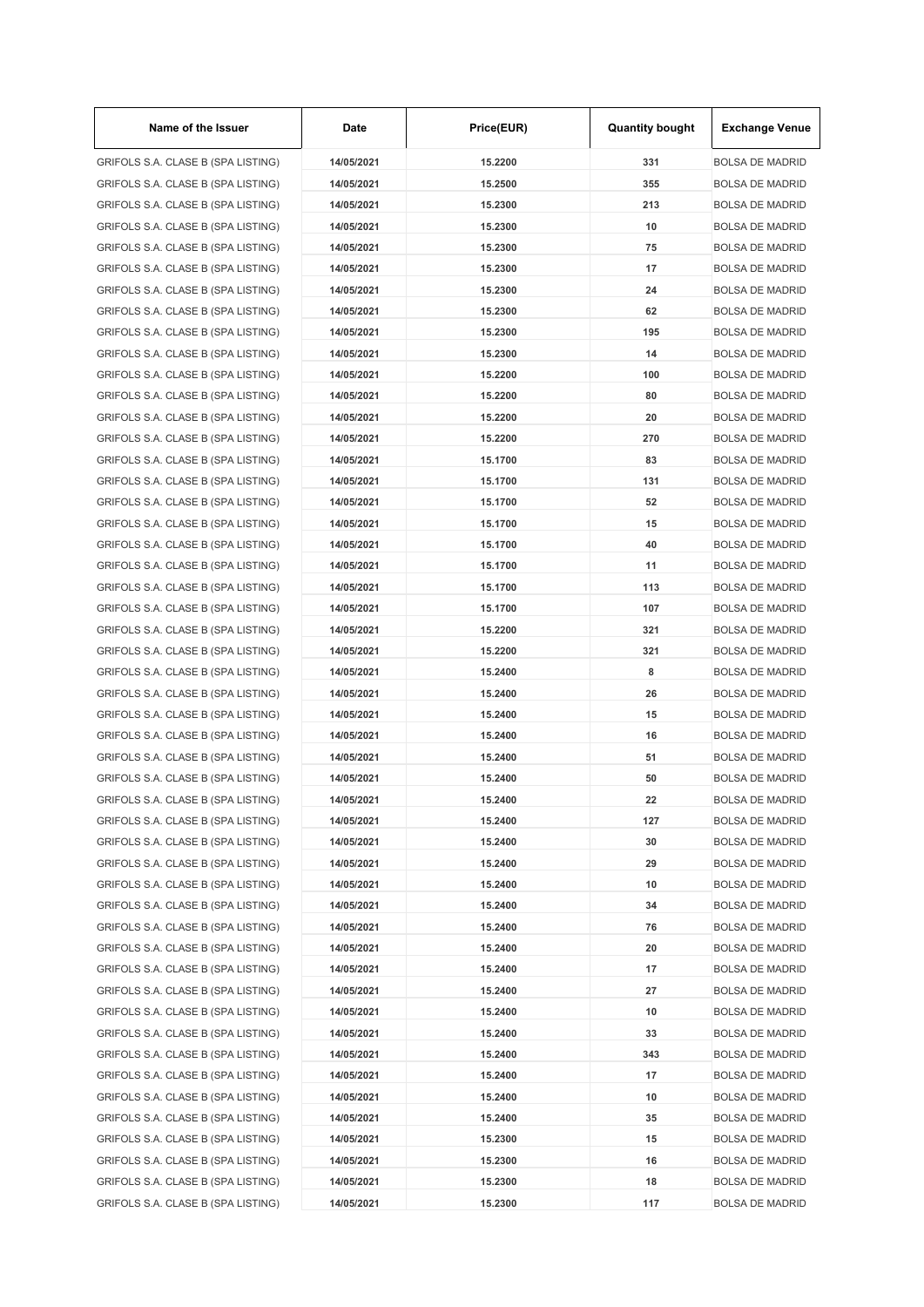| Name of the Issuer                 | Date       | Price(EUR) | <b>Quantity bought</b> | <b>Exchange Venue</b>  |
|------------------------------------|------------|------------|------------------------|------------------------|
| GRIFOLS S.A. CLASE B (SPA LISTING) | 14/05/2021 | 15.2300    | 22                     | <b>BOLSA DE MADRID</b> |
| GRIFOLS S.A. CLASE B (SPA LISTING) | 14/05/2021 | 15.2300    | 17                     | <b>BOLSA DE MADRID</b> |
| GRIFOLS S.A. CLASE B (SPA LISTING) | 14/05/2021 | 15.2300    | 100                    | <b>BOLSA DE MADRID</b> |
| GRIFOLS S.A. CLASE B (SPA LISTING) | 14/05/2021 | 15.2200    | 11                     | <b>BOLSA DE MADRID</b> |
| GRIFOLS S.A. CLASE B (SPA LISTING) | 14/05/2021 | 15.2200    | 16                     | <b>BOLSA DE MADRID</b> |
| GRIFOLS S.A. CLASE B (SPA LISTING) | 14/05/2021 | 15.2200    | 21                     | <b>BOLSA DE MADRID</b> |
| GRIFOLS S.A. CLASE B (SPA LISTING) | 14/05/2021 | 15.2200    | 100                    | <b>BOLSA DE MADRID</b> |
| GRIFOLS S.A. CLASE B (SPA LISTING) | 14/05/2021 | 15.2100    | 34                     | <b>BOLSA DE MADRID</b> |
| GRIFOLS S.A. CLASE B (SPA LISTING) | 14/05/2021 | 15.2100    | 25                     | <b>BOLSA DE MADRID</b> |
| GRIFOLS S.A. CLASE B (SPA LISTING) | 14/05/2021 | 15.2100    | 26                     | <b>BOLSA DE MADRID</b> |
| GRIFOLS S.A. CLASE B (SPA LISTING) | 14/05/2021 | 15.2100    | 15                     | <b>BOLSA DE MADRID</b> |
| GRIFOLS S.A. CLASE B (SPA LISTING) | 14/05/2021 | 15.2400    | 100                    | <b>BOLSA DE MADRID</b> |
| GRIFOLS S.A. CLASE B (SPA LISTING) | 14/05/2021 | 15.2400    | 16                     | <b>BOLSA DE MADRID</b> |
| GRIFOLS S.A. CLASE B (SPA LISTING) | 14/05/2021 | 15.2400    | 44                     | <b>BOLSA DE MADRID</b> |
| GRIFOLS S.A. CLASE B (SPA LISTING) | 14/05/2021 | 15.2400    | 56                     | <b>BOLSA DE MADRID</b> |
| GRIFOLS S.A. CLASE B (SPA LISTING) | 14/05/2021 | 15.2300    | 28                     | <b>BOLSA DE MADRID</b> |
| GRIFOLS S.A. CLASE B (SPA LISTING) | 14/05/2021 | 15.2300    | 55                     | <b>BOLSA DE MADRID</b> |
| GRIFOLS S.A. CLASE B (SPA LISTING) | 14/05/2021 | 15.2300    | 21                     | <b>BOLSA DE MADRID</b> |
| GRIFOLS S.A. CLASE B (SPA LISTING) | 14/05/2021 | 15.2500    | 53                     | <b>BOLSA DE MADRID</b> |
| GRIFOLS S.A. CLASE B (SPA LISTING) | 14/05/2021 | 15.2500    | 30                     | <b>BOLSA DE MADRID</b> |
| GRIFOLS S.A. CLASE B (SPA LISTING) | 14/05/2021 | 15.2500    | 249                    | <b>BOLSA DE MADRID</b> |
| GRIFOLS S.A. CLASE B (SPA LISTING) | 14/05/2021 | 15.2300    | 542                    | <b>BOLSA DE MADRID</b> |
| GRIFOLS S.A. CLASE B (SPA LISTING) | 14/05/2021 | 15.2100    | 419                    | <b>BOLSA DE MADRID</b> |
| GRIFOLS S.A. CLASE B (SPA LISTING) | 14/05/2021 | 15.2100    | 326                    | <b>BOLSA DE MADRID</b> |
| GRIFOLS S.A. CLASE B (SPA LISTING) | 14/05/2021 | 15.2100    | 178                    | <b>BOLSA DE MADRID</b> |
|                                    | 14/05/2021 | 15.2100    | 13                     | <b>BOLSA DE MADRID</b> |
| GRIFOLS S.A. CLASE B (SPA LISTING) |            |            |                        |                        |
| GRIFOLS S.A. CLASE B (SPA LISTING) | 14/05/2021 | 15.2100    | 24                     | <b>BOLSA DE MADRID</b> |
| GRIFOLS S.A. CLASE B (SPA LISTING) | 14/05/2021 | 15.2100    | 11                     | <b>BOLSA DE MADRID</b> |
| GRIFOLS S.A. CLASE B (SPA LISTING) | 14/05/2021 | 15.2100    | 103                    | <b>BOLSA DE MADRID</b> |
| GRIFOLS S.A. CLASE B (SPA LISTING) | 14/05/2021 | 15.2100    | 6                      | <b>BOLSA DE MADRID</b> |
| GRIFOLS S.A. CLASE B (SPA LISTING) | 14/05/2021 | 15.2100    | 237                    | <b>BOLSA DE MADRID</b> |
| GRIFOLS S.A. CLASE B (SPA LISTING) | 14/05/2021 | 15.2100    | 10                     | <b>BOLSA DE MADRID</b> |
| GRIFOLS S.A. CLASE B (SPA LISTING) | 14/05/2021 | 15.2100    | 12                     | <b>BOLSA DE MADRID</b> |
| GRIFOLS S.A. CLASE B (SPA LISTING) | 14/05/2021 | 15.2100    | 15                     | <b>BOLSA DE MADRID</b> |
| GRIFOLS S.A. CLASE B (SPA LISTING) | 14/05/2021 | 15.2100    | 17                     | <b>BOLSA DE MADRID</b> |
| GRIFOLS S.A. CLASE B (SPA LISTING) | 14/05/2021 | 15.2100    | 23                     | <b>BOLSA DE MADRID</b> |
| GRIFOLS S.A. CLASE B (SPA LISTING) | 14/05/2021 | 15.2100    | 47                     | <b>BOLSA DE MADRID</b> |
| GRIFOLS S.A. CLASE B (SPA LISTING) | 14/05/2021 | 15.1800    | 12                     | <b>BOLSA DE MADRID</b> |
| GRIFOLS S.A. CLASE B (SPA LISTING) | 14/05/2021 | 15.1800    | 42                     | <b>BOLSA DE MADRID</b> |
| GRIFOLS S.A. CLASE B (SPA LISTING) | 14/05/2021 | 15.1800    | 13                     | <b>BOLSA DE MADRID</b> |
| GRIFOLS S.A. CLASE B (SPA LISTING) | 14/05/2021 | 15.1800    | 50                     | <b>BOLSA DE MADRID</b> |
| GRIFOLS S.A. CLASE B (SPA LISTING) | 14/05/2021 | 15.1800    | 43                     | <b>BOLSA DE MADRID</b> |
| GRIFOLS S.A. CLASE B (SPA LISTING) | 14/05/2021 | 15.1800    | 10                     | <b>BOLSA DE MADRID</b> |
| GRIFOLS S.A. CLASE B (SPA LISTING) | 14/05/2021 | 15.1800    | 13                     | <b>BOLSA DE MADRID</b> |
| GRIFOLS S.A. CLASE B (SPA LISTING) | 14/05/2021 | 15.1800    | 10                     | <b>BOLSA DE MADRID</b> |
| GRIFOLS S.A. CLASE B (SPA LISTING) | 14/05/2021 | 15.1800    | 31                     | <b>BOLSA DE MADRID</b> |
| GRIFOLS S.A. CLASE B (SPA LISTING) | 14/05/2021 | 15.1800    | 27                     | <b>BOLSA DE MADRID</b> |
| GRIFOLS S.A. CLASE B (SPA LISTING) | 14/05/2021 | 15.1800    | 22                     | <b>BOLSA DE MADRID</b> |
| GRIFOLS S.A. CLASE B (SPA LISTING) | 14/05/2021 | 15.1800    | 19                     | <b>BOLSA DE MADRID</b> |
| GRIFOLS S.A. CLASE B (SPA LISTING) | 14/05/2021 | 15.1800    | 16                     | <b>BOLSA DE MADRID</b> |

 $\mathbf{r}$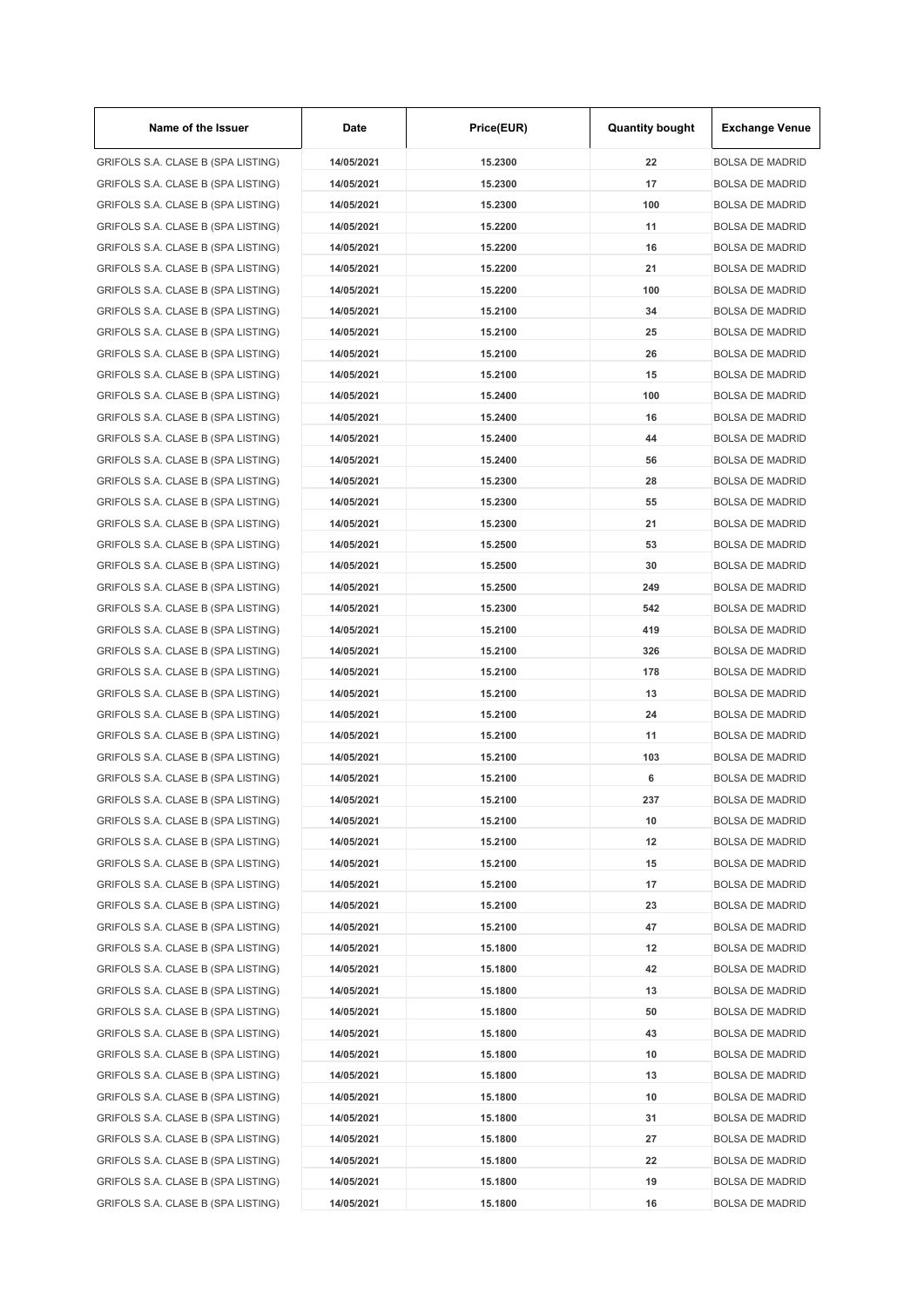| Name of the Issuer                 | Date       | Price(EUR) | <b>Quantity bought</b>  | <b>Exchange Venue</b>  |
|------------------------------------|------------|------------|-------------------------|------------------------|
| GRIFOLS S.A. CLASE B (SPA LISTING) | 14/05/2021 | 15.1800    | 42                      | <b>BOLSA DE MADRID</b> |
| GRIFOLS S.A. CLASE B (SPA LISTING) | 14/05/2021 | 15.1800    | 20                      | <b>BOLSA DE MADRID</b> |
| GRIFOLS S.A. CLASE B (SPA LISTING) | 14/05/2021 | 15.1800    | $\overline{\mathbf{2}}$ | <b>BOLSA DE MADRID</b> |
| GRIFOLS S.A. CLASE B (SPA LISTING) | 14/05/2021 | 15.1700    | 377                     | <b>BOLSA DE MADRID</b> |
| GRIFOLS S.A. CLASE B (SPA LISTING) | 14/05/2021 | 15.1700    | 160                     | <b>BOLSA DE MADRID</b> |
| GRIFOLS S.A. CLASE B (SPA LISTING) | 14/05/2021 | 15.1700    | 161                     | <b>BOLSA DE MADRID</b> |
| GRIFOLS S.A. CLASE B (SPA LISTING) | 14/05/2021 | 15.1900    | 254                     | <b>BOLSA DE MADRID</b> |
| GRIFOLS S.A. CLASE B (SPA LISTING) | 14/05/2021 | 15.1900    | 104                     | <b>BOLSA DE MADRID</b> |
| GRIFOLS S.A. CLASE B (SPA LISTING) | 14/05/2021 | 15.2100    | 18                      | <b>BOLSA DE MADRID</b> |
| GRIFOLS S.A. CLASE B (SPA LISTING) | 14/05/2021 | 15.2100    | 22                      | <b>BOLSA DE MADRID</b> |
| GRIFOLS S.A. CLASE B (SPA LISTING) | 14/05/2021 | 15.2100    | 24                      | <b>BOLSA DE MADRID</b> |
| GRIFOLS S.A. CLASE B (SPA LISTING) | 14/05/2021 | 15.2100    | 27                      | <b>BOLSA DE MADRID</b> |
| GRIFOLS S.A. CLASE B (SPA LISTING) | 14/05/2021 | 15.2100    | 16                      | <b>BOLSA DE MADRID</b> |
| GRIFOLS S.A. CLASE B (SPA LISTING) | 14/05/2021 | 15.2100    | 104                     | <b>BOLSA DE MADRID</b> |
| GRIFOLS S.A. CLASE B (SPA LISTING) | 14/05/2021 | 15.2100    | 107                     | <b>BOLSA DE MADRID</b> |
| GRIFOLS S.A. CLASE B (SPA LISTING) | 14/05/2021 | 15.2400    | 264                     | <b>BOLSA DE MADRID</b> |
| GRIFOLS S.A. CLASE B (SPA LISTING) | 14/05/2021 | 15.2400    | 30                      | <b>BOLSA DE MADRID</b> |
| GRIFOLS S.A. CLASE B (SPA LISTING) | 14/05/2021 | 15.2400    | 184                     | <b>BOLSA DE MADRID</b> |
| GRIFOLS S.A. CLASE B (SPA LISTING) | 14/05/2021 | 15.2400    | 144                     | <b>BOLSA DE MADRID</b> |
| GRIFOLS S.A. CLASE B (SPA LISTING) | 14/05/2021 | 15.2000    | 58                      | <b>BOLSA DE MADRID</b> |
| GRIFOLS S.A. CLASE B (SPA LISTING) | 14/05/2021 | 15.2000    | 12                      | <b>BOLSA DE MADRID</b> |
| GRIFOLS S.A. CLASE B (SPA LISTING) | 14/05/2021 | 15.2000    | 12                      | <b>BOLSA DE MADRID</b> |
| GRIFOLS S.A. CLASE B (SPA LISTING) | 14/05/2021 | 15.2000    | 18                      | <b>BOLSA DE MADRID</b> |
| GRIFOLS S.A. CLASE B (SPA LISTING) | 14/05/2021 | 15.2000    | 33                      | <b>BOLSA DE MADRID</b> |
| GRIFOLS S.A. CLASE B (SPA LISTING) | 14/05/2021 | 15.2100    | 12                      | <b>BOLSA DE MADRID</b> |
| GRIFOLS S.A. CLASE B (SPA LISTING) | 14/05/2021 | 15.2200    | 37                      | <b>BOLSA DE MADRID</b> |
| GRIFOLS S.A. CLASE B (SPA LISTING) | 14/05/2021 | 15.2200    | 30                      | <b>BOLSA DE MADRID</b> |
| GRIFOLS S.A. CLASE B (SPA LISTING) | 14/05/2021 | 15.2200    | 17                      | <b>BOLSA DE MADRID</b> |
|                                    |            |            |                         |                        |
| GRIFOLS S.A. CLASE B (SPA LISTING) | 14/05/2021 | 15.2300    | 45                      | <b>BOLSA DE MADRID</b> |
| GRIFOLS S.A. CLASE B (SPA LISTING) | 14/05/2021 | 15.2300    | 17                      | <b>BOLSA DE MADRID</b> |
| GRIFOLS S.A. CLASE B (SPA LISTING) | 14/05/2021 | 15.2300    | 12                      | <b>BOLSA DE MADRID</b> |
| GRIFOLS S.A. CLASE B (SPA LISTING) | 14/05/2021 | 15.2300    | 277                     | <b>BOLSA DE MADRID</b> |
| GRIFOLS S.A. CLASE B (SPA LISTING) | 14/05/2021 | 15.2300    | 32                      | <b>BOLSA DE MADRID</b> |
| GRIFOLS S.A. CLASE B (SPA LISTING) | 14/05/2021 | 15.2300    | 19                      | <b>BOLSA DE MADRID</b> |
| GRIFOLS S.A. CLASE B (SPA LISTING) | 14/05/2021 | 15.2300    | 29                      | <b>BOLSA DE MADRID</b> |
| GRIFOLS S.A. CLASE B (SPA LISTING) | 14/05/2021 | 15.2700    | 42                      | <b>BOLSA DE MADRID</b> |
| GRIFOLS S.A. CLASE B (SPA LISTING) | 14/05/2021 | 15.2700    | 21                      | <b>BOLSA DE MADRID</b> |
| GRIFOLS S.A. CLASE B (SPA LISTING) | 14/05/2021 | 15.2700    | 572                     | <b>BOLSA DE MADRID</b> |
| GRIFOLS S.A. CLASE B (SPA LISTING) | 14/05/2021 | 15.2700    | 37                      | <b>BOLSA DE MADRID</b> |
| GRIFOLS S.A. CLASE B (SPA LISTING) | 14/05/2021 | 15.2700    | 20                      | <b>BOLSA DE MADRID</b> |
| GRIFOLS S.A. CLASE B (SPA LISTING) | 14/05/2021 | 15.2700    | 12                      | <b>BOLSA DE MADRID</b> |
| GRIFOLS S.A. CLASE B (SPA LISTING) | 14/05/2021 | 15.2700    | 15                      | <b>BOLSA DE MADRID</b> |
| GRIFOLS S.A. CLASE B (SPA LISTING) | 14/05/2021 | 15.2700    | 44                      | <b>BOLSA DE MADRID</b> |
| GRIFOLS S.A. CLASE B (SPA LISTING) | 14/05/2021 | 15.2700    | 15                      | <b>BOLSA DE MADRID</b> |
| GRIFOLS S.A. CLASE B (SPA LISTING) | 14/05/2021 | 15.2700    | 18                      | <b>BOLSA DE MADRID</b> |
| GRIFOLS S.A. CLASE B (SPA LISTING) | 14/05/2021 | 15.2700    | 53                      | <b>BOLSA DE MADRID</b> |
| GRIFOLS S.A. CLASE B (SPA LISTING) | 14/05/2021 | 15.2800    | 25                      | <b>BOLSA DE MADRID</b> |
| GRIFOLS S.A. CLASE B (SPA LISTING) | 14/05/2021 | 15.2800    | 24                      | <b>BOLSA DE MADRID</b> |
| GRIFOLS S.A. CLASE B (SPA LISTING) | 14/05/2021 | 15.2800    | 100                     | <b>BOLSA DE MADRID</b> |
| GRIFOLS S.A. CLASE B (SPA LISTING) | 14/05/2021 | 15.2800    | 213                     | <b>BOLSA DE MADRID</b> |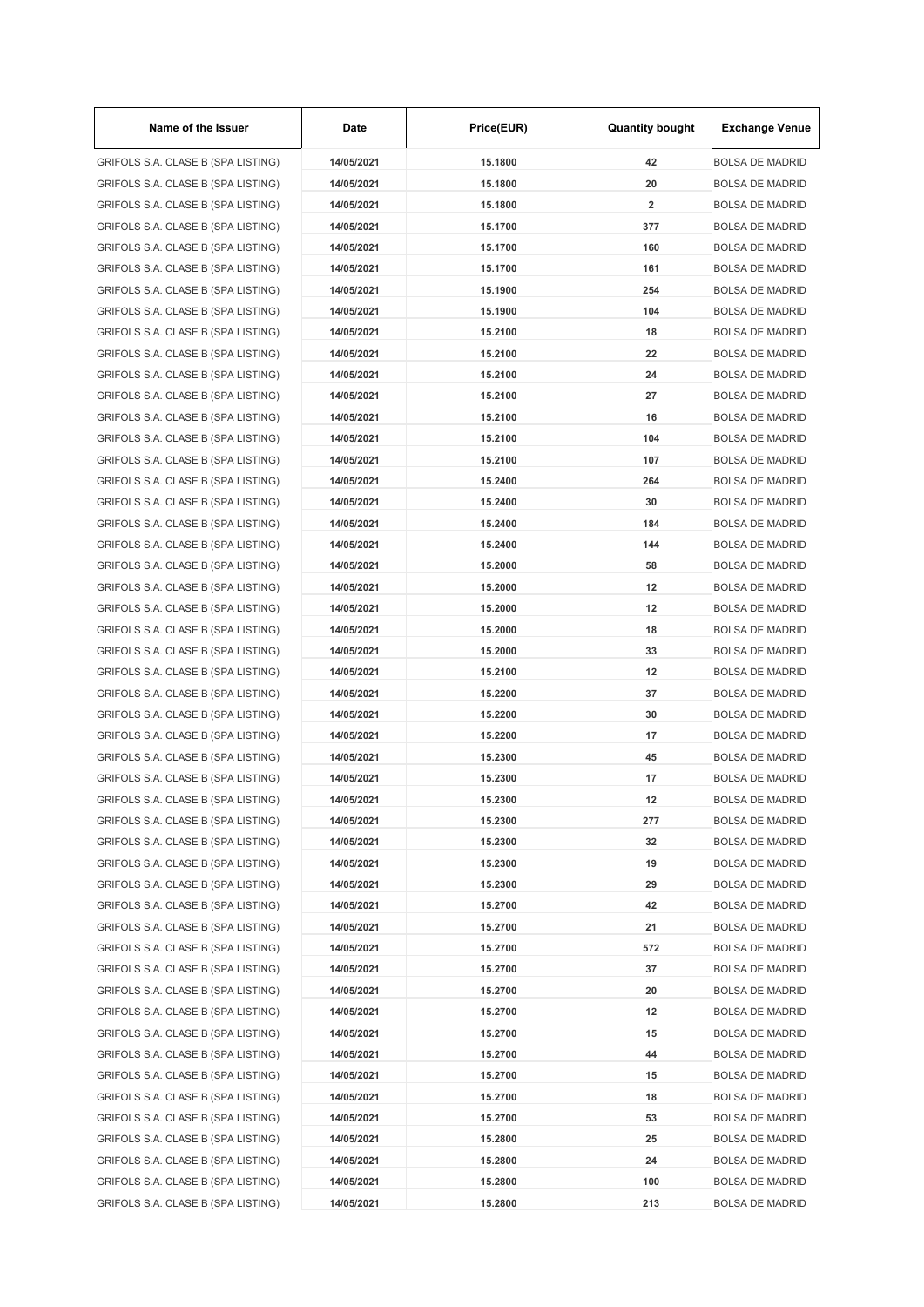| Name of the Issuer                 | Date       | Price(EUR) | <b>Quantity bought</b> | <b>Exchange Venue</b>  |
|------------------------------------|------------|------------|------------------------|------------------------|
| GRIFOLS S.A. CLASE B (SPA LISTING) | 14/05/2021 | 15.2500    | 17                     | <b>BOLSA DE MADRID</b> |
| GRIFOLS S.A. CLASE B (SPA LISTING) | 14/05/2021 | 15.2400    | 15                     | <b>BOLSA DE MADRID</b> |
| GRIFOLS S.A. CLASE B (SPA LISTING) | 14/05/2021 | 15.2400    | 47                     | <b>BOLSA DE MADRID</b> |
| GRIFOLS S.A. CLASE B (SPA LISTING) | 14/05/2021 | 15.2400    | 38                     | <b>BOLSA DE MADRID</b> |
| GRIFOLS S.A. CLASE B (SPA LISTING) | 14/05/2021 | 15.2400    | 26                     | <b>BOLSA DE MADRID</b> |
| GRIFOLS S.A. CLASE B (SPA LISTING) | 14/05/2021 | 15.2400    | 18                     | <b>BOLSA DE MADRID</b> |
| GRIFOLS S.A. CLASE B (SPA LISTING) | 14/05/2021 | 15.2400    | 12                     | <b>BOLSA DE MADRID</b> |
| GRIFOLS S.A. CLASE B (SPA LISTING) | 14/05/2021 | 15.2400    | 10                     | <b>BOLSA DE MADRID</b> |
| GRIFOLS S.A. CLASE B (SPA LISTING) | 14/05/2021 | 15.2400    | 17                     | <b>BOLSA DE MADRID</b> |
| GRIFOLS S.A. CLASE B (SPA LISTING) | 14/05/2021 | 15.2400    | 31                     | <b>BOLSA DE MADRID</b> |
| GRIFOLS S.A. CLASE B (SPA LISTING) | 14/05/2021 | 15.2400    | 20                     | <b>BOLSA DE MADRID</b> |
| GRIFOLS S.A. CLASE B (SPA LISTING) | 14/05/2021 | 15.2400    | 16                     | <b>BOLSA DE MADRID</b> |
| GRIFOLS S.A. CLASE B (SPA LISTING) | 14/05/2021 | 15.2200    | 39                     | <b>BOLSA DE MADRID</b> |
| GRIFOLS S.A. CLASE B (SPA LISTING) | 14/05/2021 | 15.2200    | 46                     | <b>BOLSA DE MADRID</b> |
| GRIFOLS S.A. CLASE B (SPA LISTING) | 14/05/2021 | 15.2200    | 47                     | <b>BOLSA DE MADRID</b> |
| GRIFOLS S.A. CLASE B (SPA LISTING) | 14/05/2021 | 15.2200    | 24                     | <b>BOLSA DE MADRID</b> |
| GRIFOLS S.A. CLASE B (SPA LISTING) | 14/05/2021 | 15.2200    | 127                    | <b>BOLSA DE MADRID</b> |
| GRIFOLS S.A. CLASE B (SPA LISTING) | 14/05/2021 | 15.2200    | 92                     | <b>BOLSA DE MADRID</b> |
| GRIFOLS S.A. CLASE B (SPA LISTING) | 14/05/2021 | 15.2200    | 2                      | <b>BOLSA DE MADRID</b> |
| GRIFOLS S.A. CLASE B (SPA LISTING) | 14/05/2021 | 15.2200    | 20                     | <b>BOLSA DE MADRID</b> |
| GRIFOLS S.A. CLASE B (SPA LISTING) | 14/05/2021 | 15.2200    | 13                     | <b>BOLSA DE MADRID</b> |
| GRIFOLS S.A. CLASE B (SPA LISTING) | 14/05/2021 | 15.2200    | 27                     | <b>BOLSA DE MADRID</b> |
| GRIFOLS S.A. CLASE B (SPA LISTING) | 14/05/2021 | 15.2200    | 11                     | <b>BOLSA DE MADRID</b> |
|                                    | 14/05/2021 | 15.2200    | 100                    | <b>BOLSA DE MADRID</b> |
| GRIFOLS S.A. CLASE B (SPA LISTING) |            |            |                        |                        |
| GRIFOLS S.A. CLASE B (SPA LISTING) | 14/05/2021 | 15.2200    | 100                    | <b>BOLSA DE MADRID</b> |
| GRIFOLS S.A. CLASE B (SPA LISTING) | 14/05/2021 | 15.2200    | 22                     | <b>BOLSA DE MADRID</b> |
| GRIFOLS S.A. CLASE B (SPA LISTING) | 14/05/2021 | 15.2200    | 18                     | <b>BOLSA DE MADRID</b> |
| GRIFOLS S.A. CLASE B (SPA LISTING) | 14/05/2021 | 15.2200    | 10                     | <b>BOLSA DE MADRID</b> |
| GRIFOLS S.A. CLASE B (SPA LISTING) | 14/05/2021 | 15.2200    | 28                     | <b>BOLSA DE MADRID</b> |
| GRIFOLS S.A. CLASE B (SPA LISTING) | 14/05/2021 | 15.2200    | 12                     | <b>BOLSA DE MADRID</b> |
| GRIFOLS S.A. CLASE B (SPA LISTING) | 14/05/2021 | 15.2200    | 17                     | <b>BOLSA DE MADRID</b> |
| GRIFOLS S.A. CLASE B (SPA LISTING) | 14/05/2021 | 15.2200    | 84                     | <b>BOLSA DE MADRID</b> |
| GRIFOLS S.A. CLASE B (SPA LISTING) | 14/05/2021 | 15.2200    | 12                     | <b>BOLSA DE MADRID</b> |
| GRIFOLS S.A. CLASE B (SPA LISTING) | 14/05/2021 | 15.2200    | 25                     | <b>BOLSA DE MADRID</b> |
| GRIFOLS S.A. CLASE B (SPA LISTING) | 14/05/2021 | 15.2200    | 13                     | <b>BOLSA DE MADRID</b> |
| GRIFOLS S.A. CLASE B (SPA LISTING) | 14/05/2021 | 15.2200    | 14                     | <b>BOLSA DE MADRID</b> |
| GRIFOLS S.A. CLASE B (SPA LISTING) | 14/05/2021 | 15.2100    | 12                     | <b>BOLSA DE MADRID</b> |
| GRIFOLS S.A. CLASE B (SPA LISTING) | 14/05/2021 | 15.2100    | 12                     | <b>BOLSA DE MADRID</b> |
| GRIFOLS S.A. CLASE B (SPA LISTING) | 14/05/2021 | 15.2100    | 32                     | <b>BOLSA DE MADRID</b> |
| GRIFOLS S.A. CLASE B (SPA LISTING) | 14/05/2021 | 15.2100    | 13                     | <b>BOLSA DE MADRID</b> |
| GRIFOLS S.A. CLASE B (SPA LISTING) | 14/05/2021 | 15.2100    | 17                     | <b>BOLSA DE MADRID</b> |
| GRIFOLS S.A. CLASE B (SPA LISTING) | 14/05/2021 | 15.2100    | 15                     | <b>BOLSA DE MADRID</b> |
| GRIFOLS S.A. CLASE B (SPA LISTING) | 14/05/2021 | 15.2100    | 46                     | <b>BOLSA DE MADRID</b> |
| GRIFOLS S.A. CLASE B (SPA LISTING) | 14/05/2021 | 15.2100    | 100                    | <b>BOLSA DE MADRID</b> |
| GRIFOLS S.A. CLASE B (SPA LISTING) | 14/05/2021 | 15.2100    | 90                     | <b>BOLSA DE MADRID</b> |
| GRIFOLS S.A. CLASE B (SPA LISTING) | 14/05/2021 | 15.2200    | 9                      | <b>BOLSA DE MADRID</b> |
| GRIFOLS S.A. CLASE B (SPA LISTING) | 14/05/2021 | 15.2200    | 40                     | <b>BOLSA DE MADRID</b> |
| GRIFOLS S.A. CLASE B (SPA LISTING) | 14/05/2021 | 15.2200    | 5                      | <b>BOLSA DE MADRID</b> |
| GRIFOLS S.A. CLASE B (SPA LISTING) | 14/05/2021 | 15.2200    | 10                     | <b>BOLSA DE MADRID</b> |
| GRIFOLS S.A. CLASE B (SPA LISTING) | 14/05/2021 | 15.2200    | 22                     | <b>BOLSA DE MADRID</b> |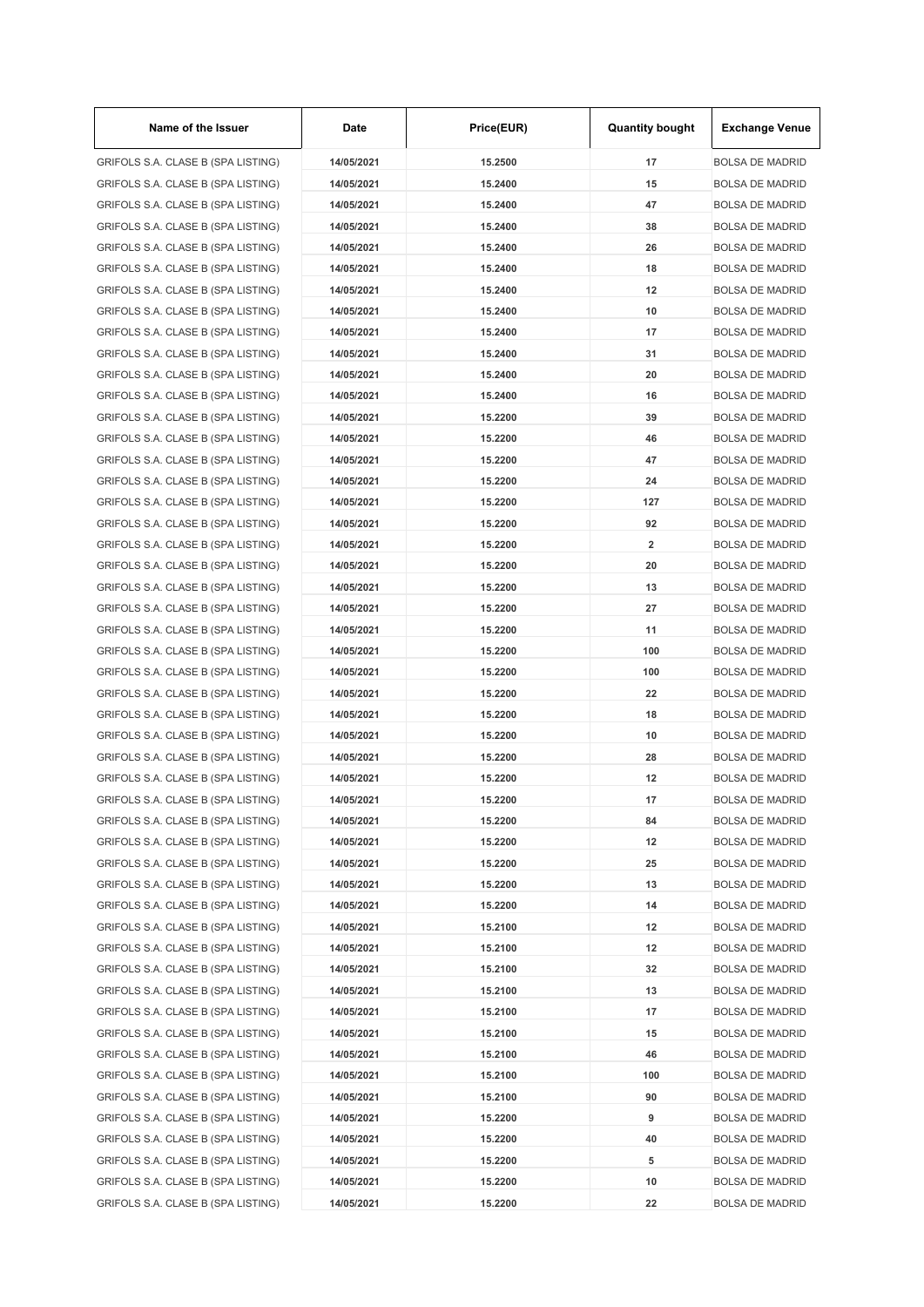| Name of the Issuer                 | Date       | Price(EUR) | <b>Quantity bought</b> | <b>Exchange Venue</b>  |
|------------------------------------|------------|------------|------------------------|------------------------|
| GRIFOLS S.A. CLASE B (SPA LISTING) | 14/05/2021 | 15.2300    | $\overline{7}$         | <b>BOLSA DE MADRID</b> |
| GRIFOLS S.A. CLASE B (SPA LISTING) | 14/05/2021 | 15.2200    | 4                      | <b>BOLSA DE MADRID</b> |
| GRIFOLS S.A. CLASE B (SPA LISTING) | 14/05/2021 | 15.2200    | 10                     | <b>BOLSA DE MADRID</b> |
| GRIFOLS S.A. CLASE B (SPA LISTING) | 14/05/2021 | 15.2200    | 76                     | <b>BOLSA DE MADRID</b> |
| GRIFOLS S.A. CLASE B (SPA LISTING) | 14/05/2021 | 15.2200    | 10                     | <b>BOLSA DE MADRID</b> |
| GRIFOLS S.A. CLASE B (SPA LISTING) | 14/05/2021 | 15.2200    | 12                     | <b>BOLSA DE MADRID</b> |
| GRIFOLS S.A. CLASE B (SPA LISTING) | 14/05/2021 | 15.2200    | 188                    | <b>BOLSA DE MADRID</b> |
| GRIFOLS S.A. CLASE B (SPA LISTING) | 14/05/2021 | 15.2200    | 60                     | <b>BOLSA DE MADRID</b> |
| GRIFOLS S.A. CLASE B (SPA LISTING) | 14/05/2021 | 15.2200    | 10                     | <b>BOLSA DE MADRID</b> |
| GRIFOLS S.A. CLASE B (SPA LISTING) | 14/05/2021 | 15.2200    | 12                     | <b>BOLSA DE MADRID</b> |
| GRIFOLS S.A. CLASE B (SPA LISTING) | 14/05/2021 | 15.2100    | 335                    | <b>BOLSA DE MADRID</b> |
| GRIFOLS S.A. CLASE B (SPA LISTING) | 14/05/2021 | 15.2200    | 52                     | <b>BOLSA DE MADRID</b> |
| GRIFOLS S.A. CLASE B (SPA LISTING) | 14/05/2021 | 15.2200    | 12                     | <b>BOLSA DE MADRID</b> |
| GRIFOLS S.A. CLASE B (SPA LISTING) | 14/05/2021 | 15.2200    | 23                     | <b>BOLSA DE MADRID</b> |
| GRIFOLS S.A. CLASE B (SPA LISTING) | 14/05/2021 | 15.2200    | 17                     | <b>BOLSA DE MADRID</b> |
| GRIFOLS S.A. CLASE B (SPA LISTING) | 14/05/2021 | 15.2200    | 39                     | <b>BOLSA DE MADRID</b> |
| GRIFOLS S.A. CLASE B (SPA LISTING) | 14/05/2021 | 15.2200    | 14                     | <b>BOLSA DE MADRID</b> |
| GRIFOLS S.A. CLASE B (SPA LISTING) | 14/05/2021 | 15.2200    | 16                     | <b>BOLSA DE MADRID</b> |
| GRIFOLS S.A. CLASE B (SPA LISTING) | 14/05/2021 | 15.2200    | 12                     | <b>BOLSA DE MADRID</b> |
| GRIFOLS S.A. CLASE B (SPA LISTING) | 14/05/2021 | 15.2200    | 63                     | <b>BOLSA DE MADRID</b> |
| GRIFOLS S.A. CLASE B (SPA LISTING) | 14/05/2021 | 15.2200    | 13                     | <b>BOLSA DE MADRID</b> |
| GRIFOLS S.A. CLASE B (SPA LISTING) | 14/05/2021 | 15.2200    | 27                     | <b>BOLSA DE MADRID</b> |
|                                    |            |            |                        |                        |
| GRIFOLS S.A. CLASE B (SPA LISTING) | 14/05/2021 | 15.2200    | 14                     | <b>BOLSA DE MADRID</b> |
| GRIFOLS S.A. CLASE B (SPA LISTING) | 14/05/2021 | 15.2200    | 12                     | <b>BOLSA DE MADRID</b> |
| GRIFOLS S.A. CLASE B (SPA LISTING) | 14/05/2021 | 15.2200    | 25                     | <b>BOLSA DE MADRID</b> |
| GRIFOLS S.A. CLASE B (SPA LISTING) | 14/05/2021 | 15.2200    | 11                     | <b>BOLSA DE MADRID</b> |
| GRIFOLS S.A. CLASE B (SPA LISTING) | 14/05/2021 | 15.2200    | 282                    | <b>BOLSA DE MADRID</b> |
| GRIFOLS S.A. CLASE B (SPA LISTING) | 14/05/2021 | 15.2200    | 16                     | <b>BOLSA DE MADRID</b> |
| GRIFOLS S.A. CLASE B (SPA LISTING) | 14/05/2021 | 15.2200    | 68                     | <b>BOLSA DE MADRID</b> |
| GRIFOLS S.A. CLASE B (SPA LISTING) | 14/05/2021 | 15.2500    | 15                     | <b>BOLSA DE MADRID</b> |
| GRIFOLS S.A. CLASE B (SPA LISTING) | 14/05/2021 | 15.2500    | 15                     | <b>BOLSA DE MADRID</b> |
| GRIFOLS S.A. CLASE B (SPA LISTING) | 14/05/2021 | 15.2500    | 10                     | <b>BOLSA DE MADRID</b> |
| GRIFOLS S.A. CLASE B (SPA LISTING) | 14/05/2021 | 15.2500    | 36                     | <b>BOLSA DE MADRID</b> |
| GRIFOLS S.A. CLASE B (SPA LISTING) | 14/05/2021 | 15.2500    | 10                     | <b>BOLSA DE MADRID</b> |
| GRIFOLS S.A. CLASE B (SPA LISTING) | 14/05/2021 | 15.2500    | 33                     | <b>BOLSA DE MADRID</b> |
| GRIFOLS S.A. CLASE B (SPA LISTING) | 14/05/2021 | 15.2500    | 44                     | <b>BOLSA DE MADRID</b> |
| GRIFOLS S.A. CLASE B (SPA LISTING) | 14/05/2021 | 15.2500    | 16                     | <b>BOLSA DE MADRID</b> |
| GRIFOLS S.A. CLASE B (SPA LISTING) | 14/05/2021 | 15.2500    | 288                    | <b>BOLSA DE MADRID</b> |
| GRIFOLS S.A. CLASE B (SPA LISTING) | 14/05/2021 | 15.2500    | 15                     | <b>BOLSA DE MADRID</b> |
| GRIFOLS S.A. CLASE B (SPA LISTING) | 14/05/2021 | 15.2500    | 323                    | <b>BOLSA DE MADRID</b> |
| GRIFOLS S.A. CLASE B (SPA LISTING) | 14/05/2021 | 15.2500    | 36                     | <b>BOLSA DE MADRID</b> |
| GRIFOLS S.A. CLASE B (SPA LISTING) | 14/05/2021 | 15.2400    | 25                     | <b>BOLSA DE MADRID</b> |
| GRIFOLS S.A. CLASE B (SPA LISTING) | 14/05/2021 | 15.2400    | 10                     | <b>BOLSA DE MADRID</b> |
| GRIFOLS S.A. CLASE B (SPA LISTING) | 14/05/2021 | 15.2400    | 11                     | <b>BOLSA DE MADRID</b> |
| GRIFOLS S.A. CLASE B (SPA LISTING) | 14/05/2021 | 15.2400    | 100                    | <b>BOLSA DE MADRID</b> |
| GRIFOLS S.A. CLASE B (SPA LISTING) | 14/05/2021 | 15.2400    | 23                     | <b>BOLSA DE MADRID</b> |
| GRIFOLS S.A. CLASE B (SPA LISTING) | 14/05/2021 | 15.2400    | 13                     | <b>BOLSA DE MADRID</b> |
| GRIFOLS S.A. CLASE B (SPA LISTING) | 14/05/2021 | 15.2400    | 23                     | <b>BOLSA DE MADRID</b> |
| GRIFOLS S.A. CLASE B (SPA LISTING) | 14/05/2021 | 15.2400    | 20                     | <b>BOLSA DE MADRID</b> |
| GRIFOLS S.A. CLASE B (SPA LISTING) | 14/05/2021 | 15.2400    | 100                    | <b>BOLSA DE MADRID</b> |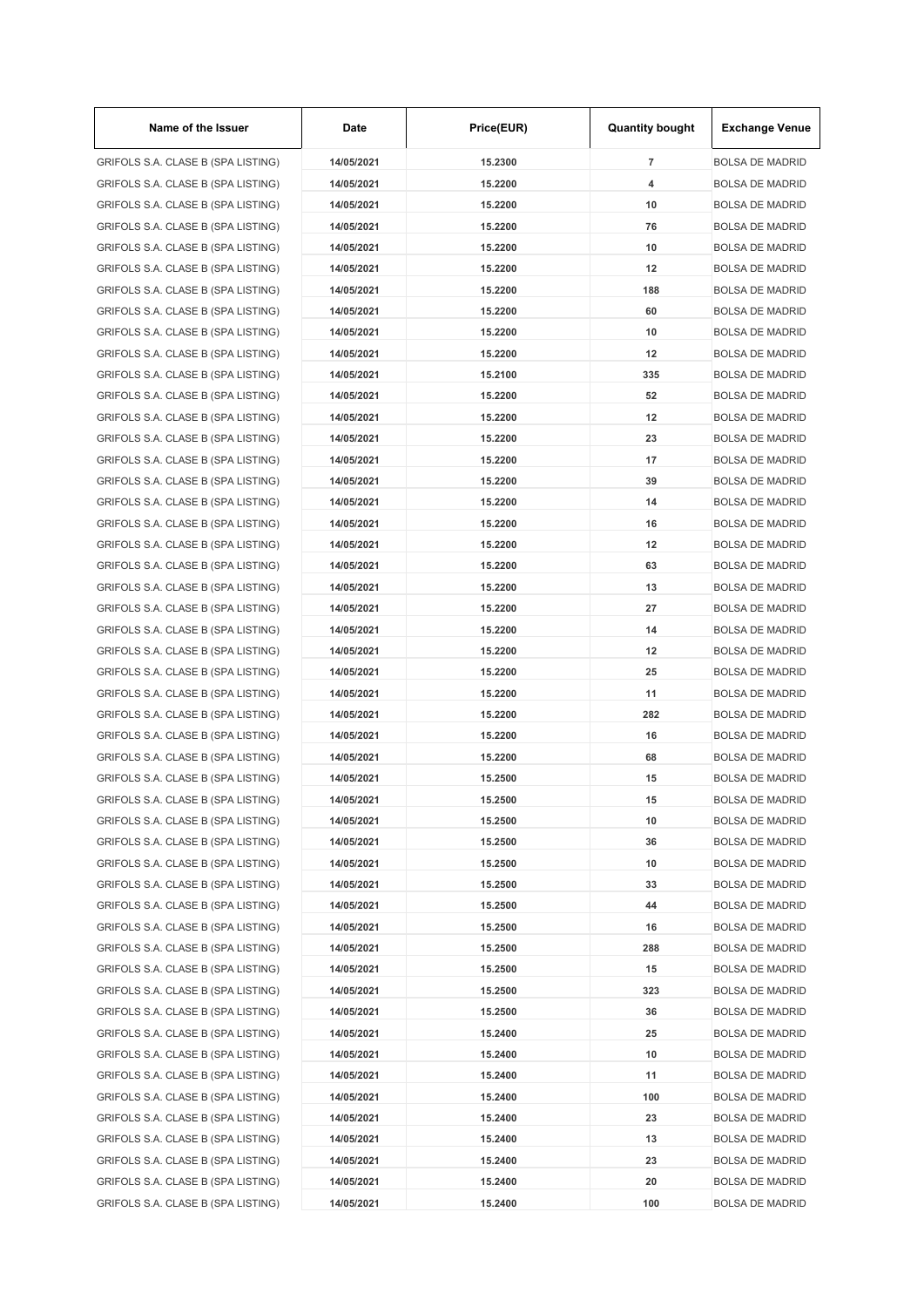| Name of the Issuer                 | Date       | Price(EUR) | <b>Quantity bought</b> | <b>Exchange Venue</b>  |
|------------------------------------|------------|------------|------------------------|------------------------|
| GRIFOLS S.A. CLASE B (SPA LISTING) | 14/05/2021 | 15.2400    | 16                     | <b>BOLSA DE MADRID</b> |
| GRIFOLS S.A. CLASE B (SPA LISTING) | 14/05/2021 | 15.2400    | 784                    | <b>BOLSA DE MADRID</b> |
| GRIFOLS S.A. CLASE B (SPA LISTING) | 14/05/2021 | 15.2400    | 12                     | <b>BOLSA DE MADRID</b> |
| GRIFOLS S.A. CLASE B (SPA LISTING) | 14/05/2021 | 15.2400    | 80                     | <b>BOLSA DE MADRID</b> |
| GRIFOLS S.A. CLASE B (SPA LISTING) | 14/05/2021 | 15.2400    | 105                    | <b>BOLSA DE MADRID</b> |
| GRIFOLS S.A. CLASE B (SPA LISTING) | 14/05/2021 | 15.2300    | 60                     | <b>BOLSA DE MADRID</b> |
| GRIFOLS S.A. CLASE B (SPA LISTING) | 14/05/2021 | 15.2200    | 259                    | <b>BOLSA DE MADRID</b> |
| GRIFOLS S.A. CLASE B (SPA LISTING) | 14/05/2021 | 15.2400    | 335                    | <b>BOLSA DE MADRID</b> |
| GRIFOLS S.A. CLASE B (SPA LISTING) | 14/05/2021 | 15.2400    | 359                    | <b>BOLSA DE MADRID</b> |
| GRIFOLS S.A. CLASE B (SPA LISTING) | 14/05/2021 | 15.2400    | 14                     | <b>BOLSA DE MADRID</b> |
| GRIFOLS S.A. CLASE B (SPA LISTING) | 14/05/2021 | 15.2300    | 378                    | <b>BOLSA DE MADRID</b> |
| GRIFOLS S.A. CLASE B (SPA LISTING) | 14/05/2021 | 15.2500    | 17                     | <b>BOLSA DE MADRID</b> |
| GRIFOLS S.A. CLASE B (SPA LISTING) | 14/05/2021 | 15.2500    | 11                     | <b>BOLSA DE MADRID</b> |
| GRIFOLS S.A. CLASE B (SPA LISTING) | 14/05/2021 | 15.2500    | 21                     | <b>BOLSA DE MADRID</b> |
| GRIFOLS S.A. CLASE B (SPA LISTING) | 14/05/2021 | 15.2500    | 22                     | <b>BOLSA DE MADRID</b> |
| GRIFOLS S.A. CLASE B (SPA LISTING) | 14/05/2021 | 15.2400    | 47                     | <b>BOLSA DE MADRID</b> |
| GRIFOLS S.A. CLASE B (SPA LISTING) | 14/05/2021 | 15.2400    | 42                     | <b>BOLSA DE MADRID</b> |
| GRIFOLS S.A. CLASE B (SPA LISTING) | 14/05/2021 | 15.2400    | 10                     | <b>BOLSA DE MADRID</b> |
| GRIFOLS S.A. CLASE B (SPA LISTING) | 14/05/2021 | 15.2400    | 15                     | <b>BOLSA DE MADRID</b> |
| GRIFOLS S.A. CLASE B (SPA LISTING) | 14/05/2021 | 15.2400    | 253                    | <b>BOLSA DE MADRID</b> |
| GRIFOLS S.A. CLASE B (SPA LISTING) | 14/05/2021 | 15.2400    | 18                     | <b>BOLSA DE MADRID</b> |
| GRIFOLS S.A. CLASE B (SPA LISTING) | 14/05/2021 | 15.2400    | 14                     | <b>BOLSA DE MADRID</b> |
| GRIFOLS S.A. CLASE B (SPA LISTING) | 14/05/2021 | 15.2400    | 28                     | <b>BOLSA DE MADRID</b> |
| GRIFOLS S.A. CLASE B (SPA LISTING) | 14/05/2021 | 15.2400    | 32                     | <b>BOLSA DE MADRID</b> |
| GRIFOLS S.A. CLASE B (SPA LISTING) | 14/05/2021 | 15.2400    | 15                     | <b>BOLSA DE MADRID</b> |
| GRIFOLS S.A. CLASE B (SPA LISTING) | 14/05/2021 | 15.2700    | 22                     | <b>BOLSA DE MADRID</b> |
| GRIFOLS S.A. CLASE B (SPA LISTING) | 14/05/2021 | 15.2700    | 22                     | <b>BOLSA DE MADRID</b> |
| GRIFOLS S.A. CLASE B (SPA LISTING) | 14/05/2021 | 15.2700    | 22                     | <b>BOLSA DE MADRID</b> |
| GRIFOLS S.A. CLASE B (SPA LISTING) | 14/05/2021 | 15.2700    | 22                     | <b>BOLSA DE MADRID</b> |
| GRIFOLS S.A. CLASE B (SPA LISTING) | 14/05/2021 | 15.2700    | 22                     | <b>BOLSA DE MADRID</b> |
|                                    |            |            | 22                     |                        |
| GRIFOLS S.A. CLASE B (SPA LISTING) | 14/05/2021 | 15.2700    |                        | <b>BOLSA DE MADRID</b> |
| GRIFOLS S.A. CLASE B (SPA LISTING) | 14/05/2021 | 15.2700    | 20                     | <b>BOLSA DE MADRID</b> |
| GRIFOLS S.A. CLASE B (SPA LISTING) | 14/05/2021 | 15.2700    | 22                     | <b>BOLSA DE MADRID</b> |
| GRIFOLS S.A. CLASE B (SPA LISTING) | 14/05/2021 | 15.2700    | 22                     | <b>BOLSA DE MADRID</b> |
| GRIFOLS S.A. CLASE B (SPA LISTING) | 14/05/2021 | 15.2700    | 22                     | <b>BOLSA DE MADRID</b> |
| GRIFOLS S.A. CLASE B (SPA LISTING) | 14/05/2021 | 15.2700    | 22                     | <b>BOLSA DE MADRID</b> |
| GRIFOLS S.A. CLASE B (SPA LISTING) | 14/05/2021 | 15.2700    | 22                     | <b>BOLSA DE MADRID</b> |
| GRIFOLS S.A. CLASE B (SPA LISTING) | 14/05/2021 | 15.2700    | 22                     | <b>BOLSA DE MADRID</b> |
| GRIFOLS S.A. CLASE B (SPA LISTING) | 14/05/2021 | 15.2700    | 20                     | <b>BOLSA DE MADRID</b> |
| GRIFOLS S.A. CLASE B (SPA LISTING) | 14/05/2021 | 15.2700    | 22                     | <b>BOLSA DE MADRID</b> |
| GRIFOLS S.A. CLASE B (SPA LISTING) | 14/05/2021 | 15.2700    | 38                     | <b>BOLSA DE MADRID</b> |
| GRIFOLS S.A. CLASE B (SPA LISTING) | 14/05/2021 | 15.2700    | 300                    | <b>BOLSA DE MADRID</b> |
| GRIFOLS S.A. CLASE B (SPA LISTING) | 14/05/2021 | 15.2700    | 300                    | <b>BOLSA DE MADRID</b> |
| GRIFOLS S.A. CLASE B (SPA LISTING) | 14/05/2021 | 15.2700    | 89                     | <b>BOLSA DE MADRID</b> |
| GRIFOLS S.A. CLASE B (SPA LISTING) | 14/05/2021 | 15.2700    | 211                    | <b>BOLSA DE MADRID</b> |
| GRIFOLS S.A. CLASE B (SPA LISTING) | 14/05/2021 | 15.2700    | 54                     | <b>BOLSA DE MADRID</b> |
| GRIFOLS S.A. CLASE B (SPA LISTING) | 14/05/2021 | 15.2700    | 212                    | <b>BOLSA DE MADRID</b> |
| GRIFOLS S.A. CLASE B (SPA LISTING) | 14/05/2021 | 15.2700    | 34                     | <b>BOLSA DE MADRID</b> |
| GRIFOLS S.A. CLASE B (SPA LISTING) | 14/05/2021 | 15.2700    | 58                     | <b>BOLSA DE MADRID</b> |
| GRIFOLS S.A. CLASE B (SPA LISTING) | 14/05/2021 | 15.3000    | 155                    | <b>BOLSA DE MADRID</b> |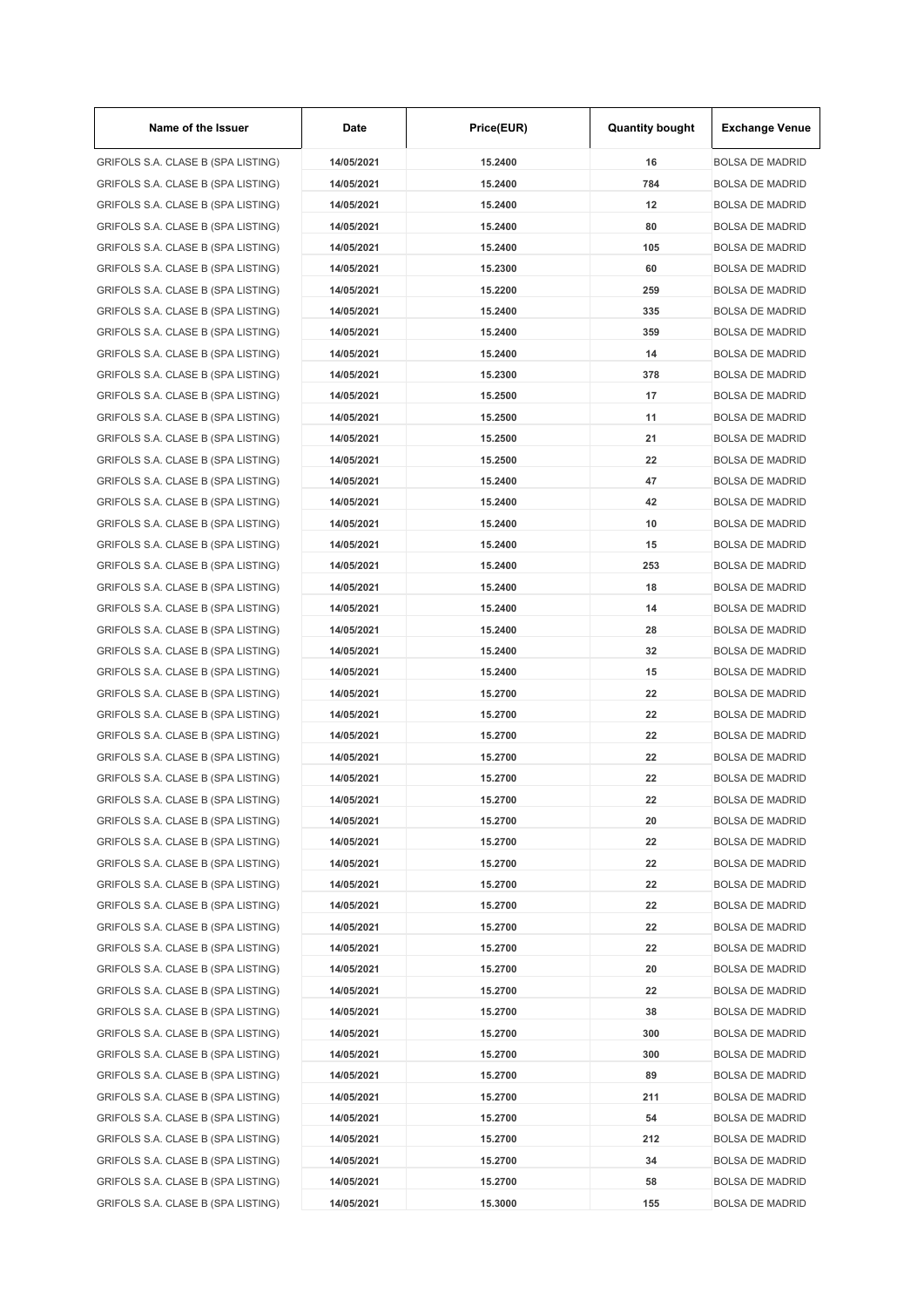| Name of the Issuer                 | Date       | Price(EUR) | <b>Quantity bought</b> | <b>Exchange Venue</b>  |
|------------------------------------|------------|------------|------------------------|------------------------|
| GRIFOLS S.A. CLASE B (SPA LISTING) | 14/05/2021 | 15,3000    | 844                    | <b>BOLSA DE MADRID</b> |
| GRIFOLS S.A. CLASE B (SPA LISTING) | 14/05/2021 | 15.3000    | 133                    | <b>BOLSA DE MADRID</b> |
| GRIFOLS S.A. CLASE B (SPA LISTING) | 14/05/2021 | 15,3000    | 100                    | <b>BOLSA DE MADRID</b> |
| GRIFOLS S.A. CLASE B (SPA LISTING) | 14/05/2021 | 15,3000    | 82                     | <b>BOLSA DE MADRID</b> |
| GRIFOLS S.A. CLASE B (SPA LISTING) | 14/05/2021 | 15.2900    | 102                    | <b>BOLSA DE MADRID</b> |
| GRIFOLS S.A. CLASE B (SPA LISTING) | 14/05/2021 | 15.2800    | 173                    | <b>BOLSA DE MADRID</b> |
| GRIFOLS S.A. CLASE B (SPA LISTING) | 17/05/2021 | 15.3800    | 215                    | <b>BOLSA DE MADRID</b> |
| GRIFOLS S.A. CLASE B (SPA LISTING) | 17/05/2021 | 15.3800    | 140                    | <b>BOLSA DE MADRID</b> |
| GRIFOLS S.A. CLASE B (SPA LISTING) | 17/05/2021 | 15,3800    | 295                    | <b>BOLSA DE MADRID</b> |
| GRIFOLS S.A. CLASE B (SPA LISTING) | 17/05/2021 | 15.3100    | 265                    | <b>BOLSA DE MADRID</b> |
| GRIFOLS S.A. CLASE B (SPA LISTING) | 17/05/2021 | 15.3100    | 76                     | <b>BOLSA DE MADRID</b> |
| GRIFOLS S.A. CLASE B (SPA LISTING) | 17/05/2021 | 15.2600    | 194                    | <b>BOLSA DE MADRID</b> |
| GRIFOLS S.A. CLASE B (SPA LISTING) | 17/05/2021 | 15.2600    | 129                    | <b>BOLSA DE MADRID</b> |
| GRIFOLS S.A. CLASE B (SPA LISTING) | 17/05/2021 | 15.2500    | 61                     | <b>BOLSA DE MADRID</b> |
| GRIFOLS S.A. CLASE B (SPA LISTING) | 17/05/2021 | 15.2500    | 274                    | <b>BOLSA DE MADRID</b> |
| GRIFOLS S.A. CLASE B (SPA LISTING) | 17/05/2021 | 15.3000    | 322                    | <b>BOLSA DE MADRID</b> |
| GRIFOLS S.A. CLASE B (SPA LISTING) | 17/05/2021 | 15.3600    | 331                    | <b>BOLSA DE MADRID</b> |
| GRIFOLS S.A. CLASE B (SPA LISTING) | 17/05/2021 | 15.3600    | 331                    | <b>BOLSA DE MADRID</b> |
| GRIFOLS S.A. CLASE B (SPA LISTING) | 17/05/2021 | 15.3400    | 13                     | <b>BOLSA DE MADRID</b> |
|                                    |            | 15.3500    | 216                    | <b>BOLSA DE MADRID</b> |
| GRIFOLS S.A. CLASE B (SPA LISTING) | 17/05/2021 |            |                        |                        |
| GRIFOLS S.A. CLASE B (SPA LISTING) | 17/05/2021 | 15.3500    | 111                    | <b>BOLSA DE MADRID</b> |
| GRIFOLS S.A. CLASE B (SPA LISTING) | 17/05/2021 | 15.3500    | 229                    | <b>BOLSA DE MADRID</b> |
| GRIFOLS S.A. CLASE B (SPA LISTING) | 17/05/2021 | 15.3500    | 340                    | <b>BOLSA DE MADRID</b> |
| GRIFOLS S.A. CLASE B (SPA LISTING) | 17/05/2021 | 15.3500    | 84                     | <b>BOLSA DE MADRID</b> |
| GRIFOLS S.A. CLASE B (SPA LISTING) | 17/05/2021 | 15.3500    | 387                    | <b>BOLSA DE MADRID</b> |
| GRIFOLS S.A. CLASE B (SPA LISTING) | 17/05/2021 | 15.3100    | 359                    | <b>BOLSA DE MADRID</b> |
| GRIFOLS S.A. CLASE B (SPA LISTING) | 17/05/2021 | 15.3100    | 338                    | <b>BOLSA DE MADRID</b> |
| GRIFOLS S.A. CLASE B (SPA LISTING) | 17/05/2021 | 15.3300    | 372                    | <b>BOLSA DE MADRID</b> |
| GRIFOLS S.A. CLASE B (SPA LISTING) | 17/05/2021 | 15.3300    | 337                    | <b>BOLSA DE MADRID</b> |
| GRIFOLS S.A. CLASE B (SPA LISTING) | 17/05/2021 | 15.3000    | 355                    | <b>BOLSA DE MADRID</b> |
| GRIFOLS S.A. CLASE B (SPA LISTING) | 17/05/2021 | 15.2600    | 234                    | <b>BOLSA DE MADRID</b> |
| GRIFOLS S.A. CLASE B (SPA LISTING) | 17/05/2021 | 15.2600    | 107                    | <b>BOLSA DE MADRID</b> |
| GRIFOLS S.A. CLASE B (SPA LISTING) | 17/05/2021 | 15.2600    | 238                    | <b>BOLSA DE MADRID</b> |
| GRIFOLS S.A. CLASE B (SPA LISTING) | 17/05/2021 | 15.2600    | 110                    | <b>BOLSA DE MADRID</b> |
| GRIFOLS S.A. CLASE B (SPA LISTING) | 17/05/2021 | 15.2600    | 211                    | <b>BOLSA DE MADRID</b> |
| GRIFOLS S.A. CLASE B (SPA LISTING) | 17/05/2021 | 15.3700    | 356                    | <b>BOLSA DE MADRID</b> |
| GRIFOLS S.A. CLASE B (SPA LISTING) | 17/05/2021 | 15.3500    | 92                     | <b>BOLSA DE MADRID</b> |
| GRIFOLS S.A. CLASE B (SPA LISTING) | 17/05/2021 | 15.3500    | 228                    | <b>BOLSA DE MADRID</b> |
| GRIFOLS S.A. CLASE B (SPA LISTING) | 17/05/2021 | 15.3400    | 92                     | <b>BOLSA DE MADRID</b> |
| GRIFOLS S.A. CLASE B (SPA LISTING) | 17/05/2021 | 15.3200    | 42                     | <b>BOLSA DE MADRID</b> |
| GRIFOLS S.A. CLASE B (SPA LISTING) | 17/05/2021 | 15.3200    | 362                    | <b>BOLSA DE MADRID</b> |
| GRIFOLS S.A. CLASE B (SPA LISTING) | 17/05/2021 | 15.3200    | 325                    | <b>BOLSA DE MADRID</b> |
| GRIFOLS S.A. CLASE B (SPA LISTING) | 17/05/2021 | 15.3100    | 440                    | <b>BOLSA DE MADRID</b> |
| GRIFOLS S.A. CLASE B (SPA LISTING) | 17/05/2021 | 15.3100    | 517                    | <b>BOLSA DE MADRID</b> |
| GRIFOLS S.A. CLASE B (SPA LISTING) | 17/05/2021 | 15.2900    | 342                    | <b>BOLSA DE MADRID</b> |
| GRIFOLS S.A. CLASE B (SPA LISTING) | 17/05/2021 | 15.2900    | 336                    | <b>BOLSA DE MADRID</b> |
| GRIFOLS S.A. CLASE B (SPA LISTING) | 17/05/2021 | 15.3100    | 283                    | <b>BOLSA DE MADRID</b> |
| GRIFOLS S.A. CLASE B (SPA LISTING) | 17/05/2021 | 15.2900    | 179                    | <b>BOLSA DE MADRID</b> |
| GRIFOLS S.A. CLASE B (SPA LISTING) | 17/05/2021 | 15.2900    | 204                    | <b>BOLSA DE MADRID</b> |
| GRIFOLS S.A. CLASE B (SPA LISTING) | 17/05/2021 | 15.2900    | 134                    | <b>BOLSA DE MADRID</b> |